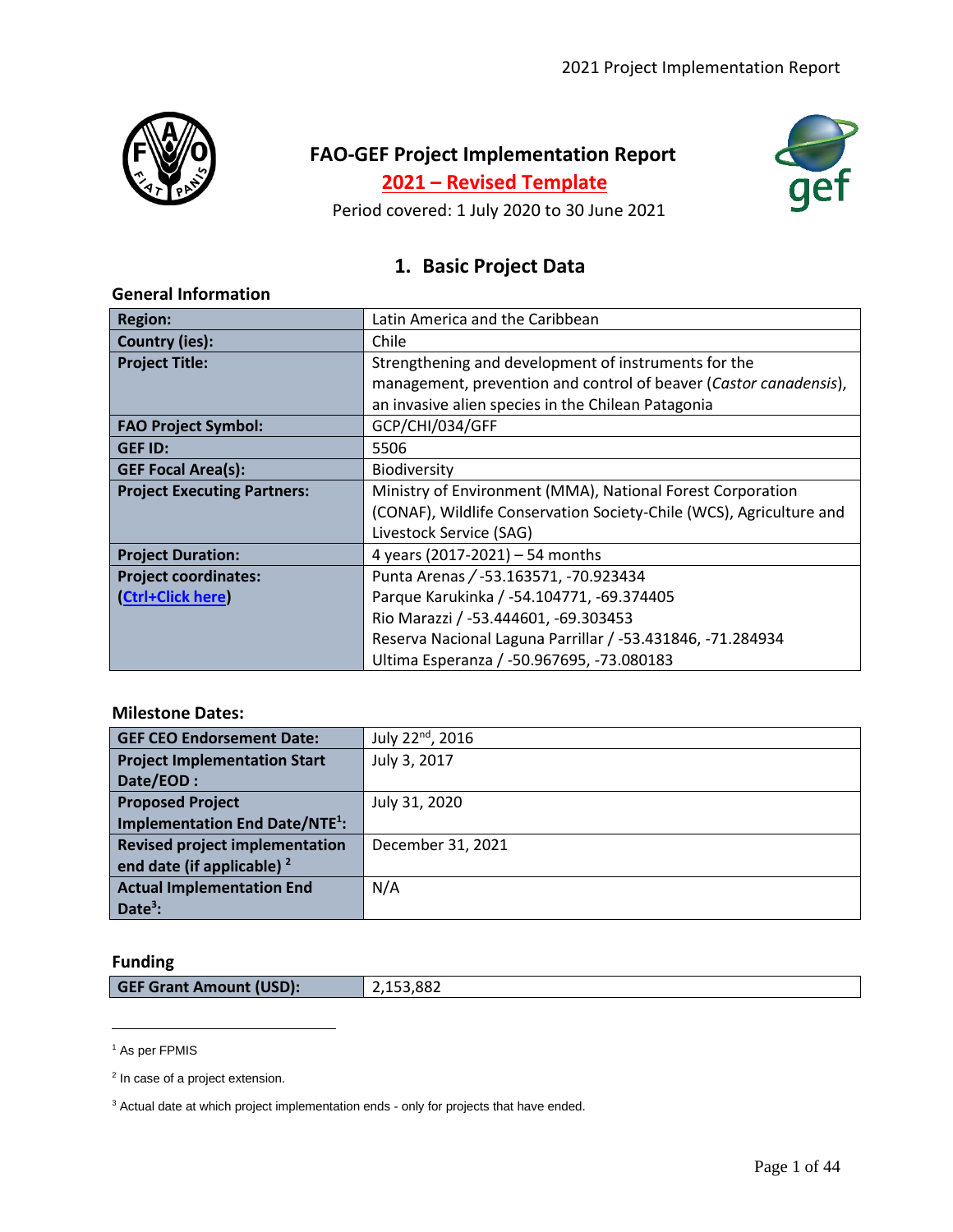| <b>Total Co-financing amount as</b>            | 5,636,703      |
|------------------------------------------------|----------------|
| included in GEF CEO                            |                |
| <b>Endorsement Request/ProDoc<sup>4</sup>:</b> |                |
| <b>Total GEF grant disbursement as</b>         | US\$ 1,638,644 |
| of June 30, 2021 (USD m):                      |                |
| <b>Total estimated co-financing</b>            | US\$3,281,757  |
| materialized as of June 30, 2021 <sup>5</sup>  |                |

### **Review and Evaluation**

| <b>Date of Most Recent Project</b>     | September 23rd, 2020        |
|----------------------------------------|-----------------------------|
| <b>Steering Committee Meeting:</b>     |                             |
| <b>Expected Mid-term Review</b>        | September, 2019             |
| $date6$ :                              |                             |
| <b>Actual Mid-term review date:</b>    | December 2019 – March, 2020 |
| Mid-term review or evaluation          | <b>No</b>                   |
| due in coming fiscal year (July        |                             |
| $2021 -$ June 2022) <sup>7</sup> :     |                             |
| <b>Expected Terminal Evaluation</b>    | July - December 2021        |
| Date:                                  |                             |
| <b>Terminal evaluation due in</b>      | <b>Yes</b>                  |
| coming fiscal year (July 2021 -        |                             |
| June 2022):                            |                             |
| <b>Tracking tools/ Core indicators</b> | <b>Yes</b>                  |
| required <sup>8</sup>                  |                             |
|                                        |                             |

### **Ratings**

| <b>Overall rating of progress</b> | Satisfactory |
|-----------------------------------|--------------|
| towards achieving objectives/     |              |
| outcomes (cumulative):            |              |
| <b>Overall implementation</b>     | Satisfactory |
| progress rating:                  |              |
| <b>Overall risk rating:</b>       | Low          |
|                                   |              |

<sup>4</sup> This is the total amount of co-financing as included in the CEO document/Project Document.

<sup>7</sup> Please note that the FAO GEF Coordination Unit should be contacted six months prior to the expected MTR date

<sup>&</sup>lt;sup>5</sup> Please see last section of this report where you are asked to provide updated co-financing estimates. Use the total from this Section and insert here.

 $6$  The MTR should take place about halfpoint between EOD and NTE – this is the expected date

<sup>&</sup>lt;sup>8</sup> Please note that the Tracking Tools are required at mid-term and closure for all GEF-4 and GEF-5 projects. Tracking tools are not mandatory for Medium Sized projects = < 2M USD at mid-term, but only at project completion. The new GEF-7 results indicators (core and sub-indicators) will be applied to all projects and programs approved on or after July 1, 2018. Also projects and programs approved from July 1, 2014 to June 30, 2018 (GEF-6) must apply core indicators and sub-indicators at mid-term and/or completion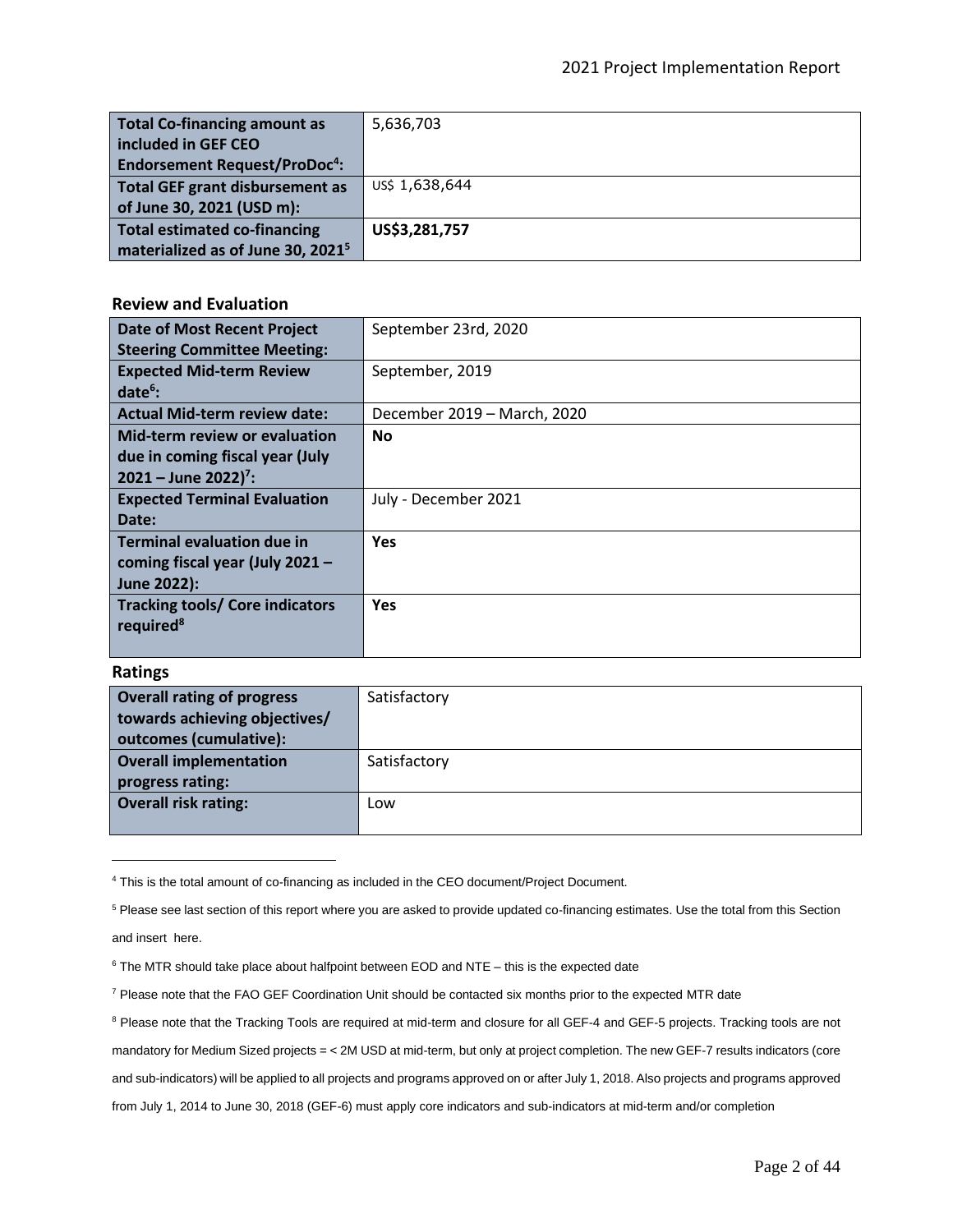**Status**

| Implementation Status                 | $4^{\text{th}}$ |
|---------------------------------------|-----------------|
| $(1st PlR, 2nd PlR, etc. Final PlR):$ |                 |

# **Project Contacts**

| Contact                                      | Name, Title, Division/Institution          | E-mail                     |
|----------------------------------------------|--------------------------------------------|----------------------------|
| <b>Project Manager /</b>                     | Felipe Guerra Díaz, National Project       | felipe.guerradiaz@fao.org  |
| Coordinator                                  | Coordinator                                |                            |
|                                              | Pieter van Lierop, Forest Officer FAO,     | Pieter.vanlierop@fao.org   |
| <b>Lead Technical Officer</b>                | Regional Office for Latin America and the  | Jessica.cazasa@fao.org     |
|                                              | Caribbean                                  |                            |
|                                              | Eve Crowley, FAO Chile Representative      | eve.crowley@fao.org        |
| <b>Budget Holder</b>                         |                                            |                            |
|                                              | Lorenzo Campos, GEF Project Task           | Lorenzo.camposaguirre@fao. |
| <b>GEF Funding Liaison</b><br><b>Officer</b> | Manager, Regional Office for Latin America | org                        |
|                                              | and the Caribbean                          |                            |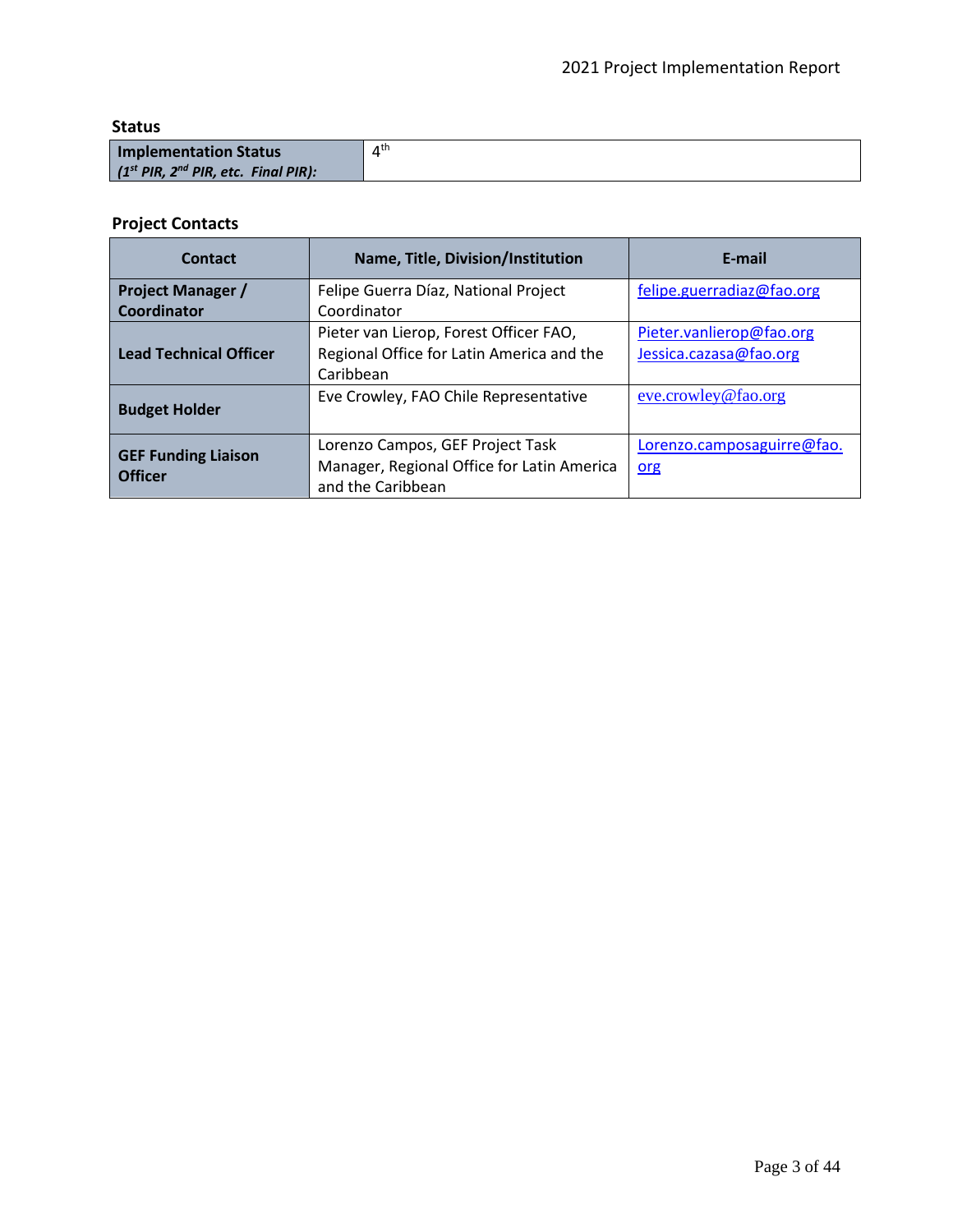# **2. Progress Towards Achieving Project Objectives and Outcome (DO)**

## **(***All inputs in this section should be cumulative from project start*, *not annual)*

| <b>Project objective</b><br>and Outcomes (as<br>indicated at CEO<br>Endorsement)                       | <b>Description of</b><br>indicator(s) <sup>9</sup>                                                                                                                             | <b>Baseline level</b>        | Mid-term target <sup>10</sup> | End-of-project<br>target          | Level at 30 June<br>2021                                                                                                                                                                                                                                                                                                                                           | Progress rating 11 |
|--------------------------------------------------------------------------------------------------------|--------------------------------------------------------------------------------------------------------------------------------------------------------------------------------|------------------------------|-------------------------------|-----------------------------------|--------------------------------------------------------------------------------------------------------------------------------------------------------------------------------------------------------------------------------------------------------------------------------------------------------------------------------------------------------------------|--------------------|
| Objective(s):                                                                                          |                                                                                                                                                                                |                              |                               |                                   |                                                                                                                                                                                                                                                                                                                                                                    |                    |
| Outcome 1.1:<br><b>Management and</b><br>governance framework<br>to ensure effective<br>management and | a) Score on the GEF<br>tracking tool<br>(section VI on IAS,<br>questions 1,2,3)<br>b) Presence of                                                                              | a) $1/13$<br>b) Absence of   | a) $3/13$                     | a) $6/13$<br>Control and          | 6/13<br>Finalizing strategic                                                                                                                                                                                                                                                                                                                                       |                    |
| control of the invasion<br>in the Magallanes<br>Archipelago and<br><b>Brunswick Peninsula</b>          | mechanism for the<br>control and<br>eradication of<br>beaver in the<br>Region of<br>Magallanes,<br>designed and<br>validated with the<br>participation of all<br>stakeholders. | institutional<br>mechanisms. |                               | eradication<br>mechanism in place | plans, coordination<br>and governance<br>plans, regulatory<br>frameworks.<br>Parallel to this, the<br>project will reorient<br>its communication<br>strategy to position<br>the importance of<br>beaver management<br>in decision makers<br>both regionally and<br>nationally. Along with<br>this, the project<br>considers applying for<br>regional, national and | S                  |

<sup>&</sup>lt;sup>9</sup> This is taken from the approved results framework of the project. Please add cells when required in order to use one cell for each indicator and one rating for each indicator.

(U), and **Highly Unsatisfactory** (HU).

<sup>&</sup>lt;sup>10</sup> Some indicators may not identify mid-term targets at the design stage (refer to approved results framework) therefore this column should only be filled when relevant.

<sup>11</sup> Use GEF Secretariat required six-point scale system: **Highly Satisfactory** (HS), **Satisfactory** (S), **Marginally Satisfactory** (MS), **Marginally Unsatisfactory** (MU), **Unsatisfactory**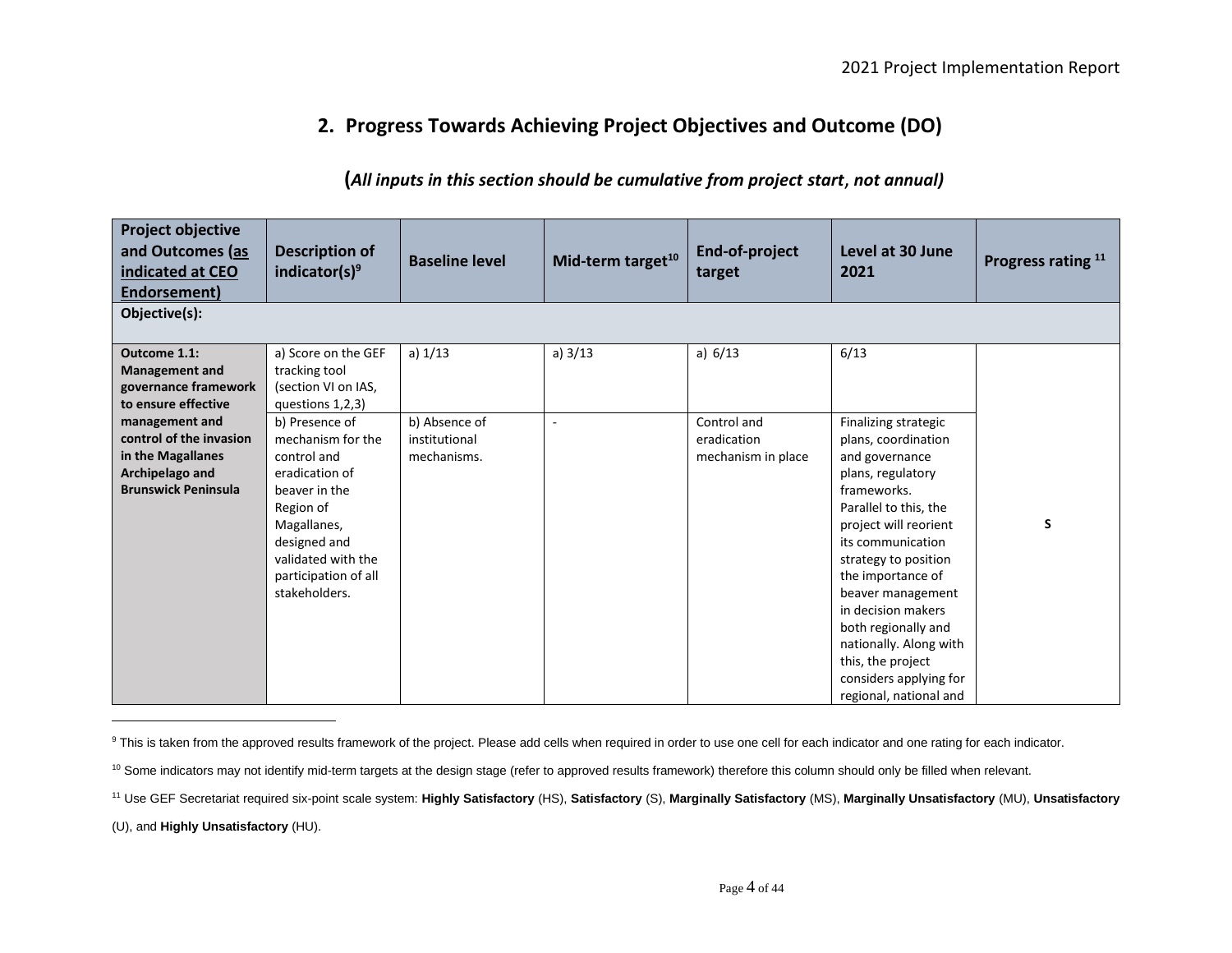|                      |               |                   | international           |  |
|----------------------|---------------|-------------------|-------------------------|--|
|                      |               |                   | financing to execute    |  |
|                      |               |                   | the beaver              |  |
|                      |               |                   | management              |  |
|                      |               |                   | strategy.               |  |
|                      |               |                   | The project is          |  |
|                      |               |                   | preparing a financing   |  |
|                      |               |                   | program to give         |  |
|                      |               |                   | continuity to the       |  |
|                      |               |                   | strategic lines of the  |  |
|                      |               |                   | management plan         |  |
|                      |               |                   | that is being prepared  |  |
|                      |               |                   | (Output 1.1.1). The     |  |
|                      |               |                   | program will be         |  |
|                      |               |                   | presented to the        |  |
|                      |               |                   | regional government     |  |
|                      |               |                   | to obtain financing.    |  |
|                      |               |                   | With Ministry of        |  |
|                      |               |                   | Environment as an       |  |
|                      |               |                   | official counterpart in |  |
|                      |               |                   | conjunction with        |  |
|                      |               |                   | other public and        |  |
|                      |               |                   | private institutions    |  |
|                      |               |                   | related to the          |  |
|                      |               |                   | problem of beaver.      |  |
|                      |               |                   | For this, it is also    |  |
|                      |               |                   | necessary to lobby      |  |
|                      |               |                   | with institutions,      |  |
|                      |               |                   | decision makers and     |  |
|                      |               |                   | civil society           |  |
|                      |               |                   | organizations.          |  |
| c) Number of         | c) 0 hectares | c) 13,229,700 ha  | - 113,786 hectares      |  |
| hectares (Region of  |               | covered by the    | covered directly        |  |
| Magallanes           |               | beaver management | through the pilot       |  |
| excluding the        |               | framework.        | activities.             |  |
| Antarctic territory) |               |                   |                         |  |
| vulnerable to        |               |                   | $-1,000,000$ ha         |  |
| beaver invasion,     |               |                   | indirectly covered      |  |
| under effective      |               |                   | through the training    |  |
| management and       |               |                   | programs based on       |  |
| control of beaver    |               |                   | beaver findings and     |  |
| invasion             |               |                   | monitoring carried      |  |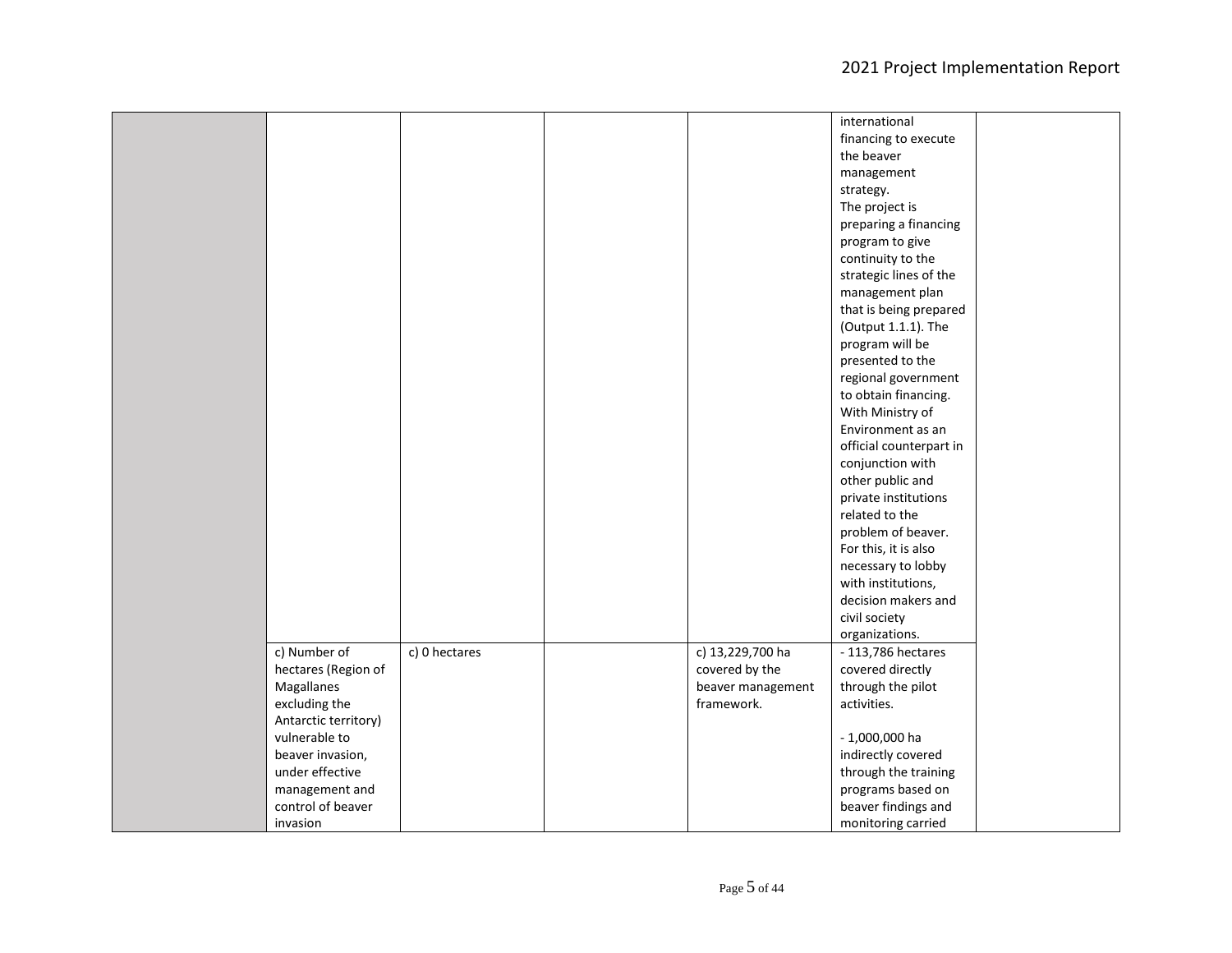|                                                                                                                                                                                                                                                                         |                                                                                                                                                                                |                                                                                                                                                                          |                                      |                                      | out by tourism guides<br>throughout the<br>region.<br>-13,229,700 ha<br>directly covered by<br>SIAT and the<br>dispersion model.                                                                                                                                                                                                             |   |
|-------------------------------------------------------------------------------------------------------------------------------------------------------------------------------------------------------------------------------------------------------------------------|--------------------------------------------------------------------------------------------------------------------------------------------------------------------------------|--------------------------------------------------------------------------------------------------------------------------------------------------------------------------|--------------------------------------|--------------------------------------|----------------------------------------------------------------------------------------------------------------------------------------------------------------------------------------------------------------------------------------------------------------------------------------------------------------------------------------------|---|
| Outcome 1.2:<br>Decision makers have<br>updated, systematized<br>and available<br>information about                                                                                                                                                                     | a) Score on the GEF<br>tracking tool<br>(section VI on IAS,<br>questions 4,5,6);<br>b) Coordinated                                                                             | a) $3/16$<br>b) There is no                                                                                                                                              | a) $8/16$                            | a) $13/16$<br>$b)$ 1                 | 13/16<br>Coordinated                                                                                                                                                                                                                                                                                                                         |   |
| beaver management in<br>Magallanes, including<br>data on operational<br>zoning, spread,<br>monitoring, early<br>detection, recovery-<br>restoration and<br>research.                                                                                                    | Information,<br>Monitoring and<br><b>Early Warning</b><br>System (CMWS),<br>designed and under<br>implementation.                                                              | systematic and<br>permanent<br>monitoring and early<br>warning system to<br>ensure timely<br>detection of beaver<br>invasion.                                            |                                      |                                      | information,<br>monitoring and early<br>warning system (SIAT)<br>is designed and in<br>implementation<br>stage. Dispersion<br>model and satellite<br>monitoring module in<br>final stage. They are<br>expected to be<br>integrated into the<br>SIAT during July 2021.                                                                        | S |
| Outcome 1.3:<br><b>Regional institutions</b><br>and civil society<br>recognize the<br>importance of beaver<br>eradication practices<br>and restoration in the<br><b>Region of Magallanes,</b><br>including the recovery<br>of riparian forests with<br>endemic species. | a) MMA, SAG and<br><b>CONAF staff</b><br>recognize the<br>importance of the<br>eradication of<br>invasive species to<br>biodiversity and<br>productive areas of<br>the Region; | Little knowledge and<br>insufficient<br>institutional and<br>citizens' capacities to<br>control invasion. Lack<br>of communication<br>and awareness of<br>beaver problem | a) 50% staff aware of<br>the problem | a) 75% staff aware of<br>the problem | As informed by<br>national<br>counterparts:<br>- 100% of WCS Staff<br>(17 persons)<br>recognize the<br>importance of the<br>eradication of<br>invasive species.<br>- 100% of the staff of<br>Regional Ministerial<br>Office for the<br>Environment (10<br>persons) recognize<br>the importance of the<br>eradication of<br>invasive species. | S |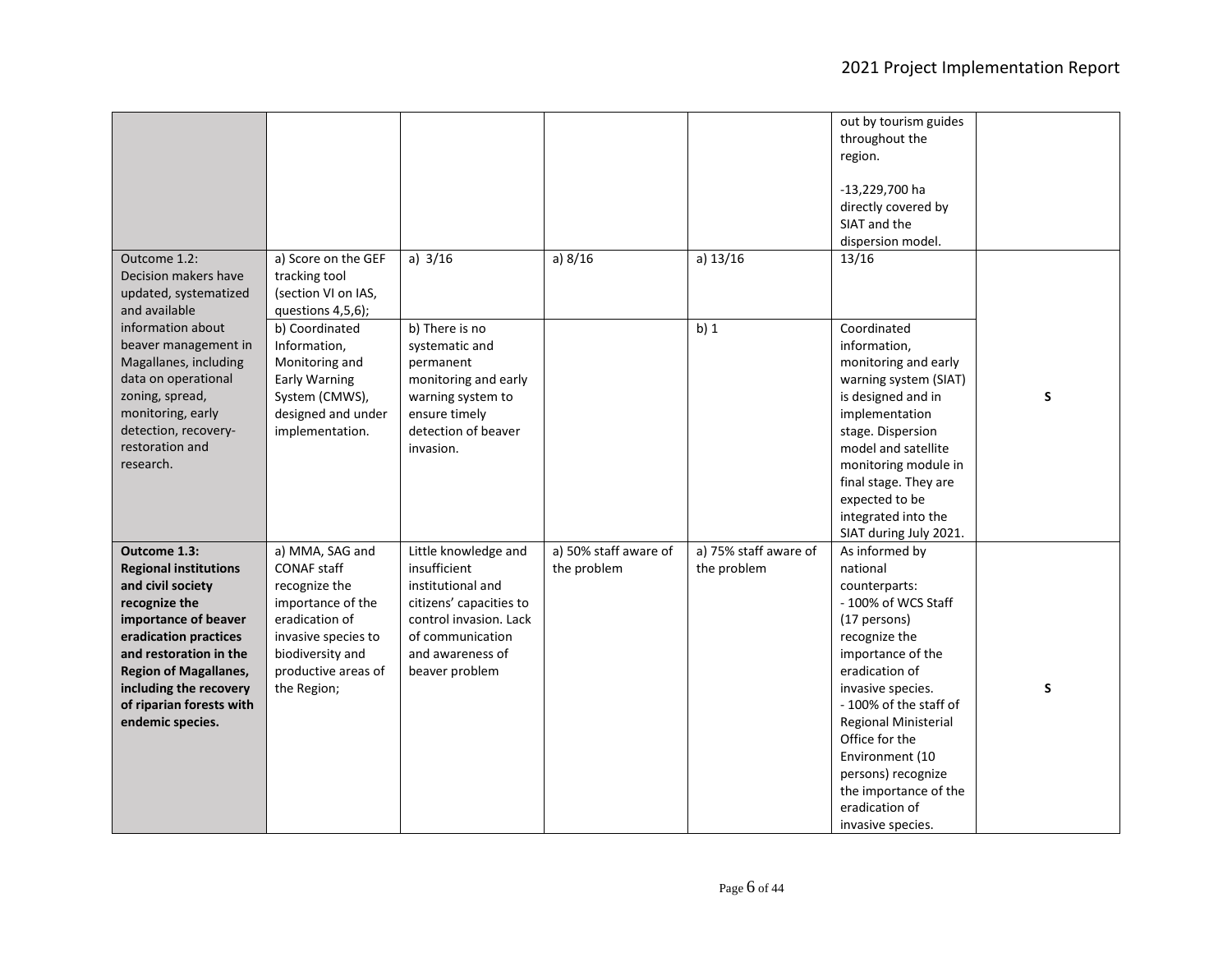|                      |                      |                      | - 100% of CONAF (85   |
|----------------------|----------------------|----------------------|-----------------------|
|                      |                      |                      | persons) and SAG (30) |
|                      |                      |                      | personnel related to  |
|                      |                      |                      | natural resources,    |
|                      |                      |                      | protected areas and   |
|                      |                      |                      | control recognize the |
|                      |                      |                      | importance of the     |
|                      |                      |                      | eradication of the    |
|                      |                      |                      | invasive species.     |
| b) Staff of the MMA, | b) 100%              |                      | CONAF (19p), SAG      |
| SAG and CONAF        | implementing and     |                      | (5p) and MMA (8p)     |
| assigned to control, | validating best      |                      | personnel are trained |
| management and       | practices            |                      | to implement good     |
| eradication of       |                      |                      | practices generated   |
| beaver, implement    |                      |                      | by the project in the |
| best practices;      |                      |                      | monitoring,           |
|                      |                      |                      | systematization and   |
|                      |                      |                      | entry of information  |
|                      |                      |                      | in the Information    |
|                      |                      |                      | and Early Warning     |
|                      |                      |                      | System (SIAT).        |
| c) Number of         | c) 2,000 people have | c) 3,000 people have | As a result of the    |
| members of civil     | improved their       | improved their       | communications        |
| society with         | knowledge and        | knowledge and        | strategy, regional,   |
| improved             | attitude on the      | attitude on the      | national and          |
| knowledge and        | impact of beaver     | impact of beaver     | international media   |
| attitude on the      |                      |                      | coverage and          |
| impact of beaver as  |                      |                      | dissemination has     |
| an invasive species  |                      |                      | been put in place,    |
| in agricultural      |                      |                      | allowing significant  |
| systems and          |                      |                      | public awareness of   |
| vulnerable           |                      |                      | the impact of the     |
| ecosystems.          |                      |                      | beaver on ecosystems  |
|                      |                      |                      | of Patagonia.         |
|                      |                      |                      | Estimations of people |
|                      |                      |                      | that have directly    |
|                      |                      |                      | improved their        |
|                      |                      |                      | knowledge and         |
|                      |                      |                      | attitude on the       |
|                      |                      |                      | impact of beaver      |
|                      |                      |                      | reach 8,215.          |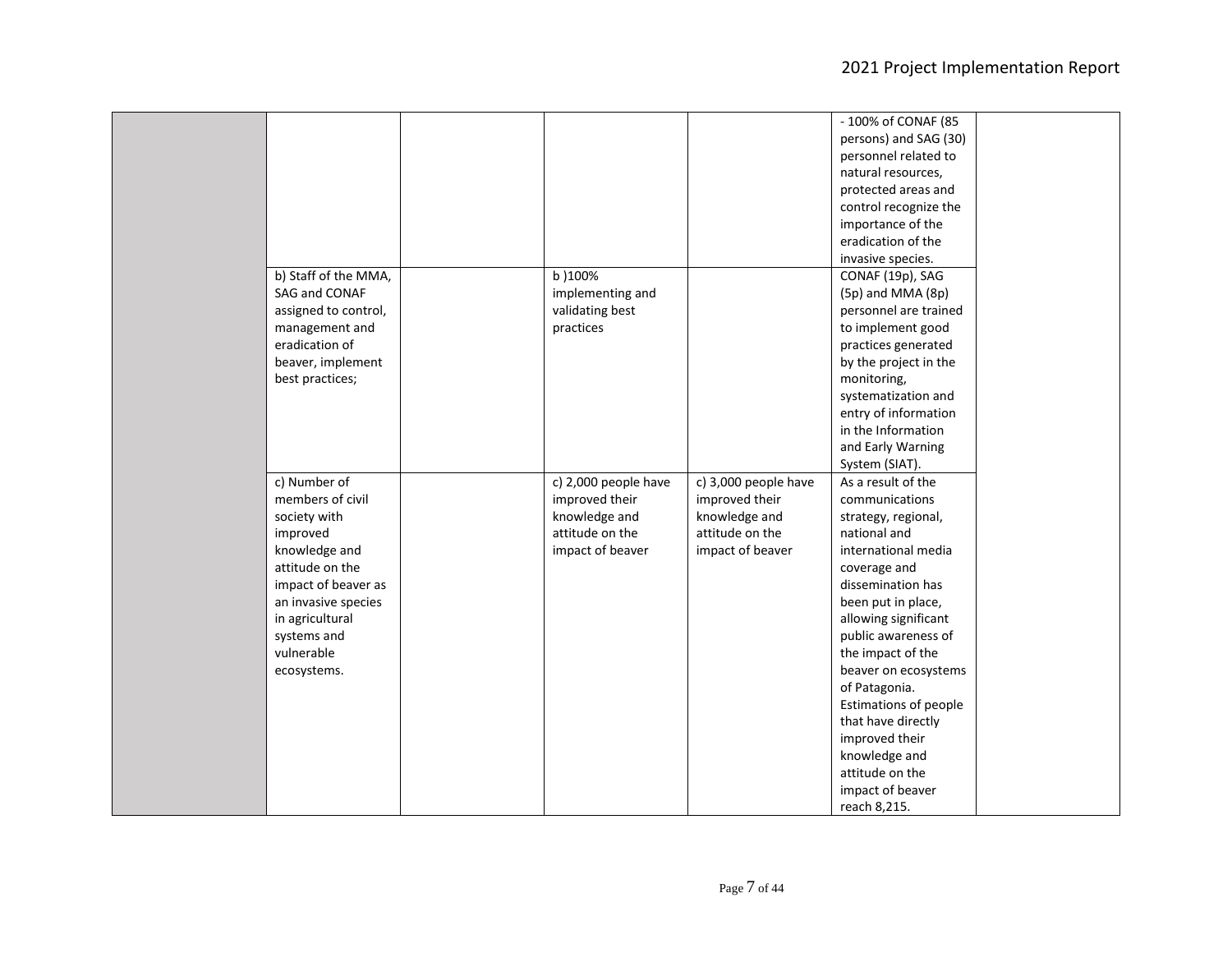| Outcome 2.1:                 | a) Number of        | a) Beaver control in      | a) 34,271             | a) 68,543 ha/574km      | 99,624                   |              |
|------------------------------|---------------------|---------------------------|-----------------------|-------------------------|--------------------------|--------------|
| <b>Beaver invasion is</b>    | hectares and        | Karukinka and Laguna      | hectares/278 km free  | of channels free of     | hectares/712km free      |              |
| under effective control      | kilometres free of  | <b>Parrillar National</b> | of beaver and 34,271  | beaver (i.              | of beaver, detailed as   |              |
| in selected areas of         | beaver and under    | Reserves according to     | hectares/278 km in    | watercourses freed      | follows:                 |              |
| native forest and            | basic restoration   | budget and                | process to be free of | from beaver             | 1. Pilot of La Paciencia |              |
| peatlands ecosystem in       | (i. process of      | operational               | beaver                | recovered to similar    | valley (finished):       |              |
| the Region of                | recovery of         | availability              |                       | conditions as those     | 18,481 ha / 270 km of    |              |
| <b>Magallanes and in the</b> | watercourses; ii.   | Watercourses              |                       | watercourses not        | channels free of         |              |
| recovery process of          | quantity of organic | affected (baseline to     |                       | affected by beaver; ii. | beaver.                  |              |
| riparian forests with        | matter in basins)   | be defined in year 1      |                       | organic matter in       | 2. Laguna Parrillar      |              |
| endemic species.             |                     | through satellite         |                       | sediments diminishes    | <b>National Reserve</b>  |              |
|                              |                     | images, as part of a      |                       | in the basins freed     | Pilot: 18,000 hectares   |              |
|                              |                     | cooperation               |                       | from beavers)           | free of beaver           |              |
|                              |                     | agreement between         |                       |                         | 3. San Juan river basin  |              |
|                              |                     | FAO and Google            |                       |                         | (co-financed by the      |              |
|                              |                     | Earth)                    |                       |                         | agricultural and         |              |
|                              |                     |                           |                       |                         | livestock service        |              |
|                              |                     |                           |                       |                         | (SAG): 63,143            |              |
|                              |                     |                           |                       |                         | hectares/712km free      |              |
|                              |                     |                           |                       |                         | of beaver.               |              |
|                              | b) Number of        | b)0                       |                       | b) Early detection in   | The Coordinated          |              |
|                              | hectares and        |                           |                       | 1,499,100 ha/13,660     | Information              | $\mathsf{S}$ |
|                              | kilometres under    |                           |                       | km of channels          | Monitoring and Early     |              |
|                              | proven early        |                           |                       | hectares                | <b>Warning System</b>    |              |
|                              | detection of beaver |                           |                       |                         | (SIAT) allows the        |              |
|                              | invasion.           |                           |                       |                         | collection and           |              |
|                              |                     |                           |                       |                         | monitoring of all        |              |
|                              |                     |                           |                       |                         | georeferenced beaver     |              |
|                              |                     |                           |                       |                         | records made by          |              |
|                              |                     |                           |                       |                         | trained personnel        |              |
|                              |                     |                           |                       |                         | (MMA, SAG, CONAF),       |              |
|                              |                     |                           |                       |                         | as well as all           |              |
|                              |                     |                           |                       |                         | georeferenced            |              |
|                              |                     |                           |                       |                         | records made by          |              |
|                              |                     |                           |                       |                         | citizens for the entire  |              |
|                              |                     |                           |                       |                         | Magallanes Region,       |              |
|                              |                     |                           |                       |                         | accounting for total     |              |
|                              |                     |                           |                       |                         | of approximately 13      |              |
|                              |                     |                           |                       |                         | million hectares. At     |              |
|                              |                     |                           |                       |                         | the same time, the       |              |
|                              |                     |                           |                       |                         | dispersion and           |              |
|                              |                     |                           |                       |                         | adaptive zoning          |              |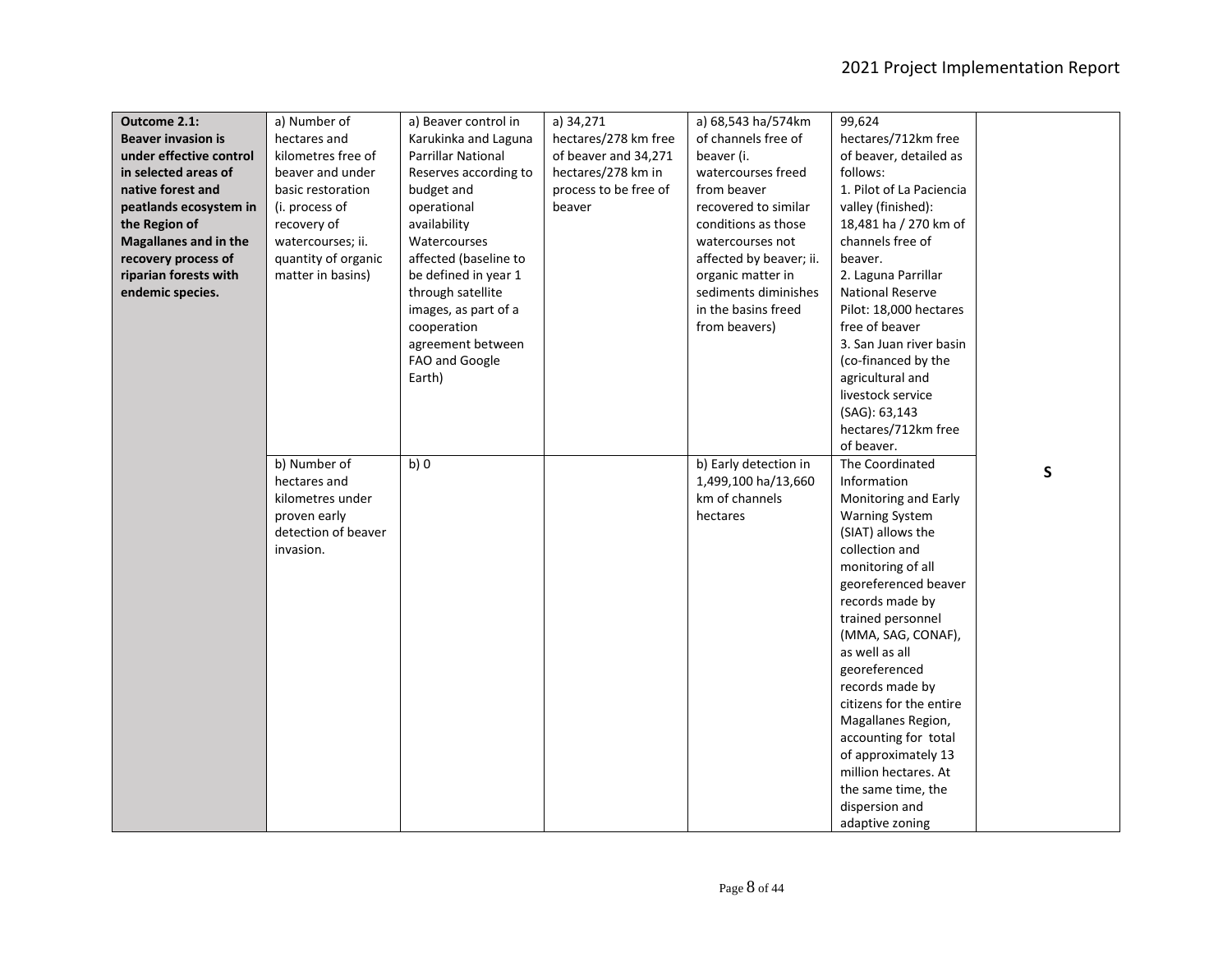|                              |                       |                       |                       |                      | model designed for      |   |
|------------------------------|-----------------------|-----------------------|-----------------------|----------------------|-------------------------|---|
|                              |                       |                       |                       |                      | the region, allows      |   |
|                              |                       |                       |                       |                      | increasing precision    |   |
|                              |                       |                       |                       |                      | on those areas with     |   |
|                              |                       |                       |                       |                      |                         |   |
|                              |                       |                       |                       |                      | the highest             |   |
|                              |                       |                       |                       |                      | probability of          |   |
|                              |                       |                       |                       |                      | advancement of the      |   |
|                              |                       |                       |                       |                      | species. Moreover,      |   |
|                              |                       |                       |                       |                      | with the SIAT's         |   |
|                              |                       |                       |                       |                      | satellite monitoring    |   |
|                              |                       |                       |                       |                      | module, it is expected  |   |
|                              |                       |                       |                       |                      | to have the region      |   |
|                              |                       |                       |                       |                      | monitored,              |   |
|                              |                       |                       |                       |                      | prioritizing areas with |   |
|                              |                       |                       |                       |                      | the highest             |   |
|                              |                       |                       |                       |                      | probability of beaver   |   |
|                              |                       |                       |                       |                      | presence.               |   |
| Outcome 2.2:                 | a) number ha/         | Private landowners    | a) 22,621 ha          | a) 45,243ha/ 450km   | Pilot finished with     |   |
| <b>Beaver invasion is</b>    | number km of          | perform occasional    | /225km free of        | hectares free of     | 45,243ha/ 450km         |   |
| under effective control      | channels in           | incipient eradication | beaver and in process | beaver               | hectares free of        |   |
| in multifunctional           | multifunctional       | activities            | to be free of beaver  |                      | beaver.                 |   |
| private property in the      | private property      | Significant impact on |                       |                      | Livestock farms with    |   |
| <b>Region of Magallanes.</b> | free of beaver and    | farming systems       |                       |                      | agreements for work     |   |
|                              | under restoration     |                       |                       |                      | on their land:          |   |
|                              |                       |                       |                       |                      | Estancia Cameron,       |   |
|                              |                       |                       |                       |                      | Estancia California,    |   |
|                              |                       |                       |                       |                      | Estancia Rosa Irene,    |   |
|                              |                       |                       |                       |                      | Sección California,     |   |
|                              |                       |                       |                       |                      | Estancia Florida,       |   |
|                              |                       |                       |                       |                      | Estancia Rio Hondo,     | S |
|                              |                       |                       |                       |                      |                         |   |
|                              |                       |                       |                       |                      | Estancia entre ríos,    |   |
|                              |                       |                       |                       |                      | <b>Estancia Tres</b>    |   |
|                              |                       |                       |                       |                      | Hermanos, Estancia      |   |
|                              |                       |                       |                       |                      | San Clemente,           |   |
|                              |                       |                       |                       |                      | Estancia 6 de mayo,     |   |
|                              |                       |                       |                       |                      | Estancia Laguna         |   |
|                              |                       |                       |                       |                      | Cortada                 |   |
|                              | b) number ha of       |                       |                       | b) 1000 ha forest in | The Marazzi pilot is    |   |
|                              | forests in process of |                       |                       | process of recovery  | dominated mainly by     |   |
|                              | recovery (recovery    |                       |                       |                      | grasslands and          |   |
|                              | of lenga trees        |                       |                       |                      | scrublands intended     |   |
|                              | Nothofagus pumilio    |                       |                       |                      | for grazing sheep.      |   |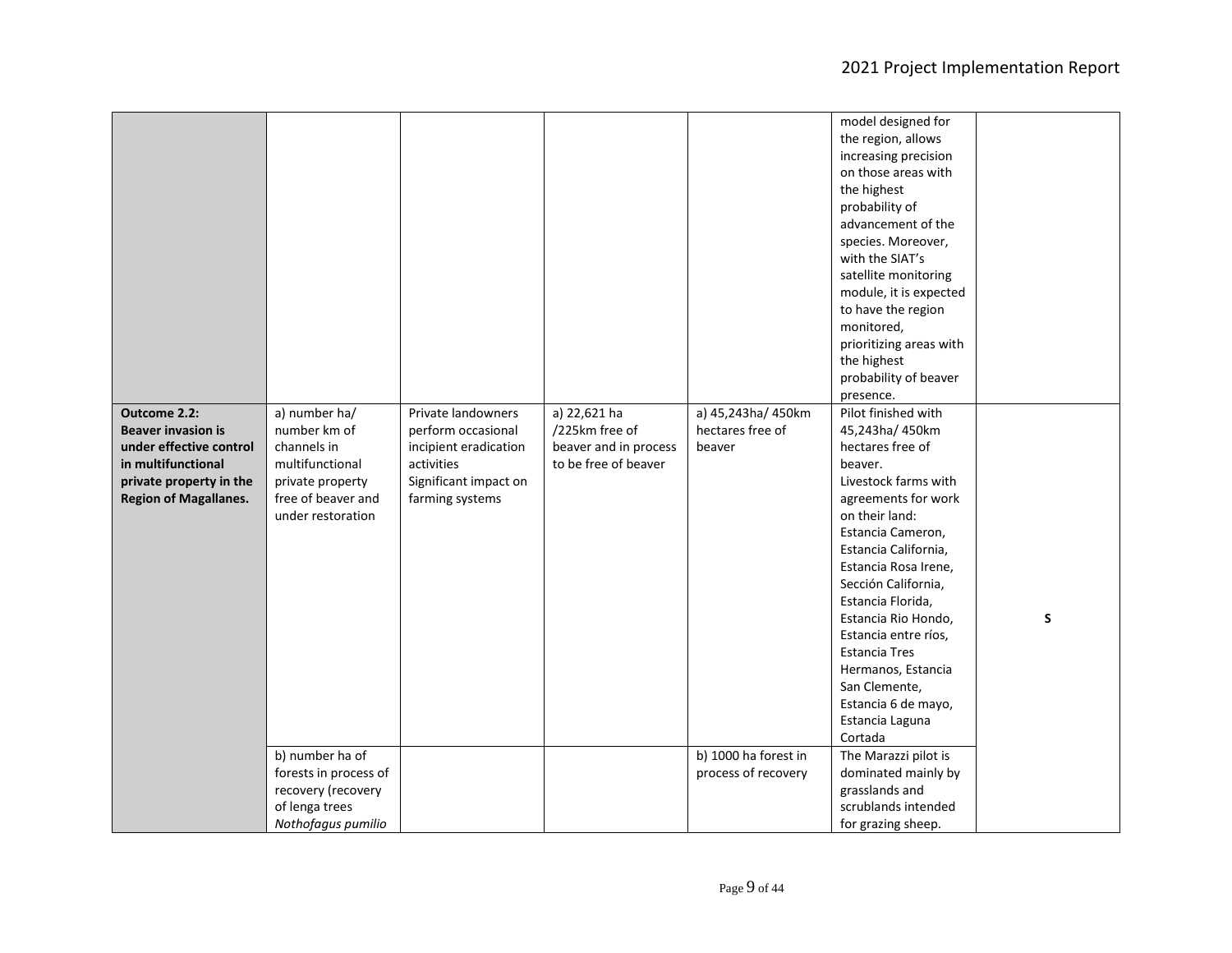|                                                                                                                                                                                                           | and Antarctic<br>beeches Nothofagus<br>Antarctica in<br>progress in affected<br>areas) |                                                                                                                                    |                                                              |                                                             | However, there are<br>small patches of<br>Nothofagus forest<br>grouped mainly in the<br>southern limit of the<br>pilot area (1,000 ha)<br>which are in the<br>process of recovery.                                                                                                                                                                                                                                                                                                                                                                                                                                                                                                                             |    |
|-----------------------------------------------------------------------------------------------------------------------------------------------------------------------------------------------------------|----------------------------------------------------------------------------------------|------------------------------------------------------------------------------------------------------------------------------------|--------------------------------------------------------------|-------------------------------------------------------------|----------------------------------------------------------------------------------------------------------------------------------------------------------------------------------------------------------------------------------------------------------------------------------------------------------------------------------------------------------------------------------------------------------------------------------------------------------------------------------------------------------------------------------------------------------------------------------------------------------------------------------------------------------------------------------------------------------------|----|
| <b>OUTCOME 3.1. Project</b><br>implementation based<br>on a results-based<br>management approach<br>and application of<br>project findings and<br>lessons learned in<br>future operations<br>facilitated. | Achievable and<br>sustainable project<br>outcomes                                      | Project Outcomes<br>Framework with<br>indicators, baseline<br>and goals of<br>outcomes and<br>outputs validated<br>with key actors | 30-40% progress in<br>the achievement pf<br>project outcomes | Project outcomes are<br>achieved and show<br>sustainability | Project in progress<br>with 80% progress.<br>Approved semiannual<br>and annual reports.<br>The main results are<br>related to component<br>1, including the<br>SIAT platform<br>implementation and<br>capacity building<br>activities, the<br>dispersion and<br>adaptive zoning<br>model and the<br>satellite monitoring<br>module to support<br>decision-making and<br>data processing.<br>Important advances<br>have been made in<br>the participatory<br>construction of the<br><b>Technical Strategy</b><br>and the Coordination<br>and Governance Plan.<br>Component 2<br>highlights the<br>completion of the<br>pilots projects,<br>considering<br>eradication actions<br>and good practices<br>manuals. | S. |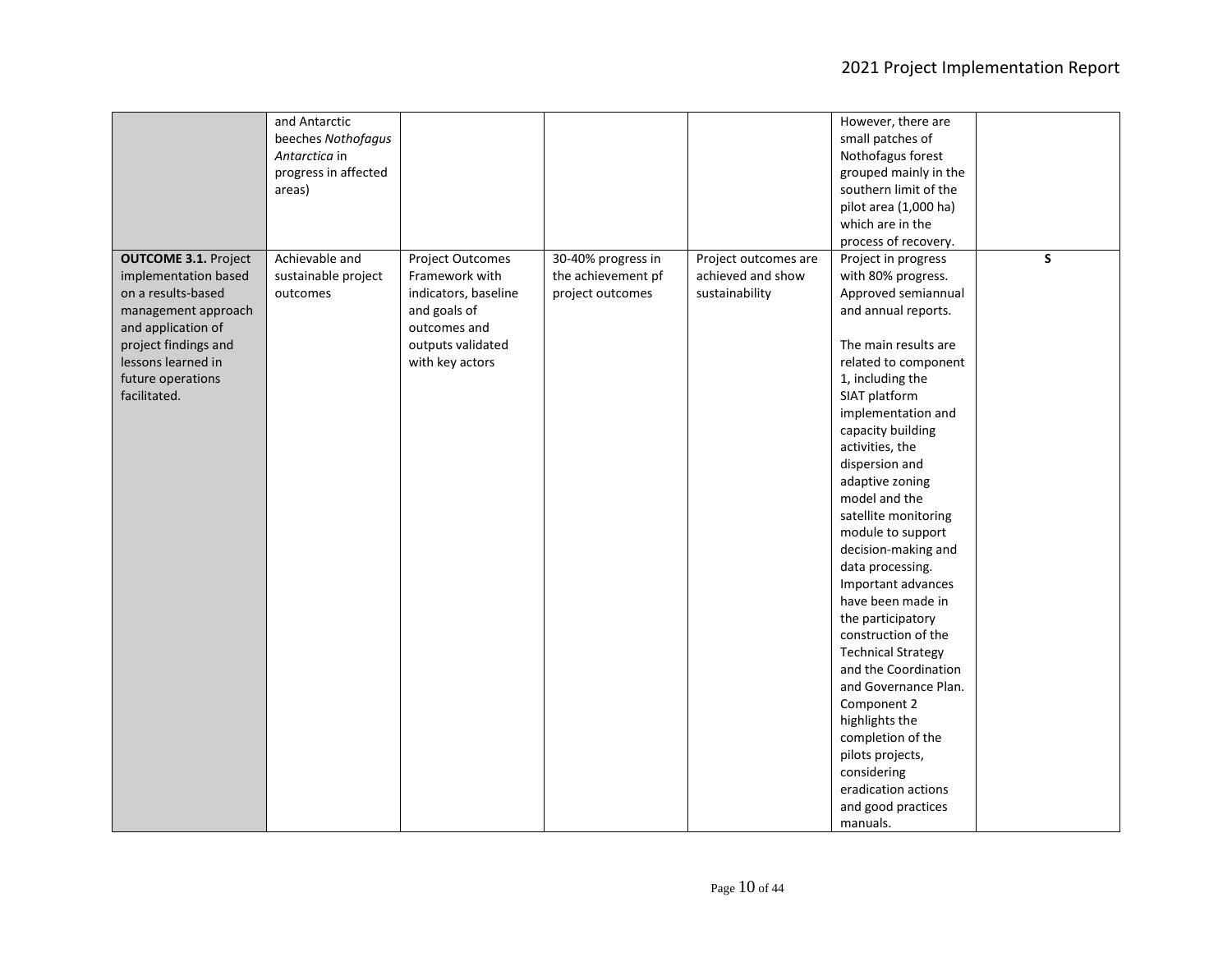# Action plan to address MS, MU, U and HU ratings

| <b>Outcome</b> | Action(s) to be taken | By whom? | By when? |
|----------------|-----------------------|----------|----------|
|                |                       |          |          |
|                |                       |          |          |
|                |                       |          |          |
|                |                       |          |          |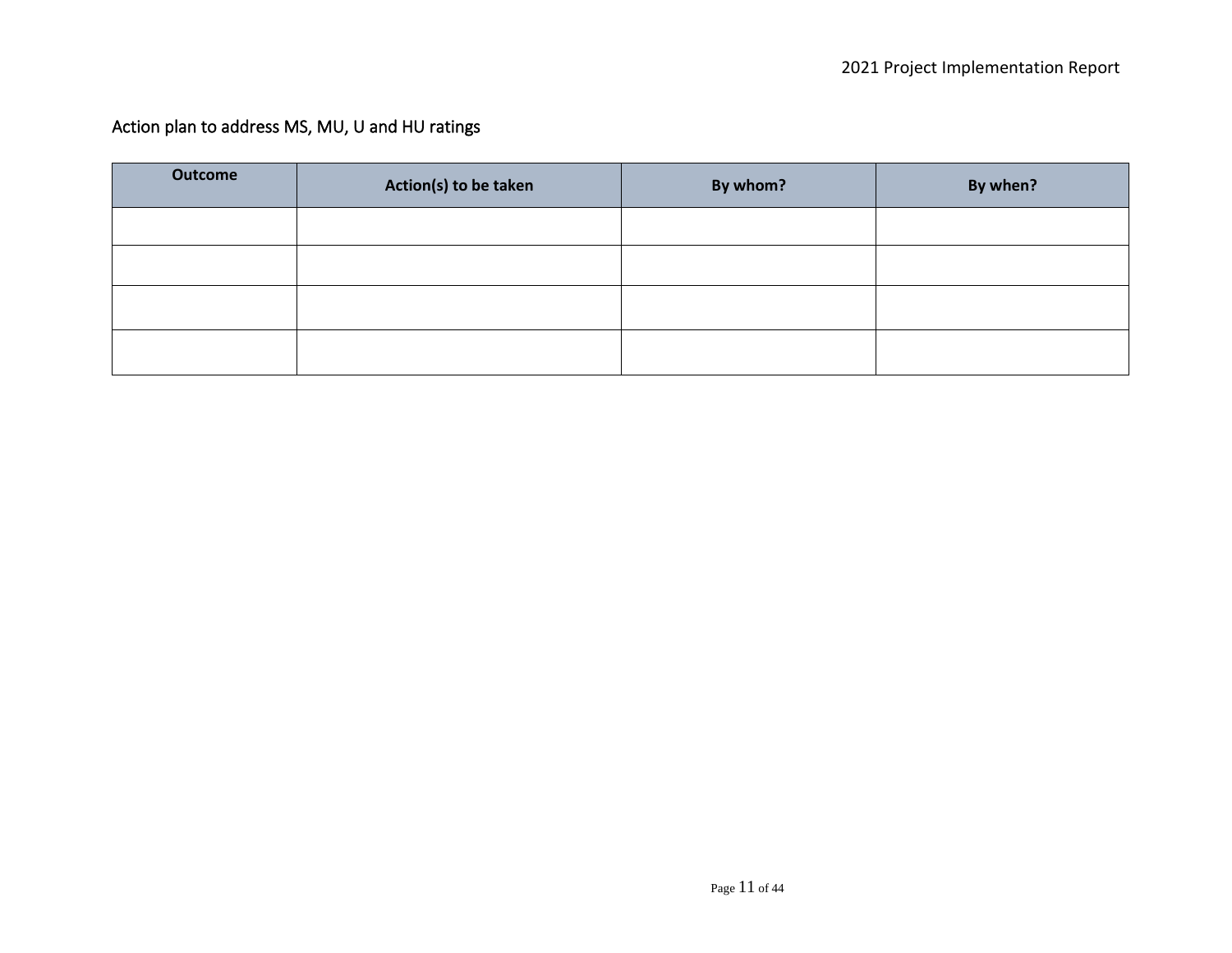# **3. Progress in Generating Project Outputs (Implementation Progress, IP)**

| Outputs <sup>12</sup>                                                                                    | <b>Expected</b><br>completi | Implem<br>Achievements at each PIR <sup>14</sup> |                                                                                                                                                                                                                                                                                                                                                                                               |                                                                                                                                                                                                                                                                                                                                                            |                                                                                                                                                                                                                                                                                                                                                                                                                                                                                                                                                                                                                                                                                                                                                                                                                                            |                             | <b>Comments</b><br>Describe any variance <sup>15</sup> or any |
|----------------------------------------------------------------------------------------------------------|-----------------------------|--------------------------------------------------|-----------------------------------------------------------------------------------------------------------------------------------------------------------------------------------------------------------------------------------------------------------------------------------------------------------------------------------------------------------------------------------------------|------------------------------------------------------------------------------------------------------------------------------------------------------------------------------------------------------------------------------------------------------------------------------------------------------------------------------------------------------------|--------------------------------------------------------------------------------------------------------------------------------------------------------------------------------------------------------------------------------------------------------------------------------------------------------------------------------------------------------------------------------------------------------------------------------------------------------------------------------------------------------------------------------------------------------------------------------------------------------------------------------------------------------------------------------------------------------------------------------------------------------------------------------------------------------------------------------------------|-----------------------------|---------------------------------------------------------------|
|                                                                                                          | on date<br>13               | $1st$ PIR                                        | $2nd$ PIR                                                                                                                                                                                                                                                                                                                                                                                     | 3rd PIR                                                                                                                                                                                                                                                                                                                                                    | 4 <sup>th</sup> PIR                                                                                                                                                                                                                                                                                                                                                                                                                                                                                                                                                                                                                                                                                                                                                                                                                        | status<br>(cumula)<br>tive) | challenge in delivering<br>outputs                            |
| 1.1.1 Strategic<br>and financial<br>plan for the<br>management<br>of beaver as an<br>invasive<br>species | Q3Y4                        | <b>Baseline</b><br>study                         | Preparation of a<br>document with technical<br>and financial information<br>for the design of a<br>technical and financial<br>strategy for the<br>eradication of the beaver<br>based on pilots of Laguna<br>Parrillar reserve<br>(completed), Karukinka<br>Park and Marazzi River<br>(soon to finish) as well as<br>updated economic and<br>social assessment of the<br>impact of the beaver. | Based on the<br>information generated<br>by the pilots of Laguna<br>Parrillar reserve<br>(completed), Karukinka<br>Park and Marazzi river<br>(completed), as well as<br>the updated economic<br>and social evaluation of<br>the impact of the<br>beaver, a consultant<br>will lead development<br>of a strategic plan<br>validated by all<br>stakeholders. | The development of the<br>strategic plan is progressing<br>according to the schedule<br>(ends in August).<br>The main achievements<br>are: a) identification,<br>classification and validation<br>of stakeholders in beaver<br>management; b) the<br>participatory identification<br>of conservation objects; c)<br>On June 19, the first draft<br>of the technical and<br>financial Plan and the<br>coordination and<br>governance plan will be<br>delivered.<br>At the same time, and in<br>coordination with the<br>strategic plan, a financing<br>program is under design.<br>As recommended by the<br>MTR, the development of<br>the strategic plan and the<br>financing program are<br>being integrated and<br>strengthened through the<br>design and implementation<br>of an advocacy strategy at a<br>regional and national level. | 80%                         |                                                               |

## *(Please indicate progress achieved during this FY as planned in the Annual Work Plan)*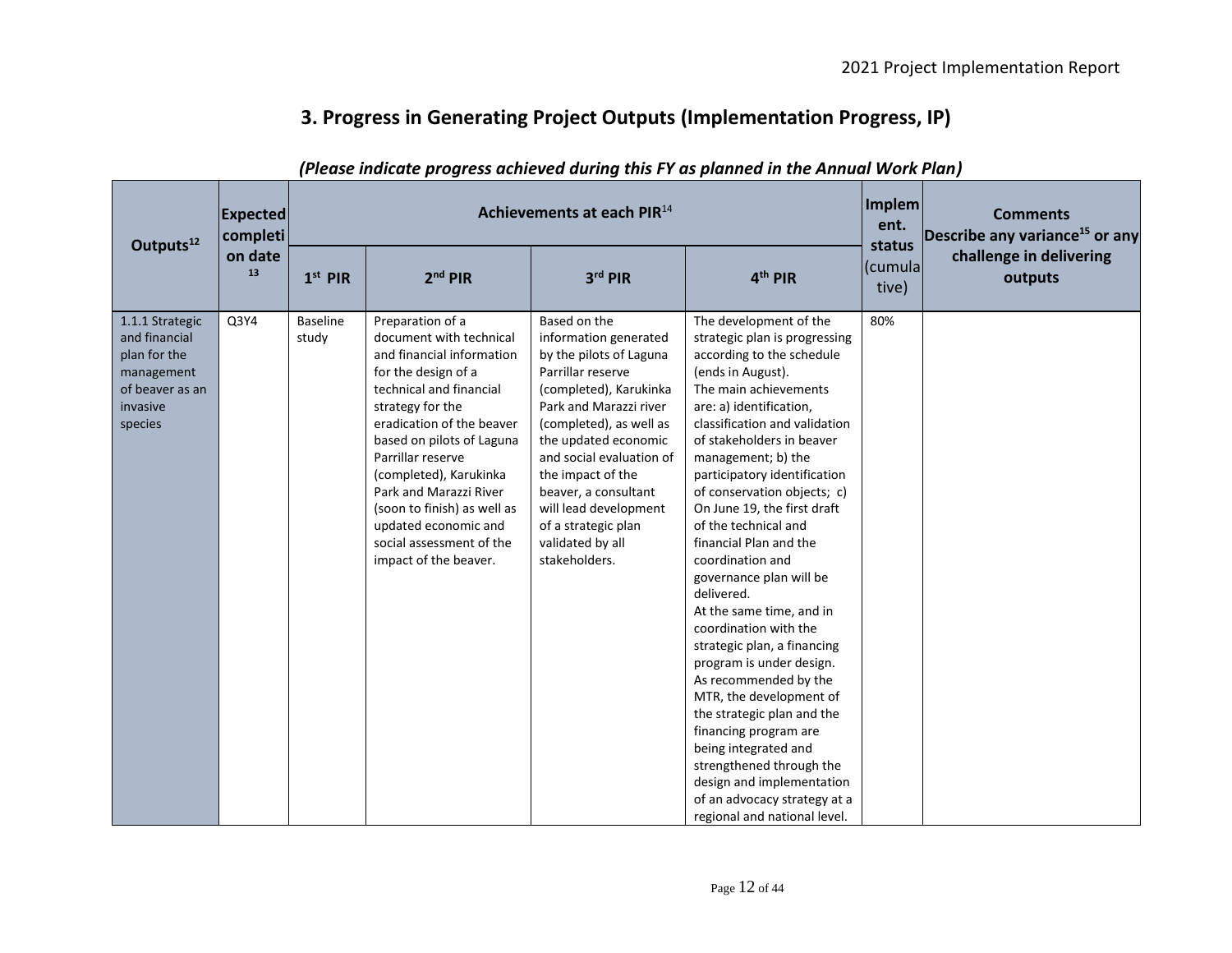| 1.1.2          | Q3Y4 | <b>Baseline</b> | Preparation of document  | The coordination and      | The coordination and        | 80%  |  |
|----------------|------|-----------------|--------------------------|---------------------------|-----------------------------|------|--|
| Coordination   |      | study           | on beaver eradication,   | governance plan is        | governance plan is          |      |  |
| and            |      |                 | management, control and  | being developed in        | developed by the same       |      |  |
| governance     |      |                 | early warning actions    | parallel to the design of | consultancy in charge of    |      |  |
| plan of beaver |      |                 |                          | the coordinated           | product 1.1.1. Among the    |      |  |
| management     |      |                 |                          | information.              | advances of this product    |      |  |
| as an invasive |      |                 |                          | monitoring and early      | are the results obtained in |      |  |
| species        |      |                 |                          | warning system (SIAT)     | the extended workshop       |      |  |
|                |      |                 |                          | and the adaptive          | where the strategies to     |      |  |
|                |      |                 |                          | dispersion and zoning     | reduce the threat of the    |      |  |
|                |      |                 |                          | model.                    | beaver on southern          |      |  |
|                |      |                 |                          | With the dispersion       | ecosystems and objects of   |      |  |
|                |      |                 |                          | model and adaptive        | human well-being were       |      |  |
|                |      |                 |                          | zoning, binational        | validated. In addition,     |      |  |
|                |      |                 |                          | beaver management         | comments and                |      |  |
|                |      |                 |                          | actions can be            | contributions were          |      |  |
|                |      |                 |                          | designed.                 | collected to strengthen the |      |  |
|                |      |                 |                          | For this, it has been     | proposal of actions to be   |      |  |
|                |      |                 |                          | possible to establish     | implemented in the short,   |      |  |
|                |      |                 |                          | information exchange      | medium and long term.       |      |  |
|                |      |                 |                          | agreements between        |                             |      |  |
|                |      |                 |                          | the two countries         |                             |      |  |
|                |      |                 |                          | through the respective    |                             |      |  |
|                |      |                 |                          | ministries.               |                             |      |  |
|                |      |                 |                          |                           |                             |      |  |
| 1.1.3          | Q3Y3 | In hiring       | Progress Report 1        | Study completed with      | A publication with the      | 100% |  |
| Evaluation of  |      | process         | approved. This report    | an assessment of the      | results of the study is in  |      |  |
| current and    |      |                 | contains the             | economic and socio-       | preparation. It is expected |      |  |
| potential      |      |                 | identification and       | cultural impact of the    | to be finalized in August   |      |  |
| economic       |      |                 | classification of social | beaver in Chilean         | and will be part of the     |      |  |
| impact of      |      |                 | actors, the conceptual   | Patagonia based on the    | material used for the       |      |  |
| beaver in      |      |                 | framework based on the   | ecosystem services        | implementation of the       |      |  |
|                |      |                 | concept of ecosystem     | approach, as well as the  | advocacy strategy.          |      |  |

<sup>12</sup> Outputs as described in the project logframe or in any updated project revision. In case of project revision resulted from a mid-term review please modify the output accordingly or

leave the cells in blank and add the new outputs in the table explaining the variance in the comments section.

<sup>13</sup> As per latest work plan (latest project revision); for example: Quarter 1, Year 3 (Q1 y3)

<sup>14</sup> Please use the same unity of measures of the project indicators, as much as possible. Please be extremely synthetic (max one or two short sentence with main achievements)

<sup>15</sup> Variance refers to the difference between the expected and actual progress at the time of reporting.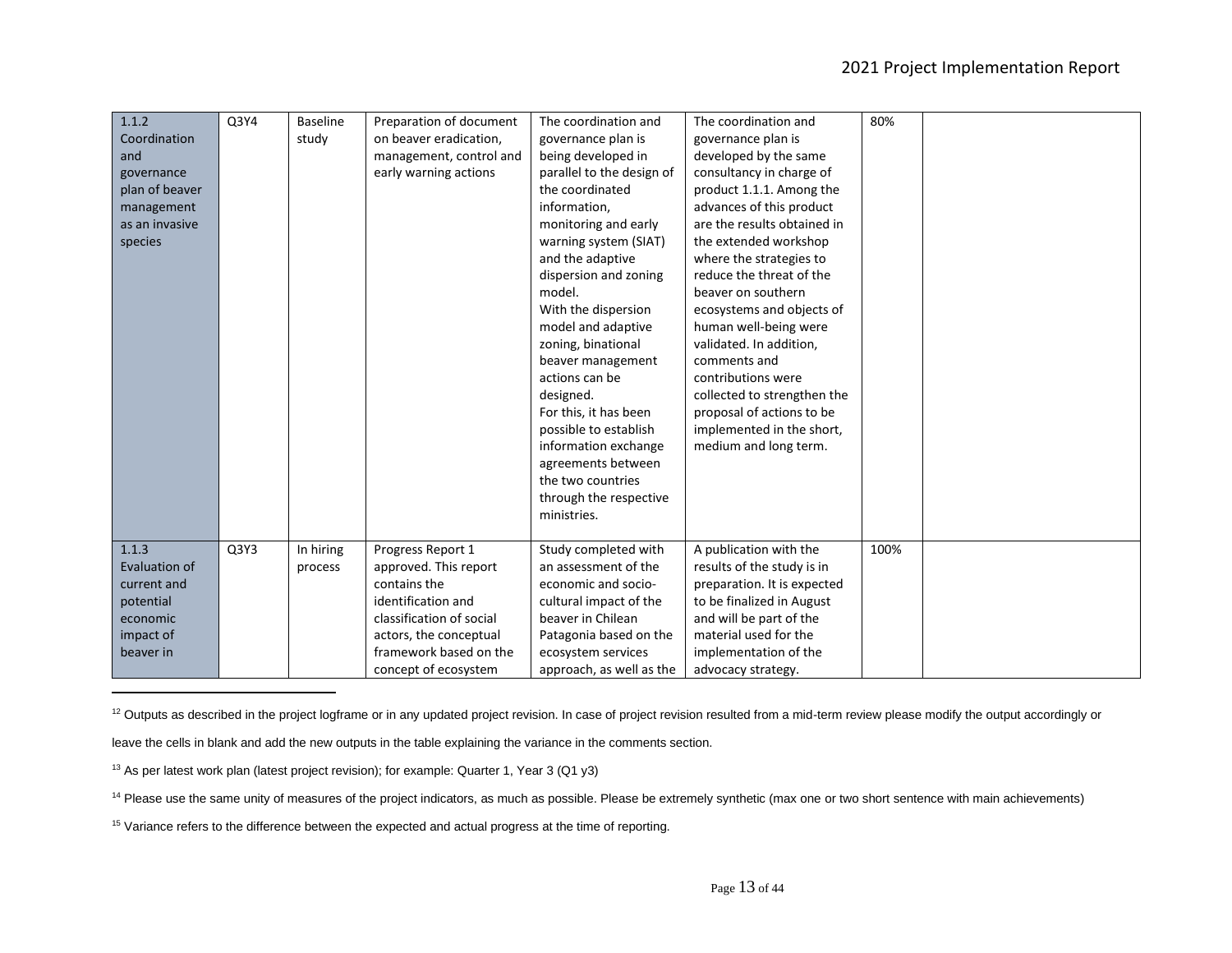| Chilean         |      |          | services for economic and      | perception of local       |                                |     |  |
|-----------------|------|----------|--------------------------------|---------------------------|--------------------------------|-----|--|
| Patagonia       |      |          | social valuation and the       | actors about which        |                                |     |  |
|                 |      |          | methodological tools for       | ecosystem services are    |                                |     |  |
|                 |      |          | valuation.                     | most important to         |                                |     |  |
|                 |      |          | The second progress            | them.                     |                                |     |  |
|                 |      |          | report (under review)          |                           |                                |     |  |
|                 |      |          | contains the preliminary       |                           |                                |     |  |
|                 |      |          | results of the economic        |                           |                                |     |  |
|                 |      |          | and social assessment of       |                           |                                |     |  |
|                 |      |          | the impact of the beaver.      |                           |                                |     |  |
| 1.1.4 Validated | Q4Y4 | Baseline | In an exploratory study        | The Project is working    | The Biodiversity and           | 20% |  |
| regulatory      |      | study.   | on the possibility of          | to reorient its           | <b>Protected Areas Service</b> |     |  |
| framework for   |      |          | generating sub-national        | communication             | (SBAP) legal framework has     |     |  |
| beaver          |      |          | regulatory frameworks          | strategy to position the  | not been approved to this      |     |  |
| management      |      |          | such as rural municipal        | importance of             | date, which implies the        |     |  |
| at municipal    |      |          | ordinances, the                | managing invasive alien   | impossibility of generating    |     |  |
| and regional    |      |          | conclusion was that they       | species, particularly the | municipal ordinances for       |     |  |
| level           |      |          | do not have the technical      | beaver, in decision-      | beaver control. In order to    |     |  |
|                 |      |          | or financial resources to      | makers in both the        | cope with this situation.      |     |  |
|                 |      |          | monitor compliance with        | executive and             | work has been done to          |     |  |
|                 |      |          | the ordinances.                | legislative branches.     | include invasive alien         |     |  |
|                 |      |          | In addition, municipal         |                           | species management and         |     |  |
|                 |      |          | ordinances must be             |                           | control into the Regional      |     |  |
|                 |      |          | linked to a law or decree.     |                           | Development Strategy of        |     |  |
|                 |      |          | However, there is no           |                           | the Magallanes Region          |     |  |
|                 |      |          | national legal framework       |                           | which is currently being       |     |  |
|                 |      |          | that defines the beaver as     |                           | updated by the Regional        |     |  |
|                 |      |          | an invasive alien species      |                           | Government.                    |     |  |
|                 |      |          | and second, actions for its    |                           |                                |     |  |
|                 |      |          | management.                    |                           | On the other hand, it is       |     |  |
|                 |      |          | It was assumed that the        |                           | important to mention that -    |     |  |
|                 |      |          | legal framework of the         |                           | as an indirect result of this  |     |  |
|                 |      |          | <b>Biodiversity and</b>        |                           | product - the legislative      |     |  |
|                 |      |          | <b>Protected Areas Service</b> |                           | discussion and                 |     |  |
|                 |      |          | (SBAP) would be                |                           | improvement of the SBAP        |     |  |
|                 |      |          | approved by the                |                           | legal framework has            |     |  |
|                 |      |          | beginning of project           |                           | included the project's         |     |  |
|                 |      |          | implementation,                |                           | results and definitions for    |     |  |
|                 |      |          | including this definition      |                           | invasive alien species.        |     |  |
|                 |      |          | and the actions for its        |                           |                                |     |  |
|                 |      |          | management.                    |                           |                                |     |  |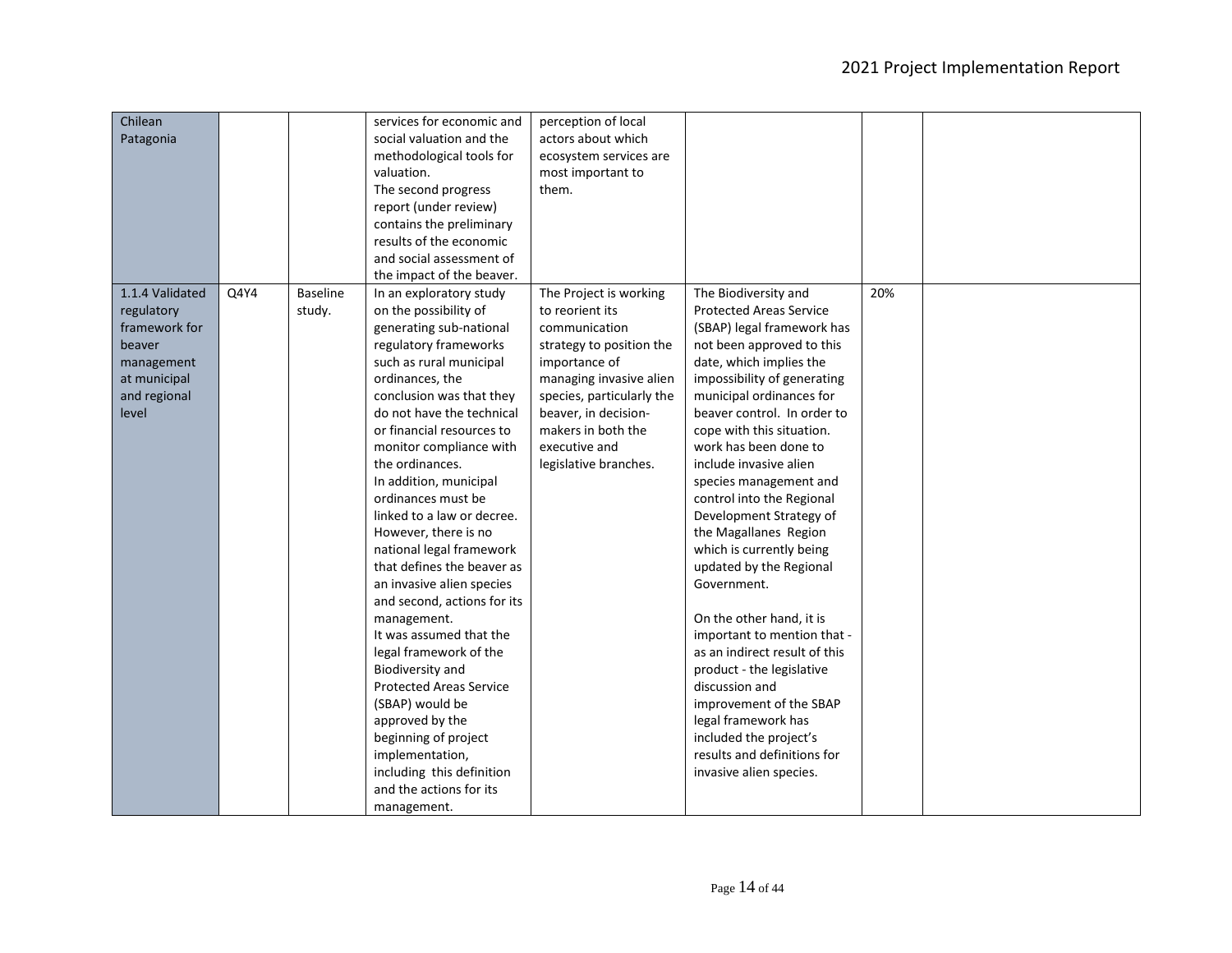| 1.2.1                | Q3Y4 | <b>Baseline</b>        | Preparation of the         | Information and early    | Information and early        | 90%  |  |
|----------------------|------|------------------------|----------------------------|--------------------------|------------------------------|------|--|
| Coordinated          |      | study to               | historical data model,     | warning system (SIAT)    | warning system (SIAT) is     |      |  |
| Information,         |      | generate               | beaver information         | designed and in the      | tested and ready to be       |      |  |
| Monitoring and       |      | <b>CMWS</b>            | visualization platform and | implementation phase.    | transferred to the Ministry  |      |  |
| <b>Early Warning</b> |      | - Early                | computer applications for  | The system has the       | of the Environment's         |      |  |
| System               |      | warning                | new data entry.            | possibility of making    | servers.                     |      |  |
| (CMWS)               |      | system                 |                            | systematized active      | Trainings were carried out   |      |  |
|                      |      | action                 |                            | registries, as well as   | for different users.         |      |  |
|                      |      |                        |                            |                          |                              |      |  |
|                      |      | protocol               |                            | through citizen science, | Remaining activities are the |      |  |
|                      |      | designed               |                            | and it is expected that  | integration of the satellite |      |  |
|                      |      | and ready              |                            | during the second        | monitoring module and the    |      |  |
|                      |      | to be                  |                            | semester of 2020 and     | dispersion model that        |      |  |
|                      |      | approved               |                            | the first quarter of     | reinforce decision-making    |      |  |
|                      |      |                        |                            | 2021, the satellite      | for an effective and         |      |  |
|                      |      |                        |                            | monitoring modules       | efficient control and        |      |  |
|                      |      |                        |                            | and dispersion model     | eradication of the beaver.   |      |  |
|                      |      |                        |                            | will be incorporated to  |                              |      |  |
|                      |      |                        |                            | complement the SIAT      |                              |      |  |
|                      |      |                        |                            | platform.                |                              |      |  |
| 1.2.2. Spread        | Q2Y4 | <b>Baseline</b>        | Information needs for the  | Consultancy for the      | Dispersion model and         | 90%  |  |
| and adaptive         |      | study of               | dispersion model           | design of the model is   | adaptive zoning in the final |      |  |
| zoning model         |      | the                    | gathered. Review of new    | in process of being      | training phase.              |      |  |
| per                  |      | historical             | technologies for beaver    | contracted. Expected to  | Main achievements: a) a      |      |  |
| management           |      | informati              | monitoring.                | have the dispersion      | dynamic and spatially        |      |  |
| unit                 |      | on and                 |                            | model in March 2021.     | explicit distribution and    |      |  |
|                      |      | generated              |                            | The model will be        | dispersion model; b)         |      |  |
|                      |      | by the                 |                            | integrated into the      | capable of being integrated  |      |  |
|                      |      | pilots                 |                            | coordinated              | into the Information and     |      |  |
|                      |      | about                  |                            | information,             | <b>Early Warning System</b>  |      |  |
|                      |      | beaver's               |                            | monitoring and early     | (SIAT); and c) use of new    |      |  |
|                      |      | distributio            |                            | warning system (SIAT)    | technology based on          |      |  |
|                      |      | ns                     |                            | to support monitoring    | algorithms capable of        |      |  |
|                      |      |                        |                            | of beaver progress and   | adapting and generating      |      |  |
|                      |      |                        |                            | allow better decisions   | new information while        |      |  |
|                      |      |                        |                            | to be made on beaver     | more beaver finds appear     |      |  |
|                      |      |                        |                            |                          |                              |      |  |
| 1.2.3. Sub           | Q3Y2 |                        |                            | management.              | in the region                | 100% |  |
|                      |      | Diagnosis<br>of beaver | Matrix of ecosystem        |                          |                              |      |  |
| Antarctic            |      |                        | recovery indicators        |                          |                              |      |  |
| ecosystems           |      | distributio            | impacted by beaver         |                          |                              |      |  |
| recovery             |      | n to                   | finalized.                 |                          |                              |      |  |
| indicators           |      | elaborate              |                            |                          |                              |      |  |
| applied in           |      | the matrix             |                            |                          |                              |      |  |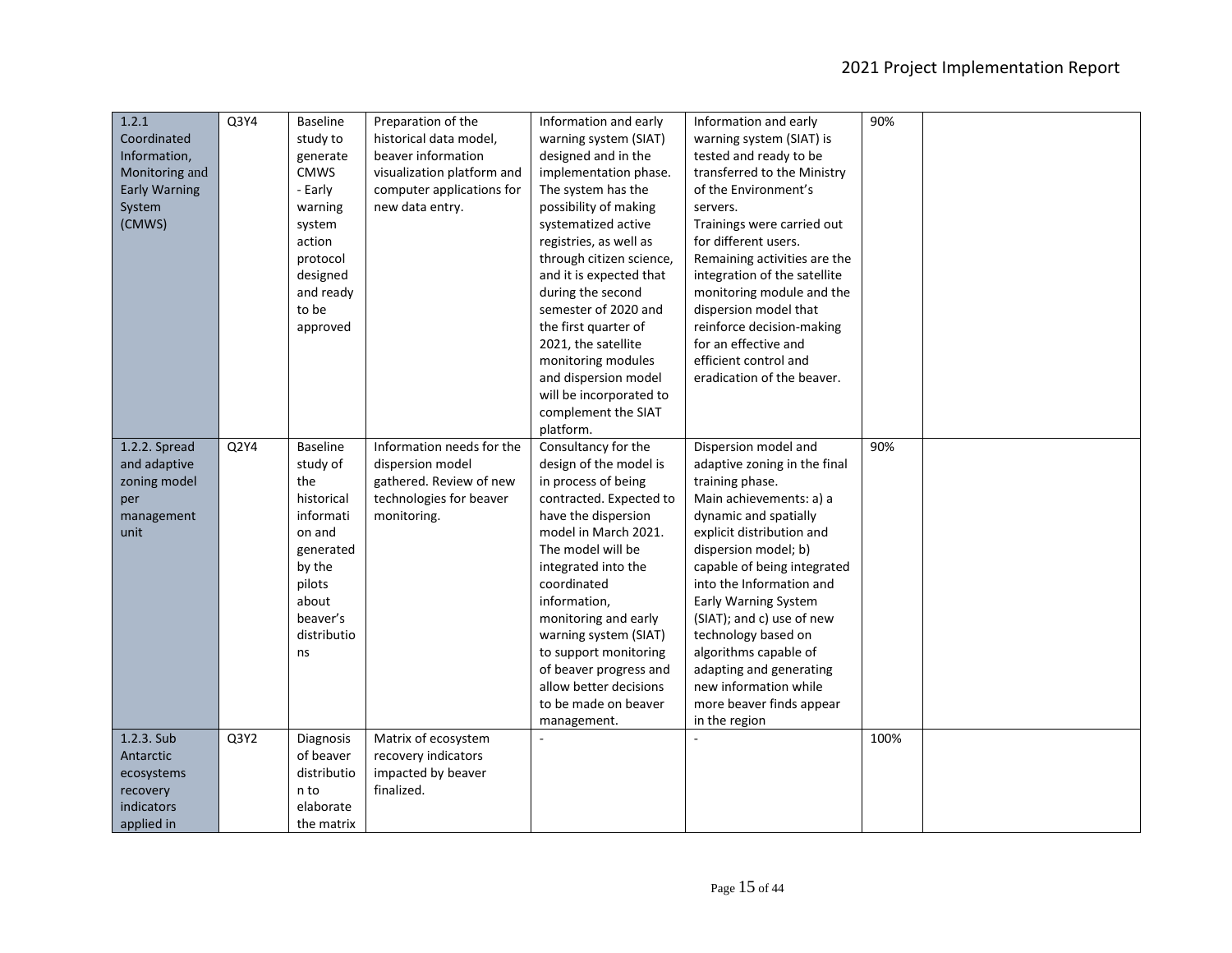| control and                 |      | with        |                            |                               |                                            |     |  |
|-----------------------------|------|-------------|----------------------------|-------------------------------|--------------------------------------------|-----|--|
| eradication                 |      | ecosyste    |                            |                               |                                            |     |  |
| pilot sites                 |      | m           |                            |                               |                                            |     |  |
|                             |      | recovery    |                            |                               |                                            |     |  |
|                             |      | criteria    |                            |                               |                                            |     |  |
| 1.2.4.                      | Q3Y4 | Informati   | The environmental          | <b>Bilateral meetings are</b> | Important thematic and                     | 90% |  |
| <b>Information</b>          |      | on          | ministries of Chile and    | held from a technical         | high-level meetings have                   |     |  |
| exchange                    |      | exchange    | Argentina have generated   | point of view. A              | been held with Argentina to                |     |  |
| protocols                   |      | protocol    | agreements for the         | meeting is expected to        | collect all the lessons                    |     |  |
| between Chile               |      | elaborate   | exchange of information    | be held in March 2021         | learned in pilots, data                    |     |  |
| and Argentina               |      | d           | on the beaver.             | to exchange lessons           | management, governance                     |     |  |
| at the regional,            |      |             |                            | learned and strengthen        | and communications.                        |     |  |
| national and                |      |             |                            | political ties between        | The SIAT was presented to                  |     |  |
| binational level            |      |             |                            | the two countries for         | the Argentine government                   |     |  |
|                             |      |             |                            | optimal management of         | and its impact has been                    |     |  |
|                             |      |             |                            | the beaver.                   | such that they will consider               |     |  |
|                             |      |             |                            |                               | creating a similar platform.               |     |  |
| 1.3.1.                      | Q4Y4 | Communi     | Communication strategy     | Communication                 | The communication                          | 80% |  |
| Communicatio                |      | cation      | implemented and            | strategy implemented,         | strategy has been updated                  |     |  |
| n and                       |      | strategy    | communication products     | socialized                    | based on the experiences                   |     |  |
| awareness                   |      | elaborate   | have been socialized with  | communication                 | obtained during the                        |     |  |
| raising                     |      | d           | different stakeholders     | products with different       | execution of the project.                  |     |  |
|                             |      |             | (games, calendars,         | social actors (games,         | <b>Given the Pandemic</b>                  |     |  |
| programmes<br>for different |      |             |                            |                               |                                            |     |  |
|                             |      |             | website, banner). Wide     | calendars, website,           | scenario, changes have<br>been made in the |     |  |
| target                      |      |             | coverage in regional,      | banner). Wide coverage        |                                            |     |  |
| audiences                   |      |             | national and international | in regional, national         | orientation towards                        |     |  |
|                             |      |             | media.                     | and international media       | education with the use of                  |     |  |
|                             |      |             |                            |                               | virtual technologies. A                    |     |  |
|                             |      |             |                            |                               | policy advocacy strategy                   |     |  |
|                             |      |             |                            |                               | has been generated for                     |     |  |
|                             |      |             |                            |                               | decision makers that                       |     |  |
|                             |      |             |                            |                               | includes the main ideas and                |     |  |
|                             |      |             |                            |                               | key messages used in the                   |     |  |
|                             |      |             |                            |                               | communications strategy.                   |     |  |
| 1.3.2. Capacity             | Q3Y4 | Social      | Press teams from public    | The training program          | Training has been carried                  | 90% |  |
| building                    |      | actors      | institutions and non-      | was focused on park           | out for different users of                 |     |  |
| programme for               |      | identified, | governmental               | rangers, tourist cruise       | the information platform of                |     |  |
| key                         |      | classified  | organizations trained in   | guides and guide              | the information and early                  |     |  |
| stakeholders                |      | and         | strategic communication    | associations in the           | warning system. These                      |     |  |
| for the                     |      | mapped      | of the beaver problem.     | Magallanes region.            | trainings have been carried                |     |  |
| management                  |      | to begin    | A total of 7 institutions  |                               | out to officials of the                    |     |  |
|                             |      | capacity    | were sensitized with       |                               | Ministry of the                            |     |  |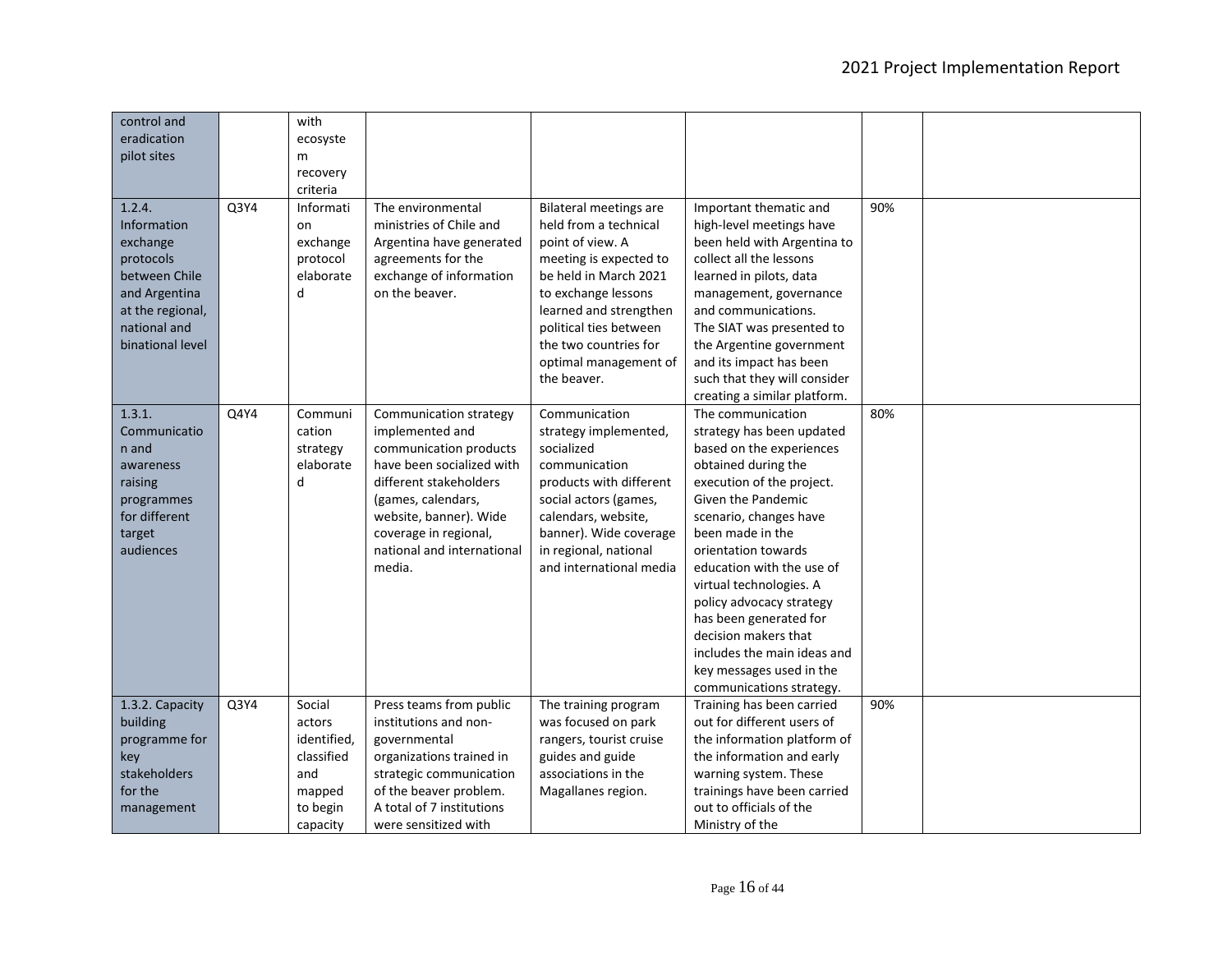| and eradication |      | building    | (Army of Chile, Wildlife    |                         | Environment, CONAF and      |      |  |
|-----------------|------|-------------|-----------------------------|-------------------------|-----------------------------|------|--|
| of beaver       |      | programs.   | <b>Conservation Society</b> |                         | SAG in areas of information |      |  |
|                 |      |             | (WCS), Integrated           |                         | entry, monitoring and       |      |  |
|                 |      |             | Territorial Program for     |                         | validation of citizen       |      |  |
|                 |      |             | sheep (PTI ovino),          |                         | records.                    |      |  |
|                 |      |             | Regional Ministry of        |                         | Final stage considers       |      |  |
|                 |      |             | <b>Environment (SEREMI</b>  |                         | training of the armed       |      |  |
|                 |      |             | MMA), Development           |                         | forces.                     |      |  |
|                 |      |             | Corporation (CORFO),        |                         |                             |      |  |
|                 |      |             | Regional Ministry of        |                         |                             |      |  |
|                 |      |             | Agriculture (SEREMI         |                         |                             |      |  |
|                 |      |             | AGRI) and the National      |                         |                             |      |  |
|                 |      |             | <b>Forestry Corporation</b> |                         |                             |      |  |
|                 |      |             | (CONAF))                    |                         |                             |      |  |
| 2.1.1. Beaver   | Q4Y3 | Acquisitio  | Pilot in execution          | In the phase of writing | Pilot successfully          | 100% |  |
| eradication and |      | n of        | Pilot started in November   | final reports and       | completed. Final report     |      |  |
| basic           |      | necessary   | 2018. Campaigns can only    | preparing good practice | and manual of good          |      |  |
| restoration     |      | equipmen    | be carried out during the   | manuals                 | practices delivered and     |      |  |
| method          |      | t to        | summer and autumn           |                         | approved.                   |      |  |
| designed and    |      | develop     | months if the weather is    |                         | Main achievements: a)       |      |  |
| implemented     |      | the pilot   | favorable.                  |                         | updated baseline and        |      |  |
| in Karukinka    |      | and begin   | In the case of the          |                         | entered into the SIAT data  |      |  |
| Park            |      | of          | Patience Valley, the        |                         | model, b) cost estimation   |      |  |
|                 |      | baseline    | vulnerable sites are few    |                         | and updated technical       |      |  |
|                 |      | study       | since the tops of both      |                         | requirements for and c)     |      |  |
|                 |      |             | slopes are too high and     |                         | manual of good practices    |      |  |
|                 |      |             | with a high slope. The      |                         | for optimal beaver          |      |  |
|                 |      |             | only vulnerable dispersal   |                         | management                  |      |  |
|                 |      |             | sites are the mouth of the  |                         |                             |      |  |
|                 |      |             | Sanchez River in seno       |                         |                             |      |  |
|                 |      |             | Almirantazgo and the        |                         |                             |      |  |
|                 |      |             | desired and despised lake   |                         |                             |      |  |
|                 |      |             | towards the Azopardo        |                         |                             |      |  |
|                 |      |             | River.                      |                         |                             |      |  |
|                 |      |             | The monitoring system is    |                         |                             |      |  |
|                 |      |             | done at the same time as    |                         |                             |      |  |
|                 |      |             | the trapping is done to     |                         |                             |      |  |
|                 |      |             | prevent beavers from        |                         |                             |      |  |
|                 |      |             | getting used to human       |                         |                             |      |  |
|                 |      |             | presence                    |                         |                             |      |  |
| 2.1.2. Beaver   | Q4Y3 | First stage | Pilot completed. Beaver     | ÷,                      |                             | 100% |  |
| eradication and |      | in Laguna   | management model in         |                         |                             |      |  |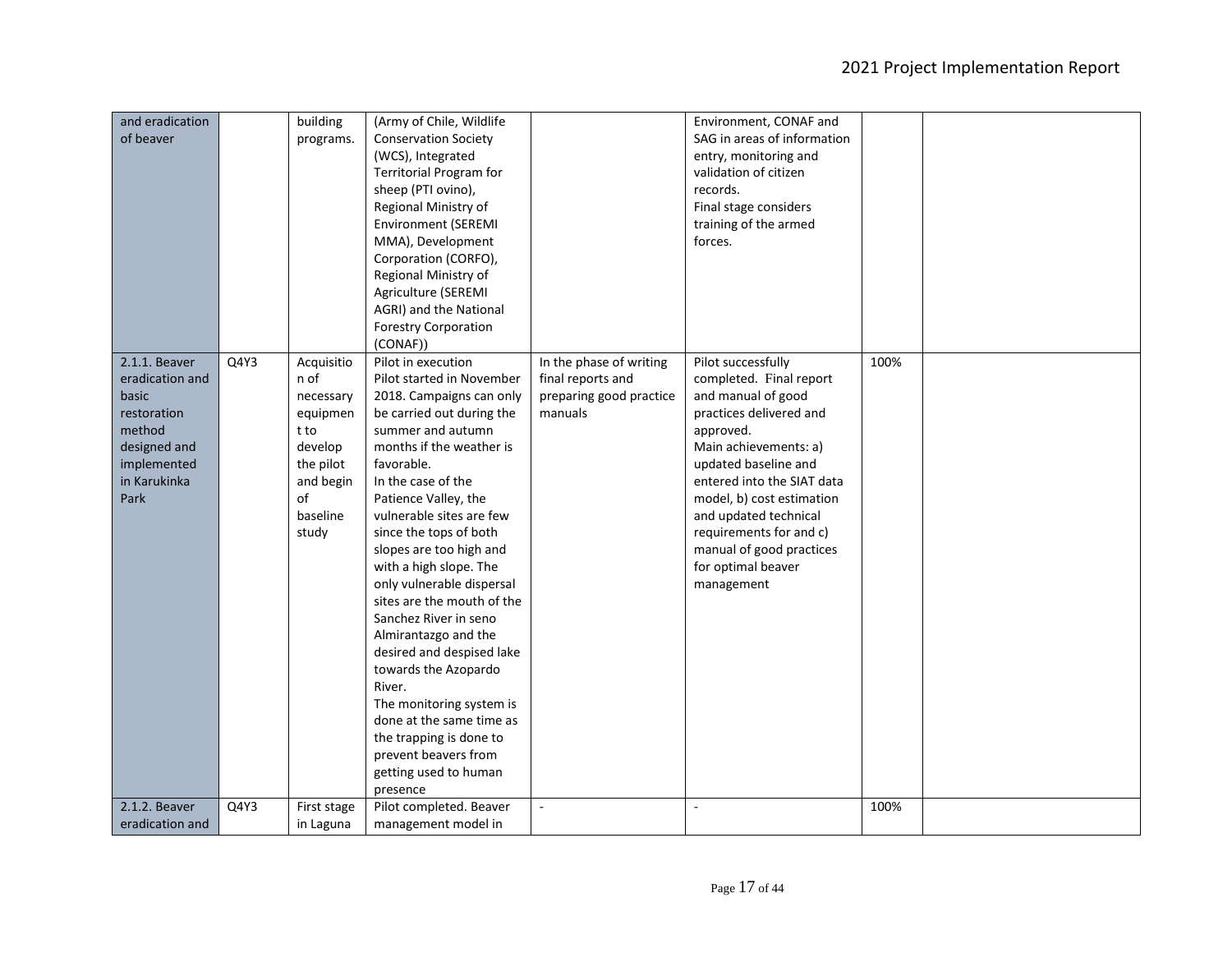| basic<br>restoration<br>method<br>designed and<br>implemented<br>in Laguna<br>Parrillar<br>National<br>Reserve and<br>downstream<br>private lands                                                         |      | Parrillar<br>National<br>Reserve<br>complete<br>d                                    | protected wild areas<br>prepared. Demonstrative<br>experience of beaver<br>management divided into<br>three stages: i) Baseline<br>with beaver findings, ii)<br>capture, iii) reinvasion<br>monitoring and beaver<br>management model<br>proposal as a to be<br>incorporated by the park<br>rangers of the National<br><b>Forestry Corporation</b><br>(CONAF).<br>Pilot actions are<br>systematized pending<br>publication in manuals of<br>good practice in<br>protected wildlife areas |                                                                                                                                                     |                                                                                                                                                                                                                                                                                                                                       |      |  |
|-----------------------------------------------------------------------------------------------------------------------------------------------------------------------------------------------------------|------|--------------------------------------------------------------------------------------|------------------------------------------------------------------------------------------------------------------------------------------------------------------------------------------------------------------------------------------------------------------------------------------------------------------------------------------------------------------------------------------------------------------------------------------------------------------------------------------|-----------------------------------------------------------------------------------------------------------------------------------------------------|---------------------------------------------------------------------------------------------------------------------------------------------------------------------------------------------------------------------------------------------------------------------------------------------------------------------------------------|------|--|
| 2.1.3. Early<br>Warning<br>System (EWS)<br>Method to be<br>implemented<br>in the<br>Southeast area<br>of Ultima<br>Esperanza<br>province,<br>including the<br>Torres del<br><b>Paine National</b><br>Park | Q3Y4 | Early<br>warning<br>system<br>protocol<br>designed<br>and ready<br>to be<br>approved | The elaborated<br>operations diagram<br>details which private and<br>public actors involved in<br>an effective EWS should<br>be and is presented in<br>two scenarios: (A) the<br>ideal to implement an<br>efficient system in Chile<br>under a new regulatory<br>framework; and (B) a<br>temporarily functional<br>SAT, considering the<br>current legal and<br>administrative<br>limitations.                                                                                           | SIAT developed.<br>Training of different<br>social actors in the use<br>of the platform and the<br>implementation of the<br>early warning protocol. | Training is carried out for<br>SAG and CONAF personnel.<br>Final stage considers<br>specific training for the<br>entry of beaver records in<br>field and new training for<br>personnel of the national<br>tourism service<br>(SERNATUR) and other<br>institutions such as<br>SERNAPESCA, guide<br>associations and private<br>sector. | 80%  |  |
| 2.1.4.<br>Systematizatio<br>n of best<br>practices for<br>beaver<br>eradication,                                                                                                                          | Q4Y3 |                                                                                      | Only the pilot of the<br>Laguna Parrillar Reserve<br>is finished. The manual of<br>this pilot experience is in<br>the stage of selecting<br>priority information                                                                                                                                                                                                                                                                                                                         | Good practice manuals<br>in development,<br>expected to be ready by<br>December 2020.                                                               | Good practice manual<br>approved. Currently the<br>communications agency is<br>preparing their publication.                                                                                                                                                                                                                           | 100% |  |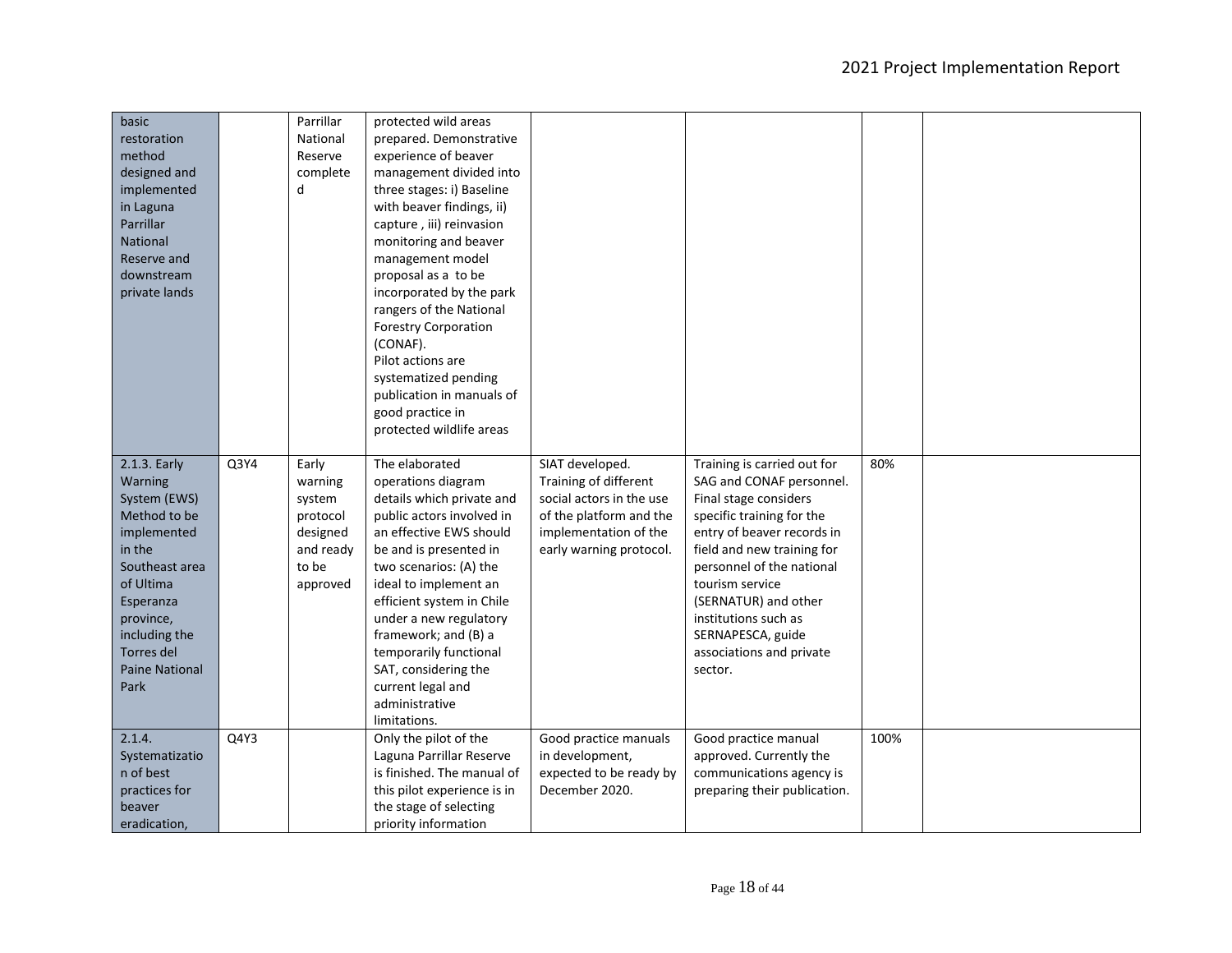| invasion<br>monitoring and<br>early warning                                                                     |      |                                                                                       | (methodology,<br>administrative aspects<br>and financial aspects)                                                                                                                                                                                                                                                                                                                                                                 |                                                                                                                                      |                                                                                                                                      |      |                                                                                                                                                             |
|-----------------------------------------------------------------------------------------------------------------|------|---------------------------------------------------------------------------------------|-----------------------------------------------------------------------------------------------------------------------------------------------------------------------------------------------------------------------------------------------------------------------------------------------------------------------------------------------------------------------------------------------------------------------------------|--------------------------------------------------------------------------------------------------------------------------------------|--------------------------------------------------------------------------------------------------------------------------------------|------|-------------------------------------------------------------------------------------------------------------------------------------------------------------|
| 2.2.1.<br>Sustained<br>control and<br>restoration<br>methodologies<br>for multiple-<br>use private<br>property. | Q4Y3 | First stage<br>of the<br>pilot in<br>execution<br>(baseline<br>study in<br>the field) | Pilot in execution.<br>Pilot started in May 2018.<br>Complete baseline on<br>beaver distribution on the<br>pilot's surface.<br>Public-private<br>cooperation strategies in<br>development with<br>agreements between<br>farmers for the<br>management of beaver<br>on their farms.<br><b>Basic restoration</b><br>monitoring system based<br>on active actions<br>(elimination of beavers<br>and restitution of the<br>riverbed). | Pilot successfully<br>completed.                                                                                                     |                                                                                                                                      | 100% |                                                                                                                                                             |
| 2.2.2.<br>Systematizatio<br>n of a 'best<br>practices'<br>model for<br>multifunctional<br>private<br>property   | Q4Y4 |                                                                                       | Pilot in execution. It is<br>expected to end in<br>September 2019.                                                                                                                                                                                                                                                                                                                                                                | Pilot successfully<br>executed. Good<br>practice manuals in<br>development, expected<br>to be ready by<br>December 2020              | Good practice manual<br>approved. Currently the<br>communications agency is<br>preparing the publication.                            | 100% |                                                                                                                                                             |
| Output 3.1.1.<br>Project<br>progress<br>assessment<br>and monitoring<br>system                                  | Q4Y4 |                                                                                       | 2 semiannual project<br>progress reports (IPP) and<br>two annual Project<br><b>Execution Review (PIR)</b><br>reports.                                                                                                                                                                                                                                                                                                             | Three semiannual<br>project progress<br>reports (IPP) and three<br>annual Project<br><b>Execution Review (PIR)</b><br>reports.       | Four semiannual project<br>progress reports (IPP) and<br>three annual Project<br><b>Execution Review (PIR)</b><br>reports            | 80%  | Since the Project began in July,<br>two semiannual Project Progress<br>reports coincide with the Annual<br><b>Project Execution Review Reports</b><br>(PIR) |
| 3.1.2 Mid-Term<br>Independent<br><b>Review (MTR)</b><br>and Final<br>Independent<br>Evaluation (FIE)            | Q4Y4 |                                                                                       | Consultants for mid-term<br>review in the evaluation<br>stage. It is expected that<br>consultants can carry out<br>field activities during the<br>summer months.                                                                                                                                                                                                                                                                  | Mid-term review<br>successfully executed,<br>including a set of<br>recommendations to<br>achieve the objectives<br>at the end of the | Final Independent<br>Evaluation is expected to<br>be carried out three<br>months before the end of<br>the project<br>implementation. | 50%  |                                                                                                                                                             |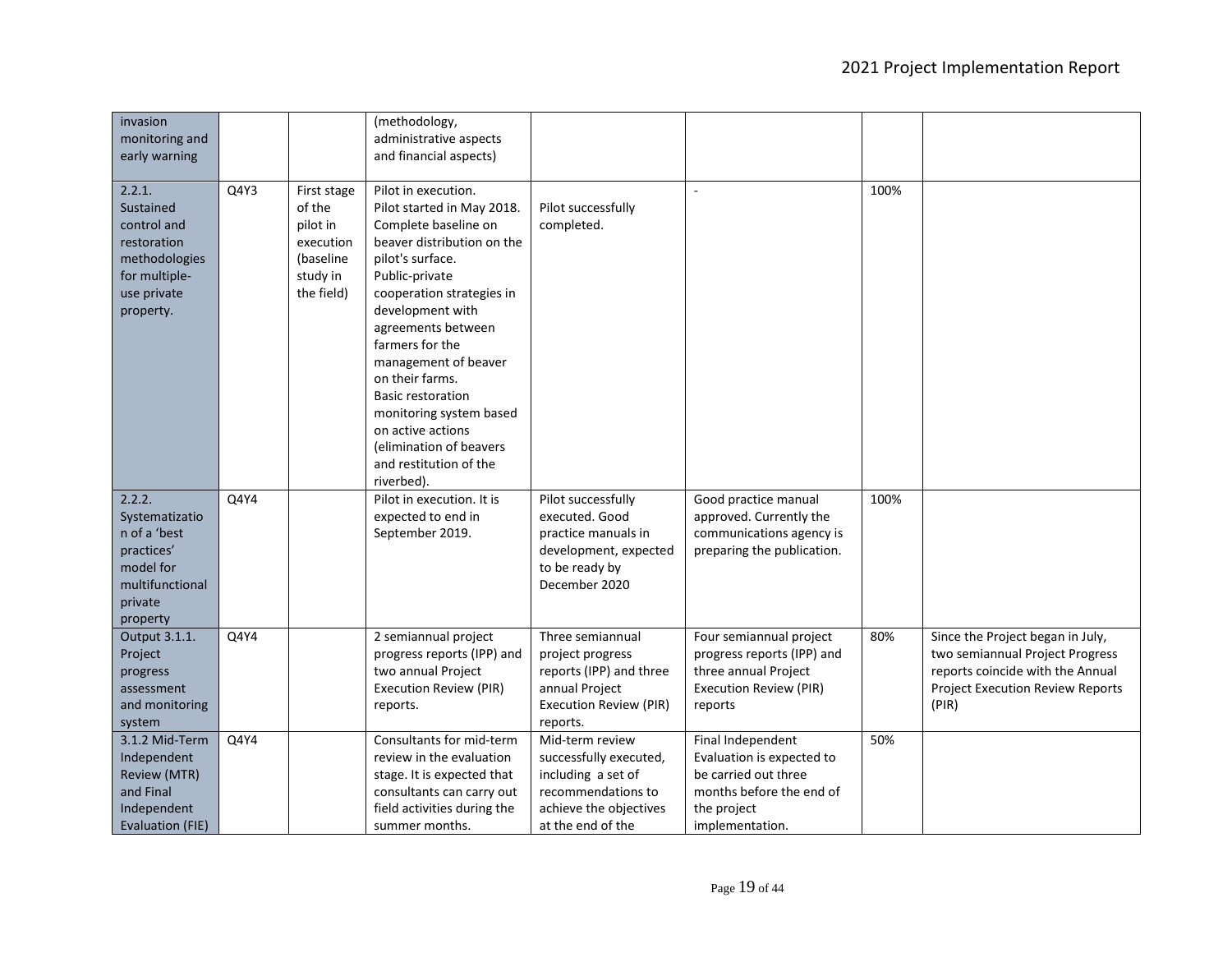|                 |      |                            | project. Project<br>extension is |                              |     |  |
|-----------------|------|----------------------------|----------------------------------|------------------------------|-----|--|
|                 |      |                            | recommended                      |                              |     |  |
| 3.1.3           | Q4Y4 | The main publications of   | The main publications            | Publication of the           | 70% |  |
| Publication and |      | the project correspond to  | of the project                   | assessment of the            |     |  |
| dissemination   |      | the manuals of good        | correspond to the                | socioeconomic impact of      |     |  |
| of best         |      | practices of the pilots as | manuals of good                  | the beaver in the final      |     |  |
| practices and   |      | well as the study of the   | practices of the pilots          | design phase. It is expected |     |  |
| lessons learned |      | socioeconomic impact of    | as well as the study of          | to be published in July      |     |  |
|                 |      | the beaver, the            | the socioeconomic                | 2021. Manual of good         |     |  |
|                 |      | coordinated information    | impact of the beaver,            | practices in the design      |     |  |
|                 |      | system, monitoring and     | the coordinated                  | phase to be published and    |     |  |
|                 |      | early warning. These       | information system,              | distributed in September     |     |  |
|                 |      | products have not yet      | monitoring and early             | 2021. User manuals of the    |     |  |
|                 |      | finished. They are         | warning. These                   | SIAT prepared, and           |     |  |
|                 |      | expected to be ready       | products have not yet            | brochures of the SIAT for    |     |  |
|                 |      | during the first half of   | finished. They are               | citizen registries in the    |     |  |
|                 |      | 2020                       | expected to be ready             | design phase.                |     |  |
|                 |      |                            | during the second half           |                              |     |  |
|                 |      |                            | of 2020                          |                              |     |  |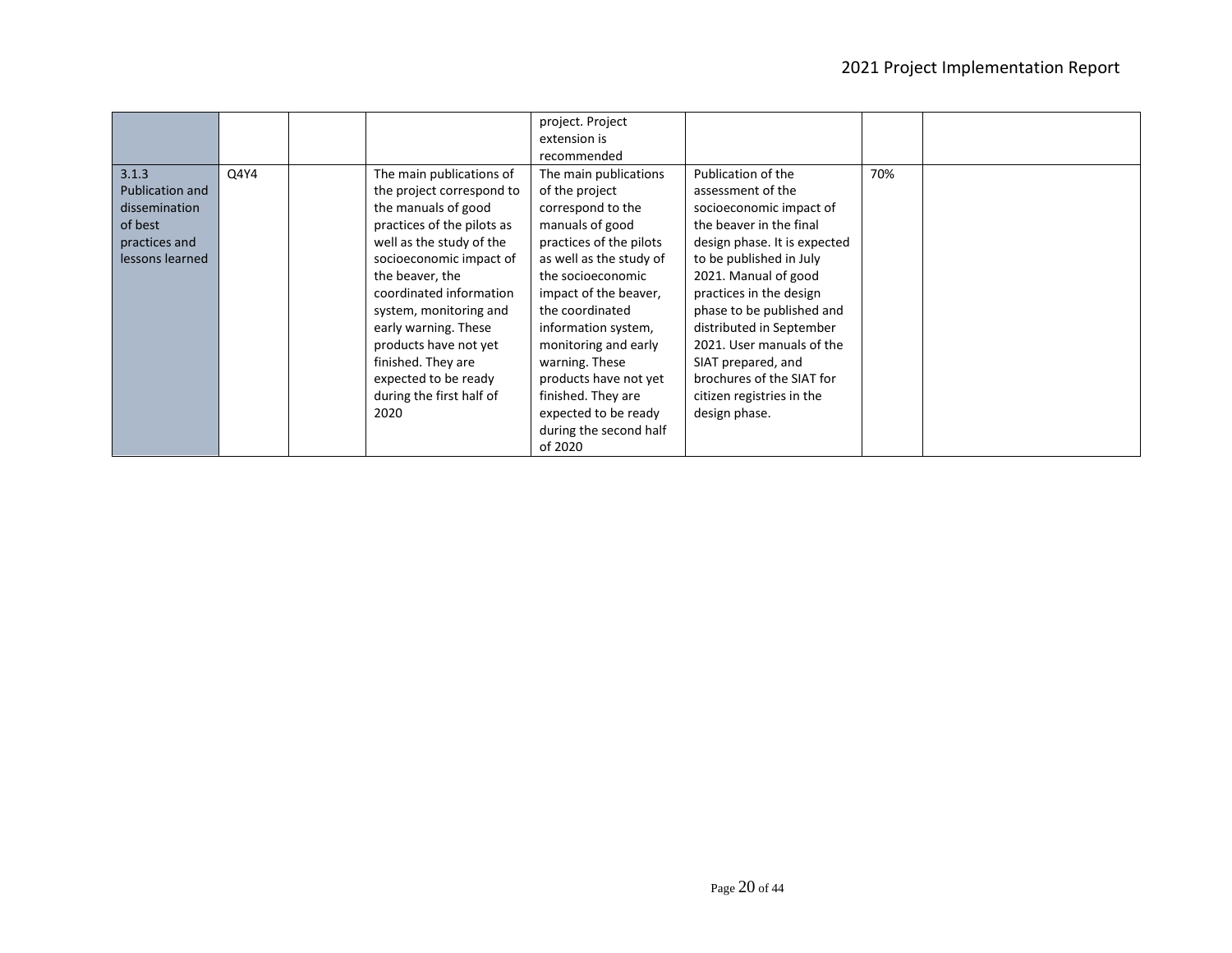## **4. Information on Progress, Outcomes and Challenges on Project Implementation**

### **Please briefly summarize main progress achieving the outcomes (cumulative) and outputs (during this fiscal year):**

Among the main achievements, the integration of the dispersion and adaptive zoning model to the SIAT stands out. According to the Prodoc, these two products were separated from each other and established that the main goal was only a map. However, the PMU considered essential that the dispersion and adaptive zoning model would be integrated into the SIAT as a dynamic, adaptive and spatially explicit model.

Another remarkable achievement is the work done through the advocacy strategy. This product arises from the recommendations of the mid-term review and seeks to position the beaver problem and strengthen the knowledge of decision makers in this topic at the regional and national levels. In a year of elections for mayors, regional governors and presidents, the strategy seeks to promote this issue among the new authorities in order to make the threat of invasive alien species in Magallanes a priority.

Active participation of different actors in the construction of the Strategic Plan and the Coordination and Governance Plan, as well as its adaptive base, guarantee that the conservation objectives and the strategies that are defined have the validation of all stakeholders.

Important thematic meetings have been held with Argentina to collect the lessons learned in pilots, data management, governance and communications.

The SIAT was presented to the Argentine government and its impact has been such that they will consider creating a similar platform.

#### **What are the major challenges the project has experienced during this reporting period?**

Under a scenario of a COVID-19 Pandemic and a year with elections of important national and regional authorities, the main challenges are to continue with the strengthening of capacities of new decision makers and positioning the beaver problem in the public discussion. Another major challenge is ensuring financial sustainability in the absence of the SBAP. In order to do this, the PMU works hard to implement the advocacy strategy in order to raise awareness and engage active participation of key stakeholders.

Another challenge is engaging the military for beaver management in key areas like Dawson Island. In order to do this, the Ministry of the Environment, supported by the PMU, is coordinating a meeting with the Committee of the Armed Forces to collaborate jointly in the management of beaver.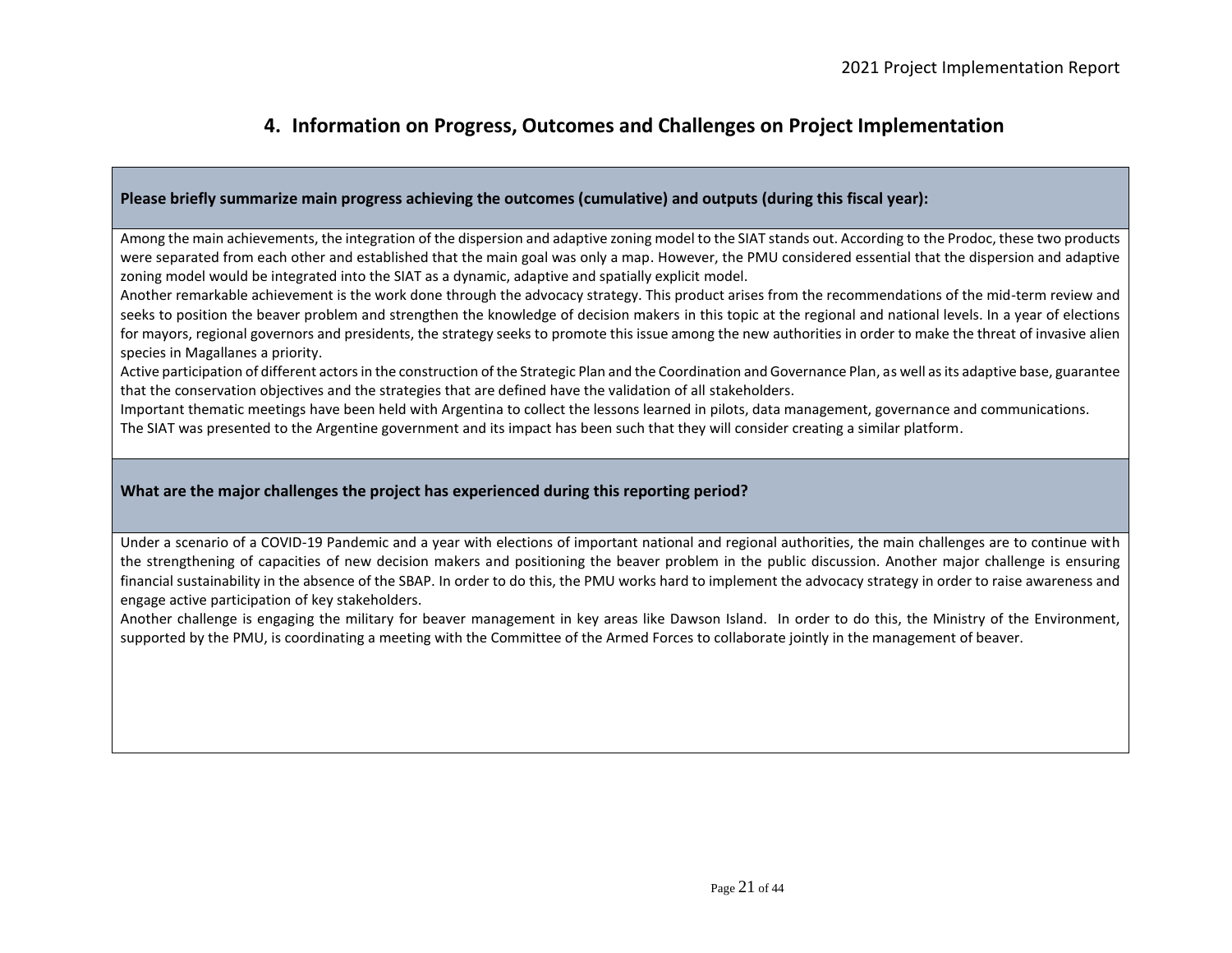## Development Objective (DO) Ratings, Implementation Progress (IP) Ratings and Overall Assessment

Please note that the overall DO and IP ratings should be substantiated by evidence and progress reported in the Section 2 and Section 3 of the PIR. For DO, the ratings and comments should reflect the overall progress of project results.

|                                         | <b>FY2021</b><br><b>Development</b><br>Objective rating <sup>16</sup> | <b>FY2021</b><br>Implementation<br>Progress rating <sup>17</sup> | Comments/reasons $^{18}$ justifying the ratings for FY2021 and any changes<br>(positive or negative) in the ratings since the previous reporting period                                                                                                                                                                                                                                                                                                                                                                                                                                                                                                                                                                                                                                                                                                                                                                                                                                                                                            |
|-----------------------------------------|-----------------------------------------------------------------------|------------------------------------------------------------------|----------------------------------------------------------------------------------------------------------------------------------------------------------------------------------------------------------------------------------------------------------------------------------------------------------------------------------------------------------------------------------------------------------------------------------------------------------------------------------------------------------------------------------------------------------------------------------------------------------------------------------------------------------------------------------------------------------------------------------------------------------------------------------------------------------------------------------------------------------------------------------------------------------------------------------------------------------------------------------------------------------------------------------------------------|
| <b>Project Manager /</b><br>Coordinator | S                                                                     | S                                                                | Both progresses have been developed satisfactorily, however, it is necessary to<br>strengthen the strategies of financial and social sustainability and the capacities<br>developed.<br>Project major risk is associated to the delay in the establishment of the Biodiversity<br>Service and Protected Areas (SBAP), because it will be the main responsible office to<br>control invasive species in the country                                                                                                                                                                                                                                                                                                                                                                                                                                                                                                                                                                                                                                 |
| <b>Budget Holder</b>                    | <b>HS</b>                                                             | S                                                                | The project's progress towards its global environmental objective is highly satisfactory,<br>having a direct impact on general awareness and the inclusion in the public agenda of<br>the beaver problem in the Magallanes Region in particular and in the Patagonia in<br>general. At the same time, technical advancements and the development of a<br>methodological framework for beaver management is a paramount achievement for the<br>control alien invasive species, which, together with efforts carried out in order to<br>exchange information and strategies with the Argentinian counterparts, generate<br>adequate conditions for the implementation of the strategic plan.<br>In terms of implementation progress, the project has faced complexities related to the<br>COVID pandemic and mobility restrictions which has delayed field activities and the new<br>political scenario which has put the legislative agenda on hold, delaying the approval of a<br>Biodiversity Service and Protected Areas (SBAP) legal framework. |
| <b>GEF Operational Focal</b><br>Point   | <b>HS</b>                                                             | S                                                                | The project development has been HS considering all the progresses made and goals<br>achieved. Also, the implementation has been successful taking into account external<br>factors to the project.                                                                                                                                                                                                                                                                                                                                                                                                                                                                                                                                                                                                                                                                                                                                                                                                                                                |

<sup>&</sup>lt;sup>16</sup> Development/Global Environment Objectives Rating - Assess how well the project is meeting its development objective/s or the global environment objective/s it set out to meet.

For more information on ratings, definitions please refer to Annex 1.

<sup>17</sup> **Implementation Progress Rating** – Assess the progress of project implementation. For more information on ratings definitions please refer to Annex 1.

<sup>&</sup>lt;sup>18</sup> Please ensure that the ratings are based on evidence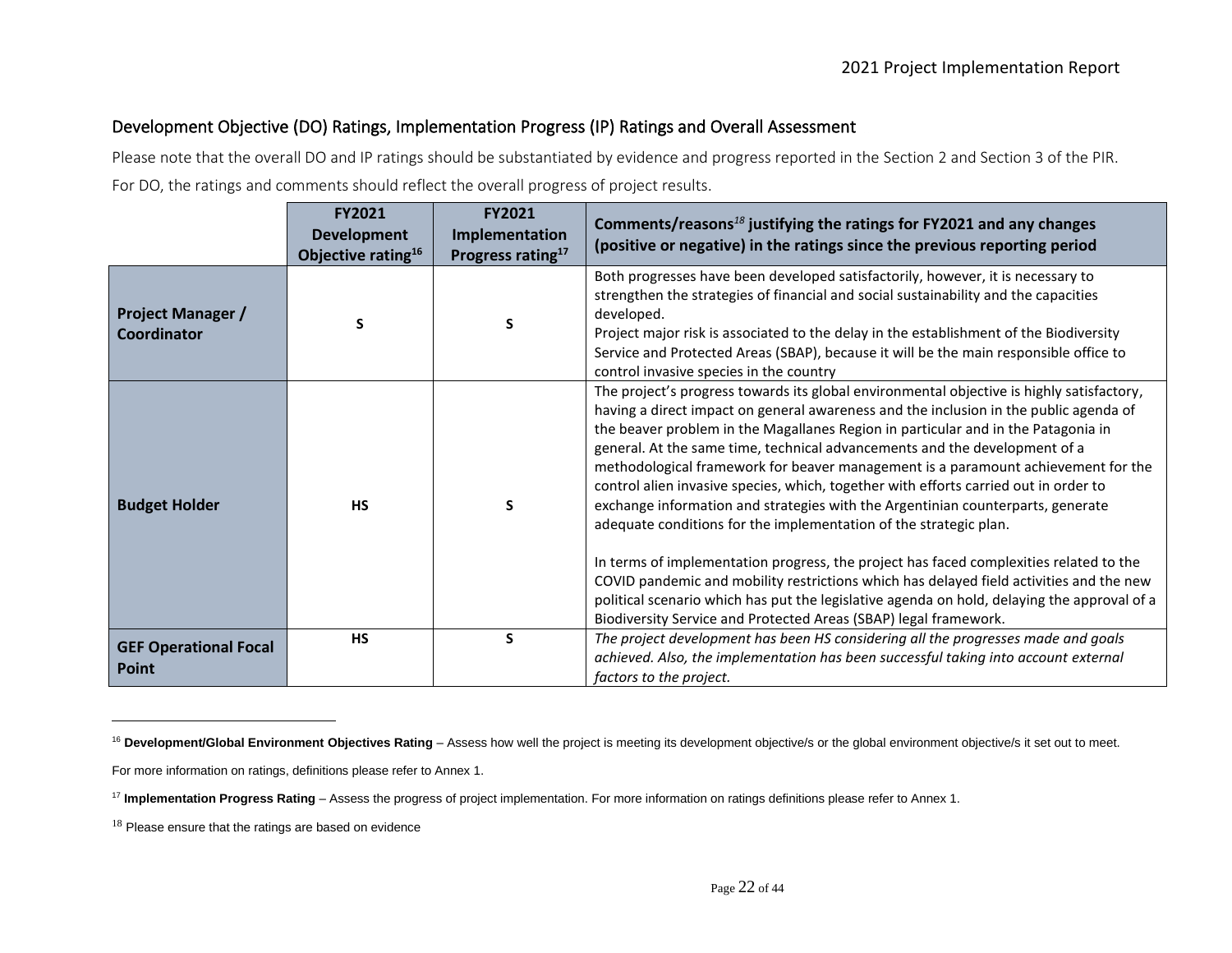|                        | <b>HS</b> | S | The project is developing satisfactorily. Significant progress was made with the<br>integration of the dispersion and adaptive zoning model into the monitoring and early          |
|------------------------|-----------|---|------------------------------------------------------------------------------------------------------------------------------------------------------------------------------------|
|                        |           |   | warning system (SIAT); the development of the advocacy strategy to face the new                                                                                                    |
|                        |           |   | political scenario that seeks to position the beaver problem in decision-makers at<br>regional and national levels; the construction of the Strategic Plan and the Coordination    |
|                        |           |   | and Governance Plan under the open standards methodology, with important                                                                                                           |
|                        |           |   | participation of the stakeholders involved and the current development of the strategies                                                                                           |
| <b>Lead Technical</b>  |           |   | of financial and social sustainability to give continuity to the management plan; the                                                                                              |
| Officer <sup>19</sup>  |           |   | communication strategy that is generating significant coverage and dissemination at                                                                                                |
|                        |           |   | regional, national and international media and represents an advance in raising                                                                                                    |
|                        |           |   | awareness of the impact of alien species, especially the beaver in the ecosystems of                                                                                               |
|                        |           |   | Patagonia; finally, progress on the binational coordination agenda with Argentina.                                                                                                 |
|                        |           |   | Likewise, the COVID-19 contingency and the delay in the approval of the Biodiversity                                                                                               |
|                        |           |   | Service and Protected Areas (SBAP) are being adequately addressed. The preparation of                                                                                              |
|                        |           |   | a second Project extension is considered opportune since it will allow prioritizing actions                                                                                        |
|                        |           |   | that will strengthen the sustainability of the project.                                                                                                                            |
|                        | S         | S | The project has progressed satisfactorily despite the delays caused by the Covid19                                                                                                 |
|                        |           |   | pandemic in the country, that could have an impact on the level of co-financing that will<br>be achievable by the end of the project. The development of the information and early |
|                        |           |   | warning system and integration with relevant modules is a crucial step for the                                                                                                     |
| <b>FAO-GEF Funding</b> |           |   | sustainability of the results under a technical perspective. The project has also identified                                                                                       |
| <b>Liaison Officer</b> |           |   | alternative institutions to deal with the delay in the approval process of the legislative                                                                                         |
|                        |           |   | framework and the creation of the biodiversity service in the country. The main                                                                                                    |
|                        |           |   | challenges for the remaining period of implementation are related to keeping the level                                                                                             |
|                        |           |   | of interest on the project results in the public agenda at the regional and local level, and                                                                                       |
|                        |           |   | also in consolidating a strategy to financially sustain results in the long-term.                                                                                                  |

<sup>&</sup>lt;sup>19</sup> The LTO will consult the HQ technical officer and all other supporting technical Units.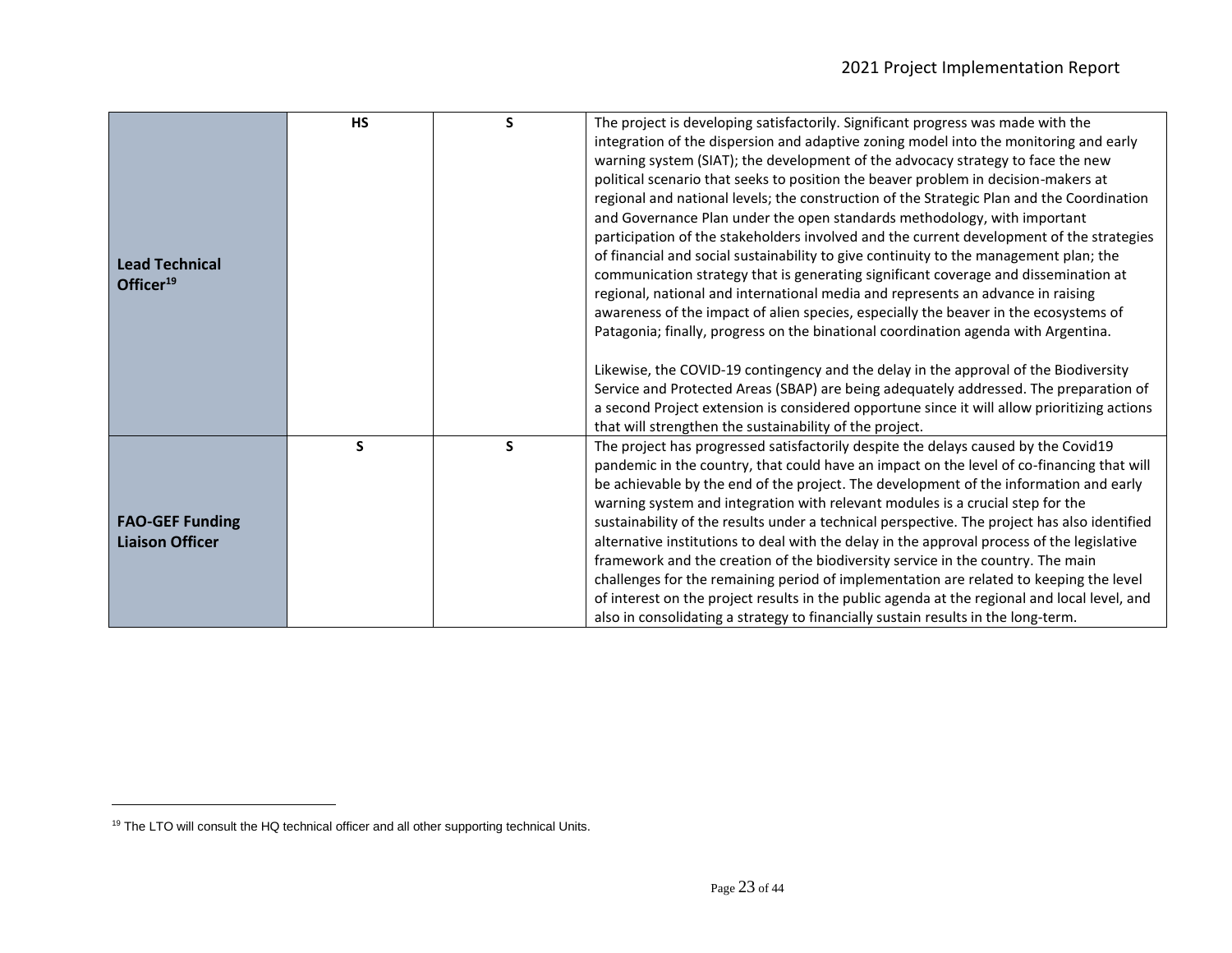# **5. Environmental and Social Safeguards (ESS)**

## **Under the responsibility of the LTO (PMU to draft)**

This section of the PIR describes the progress made towards complying with the approved ESM plan, when appropriate. Note that only projects with **moderate** or **high** Environmental and Social Risk, approved from June 2015 should have submitted an ESM plan/table at CEO endorsement. This does not apply to **low** risk projects. Please add recommendations to improve the implementation of the ESM plan, when needed.

| Social & Environmental Risk Impacts identified<br>at CEO Endorsement                      | <b>Expected mitigation</b><br>measures | <b>Actions taken during</b><br>this FY | <b>Remaining</b><br>measures to be<br>taken | <b>Responsibility</b> |
|-------------------------------------------------------------------------------------------|----------------------------------------|----------------------------------------|---------------------------------------------|-----------------------|
| <b>ESS 1: Natural Resource Management</b>                                                 |                                        |                                        |                                             |                       |
|                                                                                           |                                        |                                        |                                             |                       |
| <b>ESS 2: Biodiversity, Ecosystems and Natural Habitats</b>                               |                                        |                                        |                                             |                       |
|                                                                                           |                                        |                                        |                                             |                       |
| <b>ESS 3: Plant Genetic Resources for Food and Agriculture</b>                            |                                        |                                        |                                             |                       |
|                                                                                           |                                        |                                        |                                             |                       |
| <b>ESS 4: Animal – Livestock and Aquatic – Genetic Resources for Food and Agriculture</b> |                                        |                                        |                                             |                       |
|                                                                                           |                                        |                                        |                                             |                       |
| <b>ESS 5: Pest and Pesticide Management</b>                                               |                                        |                                        |                                             |                       |
|                                                                                           |                                        |                                        |                                             |                       |
| <b>ESS 6: Involuntary Resettlement and Displacement</b>                                   |                                        |                                        |                                             |                       |
|                                                                                           |                                        |                                        |                                             |                       |
| <b>ESS 7: Decent Work</b>                                                                 |                                        |                                        |                                             |                       |
|                                                                                           |                                        |                                        |                                             |                       |
| <b>ESS 8: Gender Equality</b>                                                             |                                        |                                        |                                             |                       |
|                                                                                           |                                        |                                        |                                             |                       |
| <b>ESS 9: Indigenous Peoples and Cultural Heritage</b>                                    |                                        |                                        |                                             |                       |
|                                                                                           |                                        |                                        |                                             |                       |
| New ESS risks that have emerged during this FY                                            |                                        |                                        |                                             |                       |
|                                                                                           |                                        |                                        |                                             |                       |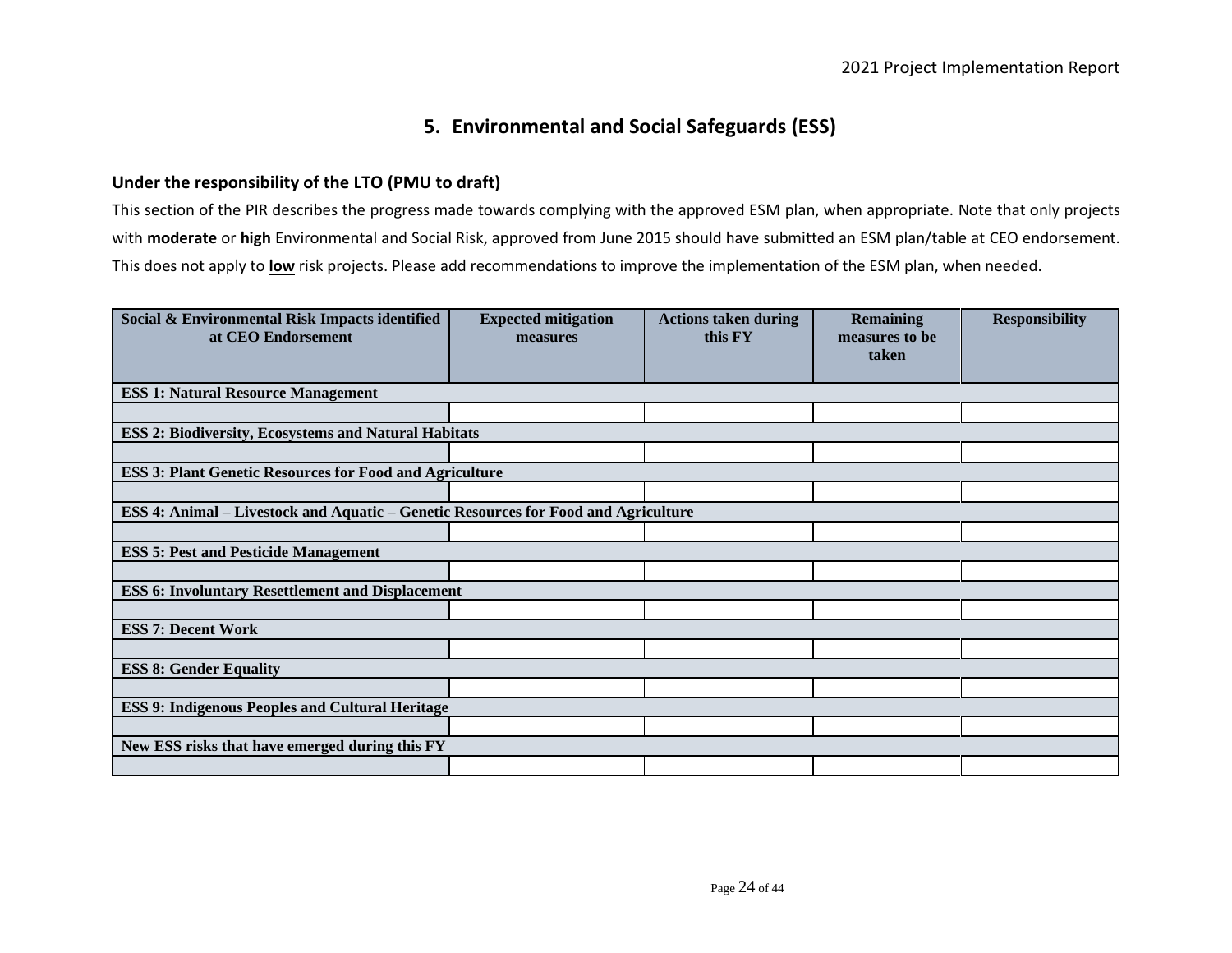**In case the project** did not include an ESM Plan **at CEO endorsement stage, please indicate if the initial Environmental and Social Risk classification is still valid; if not, what is the new classification and explain**.

|                         | Overall Project Risk classification   Please indicate if the Environmental and Social Risk classification is still valid <sup>20</sup> . |
|-------------------------|------------------------------------------------------------------------------------------------------------------------------------------|
| (at project submission) | If not, what is the new classification and explain.                                                                                      |
| Low                     | It is not necessary to modify the risk classification                                                                                    |

*Please report if any grievance was received as per FAO and GEF ESS policies. If yes, please indicate how it is being/has been addressed.*

## **6. Risks**

#### **Risk ratings**

#### **RISK TABLE**

*The following table summarizes risks identified in the Project Document and reflects also any new risks identified in the course of project implementation. Please make sure that the table also includes the Environmental and Social Management Risks captured by the Environmental and social Management Risk Mitigations plans. The Notes column should be used to provide additional details concerning manifestation of the risk in your specific project, as relevant.* 

<sup>&</sup>lt;sup>20</sup> Important: please note that if the Environmental and Social Risk classification is changing, the ESM Unit should be contacted and an updated Social and Environmental Management Plan addressing new risks should be prepared.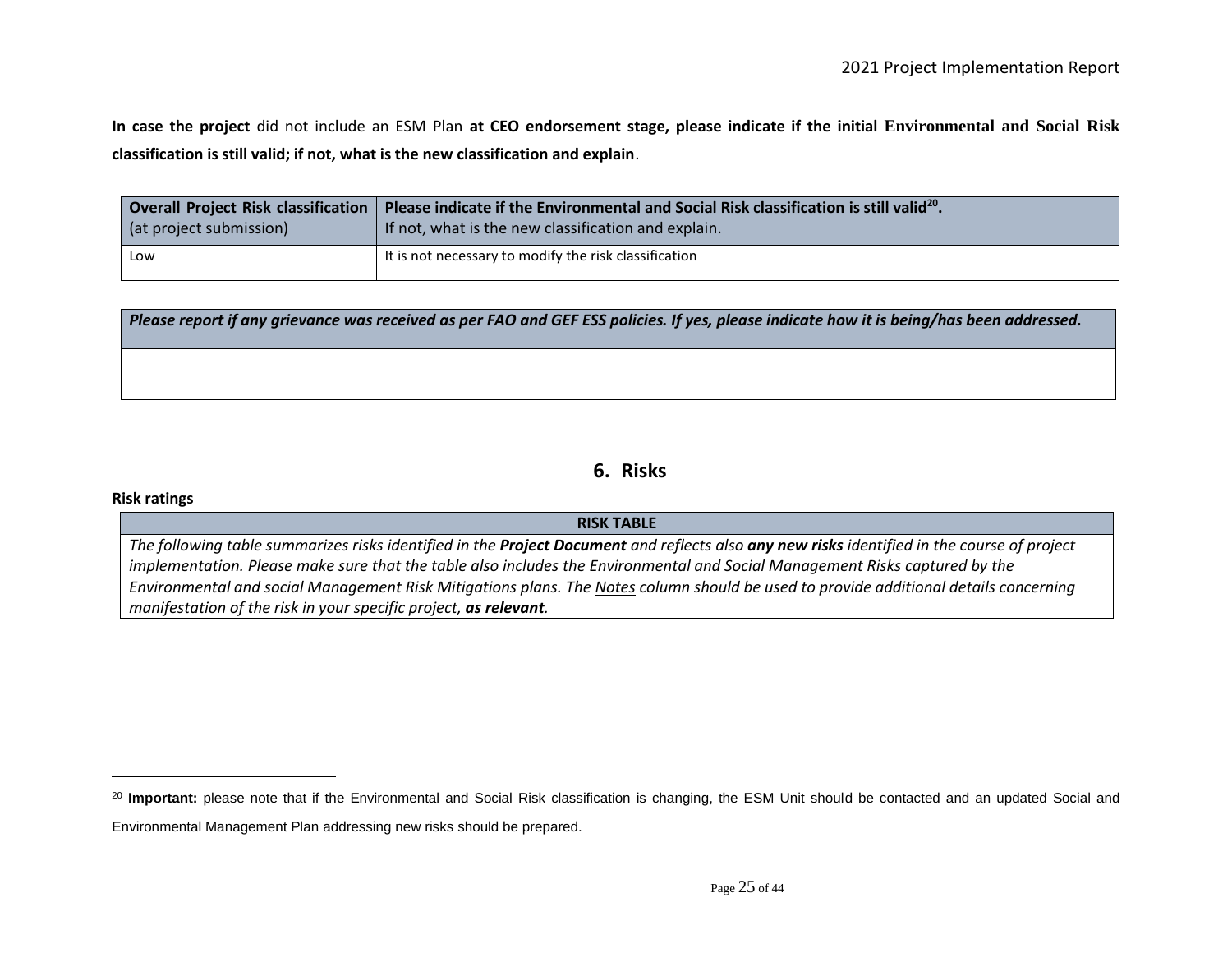|              | <b>Risk</b>                                                                                                                                      | <b>Risk</b><br>rating $21$ | <b>Mitigation Actions</b>                                                                                                                                                                                                                                                                                                                                                                                                                                                                                                                                                                                                                                                                                                                                                                                                                                                                                                                                                                                                                                                                                                                                                                                                                                                                                                                                                                                                                                                                                           | <b>Progress on</b><br>mitigation actions <sup>22</sup>                                                                                                                                                                                                                                                                                                                                                                                  | <b>Notes from the Project</b><br><b>Task Force</b> |
|--------------|--------------------------------------------------------------------------------------------------------------------------------------------------|----------------------------|---------------------------------------------------------------------------------------------------------------------------------------------------------------------------------------------------------------------------------------------------------------------------------------------------------------------------------------------------------------------------------------------------------------------------------------------------------------------------------------------------------------------------------------------------------------------------------------------------------------------------------------------------------------------------------------------------------------------------------------------------------------------------------------------------------------------------------------------------------------------------------------------------------------------------------------------------------------------------------------------------------------------------------------------------------------------------------------------------------------------------------------------------------------------------------------------------------------------------------------------------------------------------------------------------------------------------------------------------------------------------------------------------------------------------------------------------------------------------------------------------------------------|-----------------------------------------------------------------------------------------------------------------------------------------------------------------------------------------------------------------------------------------------------------------------------------------------------------------------------------------------------------------------------------------------------------------------------------------|----------------------------------------------------|
| $\mathbf{1}$ | National and subnational<br>authorities do not include<br>IAS management<br>measures, including<br>beaver, in their<br>institutional priorities. |                            | The NBSAP, developed through a participatory process, identifies<br>the impact of IAS and establishes the need for IAS management.<br>The project deals specifically with the barriers that impede the<br>implementation of management measures by regional institutions<br>of Magallanes. Specifically, the project mitigates the risk through<br>awareness-raising and specific training for target audiences,<br>including officials and decision makers of the institutions involved<br>in the eradication of the beaver. The consultation processes<br>carried out during the design stage, allowed the regional<br>authorities of Magallanes to work in planning activities during<br>project implementation, and agree on field activities related to<br>staff training needs (according to their responsibilities, as<br>mentioned above), the identification of pilot sites, recognition of<br>the ecological diversity of the territory, land tenure and social<br>conditions to classify the different realities that exist in<br>Magallanes. Consultation and awareness raising programs with<br>municipalities will facilitate the implementation of local practices.<br>Awareness, information and outreach programs for the civil<br>society will also help to position the need for IAS control in the<br>territory. Coordination with the GEF 4330 project in Chile and GEF<br>4768 project in Argentina will allow a better positioning at the<br>local, national and international policy level. | The political advocacy<br>strategy derived from<br>the communications<br>strategy seeks to<br>position the problem of<br>invasive alien species in<br>regional and national<br>decision makers with<br>awareness campaigns,<br>bilateral meetings,<br>commitment in the<br>preparation of the<br>Coordination and<br>Governance Plan, as<br>well as impact on the<br>preparation of the<br>Magallanes Regional<br>Development Strategy. |                                                    |

<sup>&</sup>lt;sup>21</sup> GEF Risk ratings: Low, Moderate, Substantial or High

<sup>&</sup>lt;sup>22</sup> If a risk mitigation plan had been presented as part of the Environmental and Social management Plan or in previous PIR please report here on progress or results of its implementation.

For moderate and high risk projects, please Include a description of the ESMP monitoring activities undertaken in the relevant period".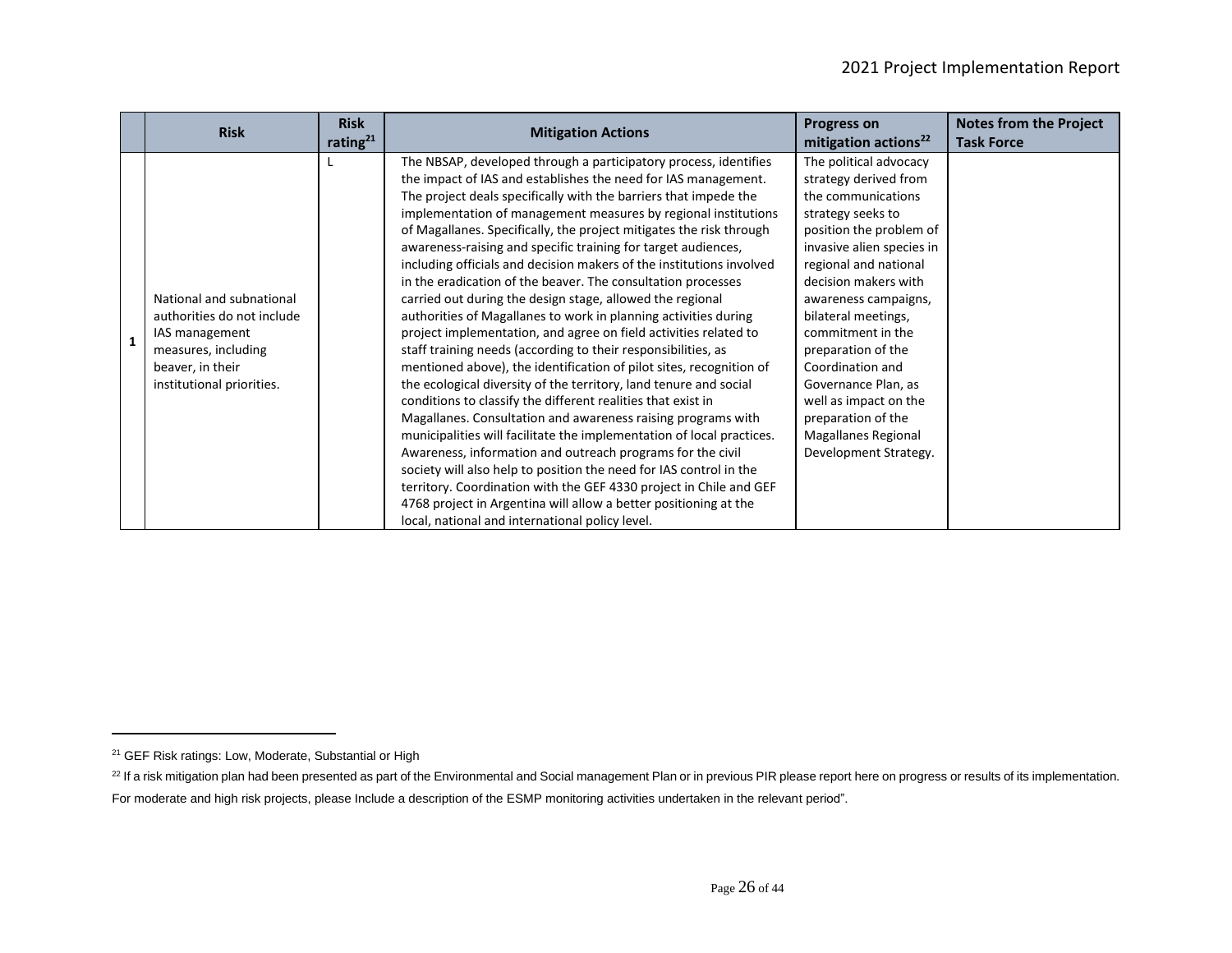|                | <b>Risk</b>                                      | <b>Risk</b><br>rating $^{21}$ | <b>Mitigation Actions</b>                                                                                                                                                                                                                                                                                                                                                                                                                                                                                                                                                                                                                                                                                                               | <b>Progress on</b><br>mitigation actions <sup>22</sup>                                                                                                                                                                                                                                                                                                                                                                                                                                                                        | <b>Notes from the Project</b><br><b>Task Force</b> |
|----------------|--------------------------------------------------|-------------------------------|-----------------------------------------------------------------------------------------------------------------------------------------------------------------------------------------------------------------------------------------------------------------------------------------------------------------------------------------------------------------------------------------------------------------------------------------------------------------------------------------------------------------------------------------------------------------------------------------------------------------------------------------------------------------------------------------------------------------------------------------|-------------------------------------------------------------------------------------------------------------------------------------------------------------------------------------------------------------------------------------------------------------------------------------------------------------------------------------------------------------------------------------------------------------------------------------------------------------------------------------------------------------------------------|----------------------------------------------------|
| $\overline{2}$ | Potential funding gaps in<br>the next EECP phase |                               | The project will consider the necessary steps to agree on a<br>participatory design of the action plan which includes a financial<br>component in terms of costs as well as funding sources.<br>Furthermore, the economic impact study of the beaver will<br>provide the elements to negotiate additional resources. The<br>participation of the private sector (breeders, forest and tourism)<br>is an additional source of funding. The adoption of practices on<br>private lands, based on the interest of eradicate IAS, will lead to<br>the restoration of the same. Once these groups are trained in best<br>practices implementation, they may apply them to their own<br>territories with the assistance of government agencies | The PMU is working on<br>the preparation of a<br>financing program for<br>the management of<br>invasive alien species<br>to obtain regional<br>funds and an<br>exploratory analysis of<br>other sources of<br>financing to strengthen<br>financial sustainability<br>of the project.<br>Obtaining regional<br>financing is<br>complemented by the<br>work carried out by the<br>team in charge of the<br>advocacy strategy that<br>seeks to sensitize<br>decision-makers of<br>institutions that grant<br>regional financing. |                                                    |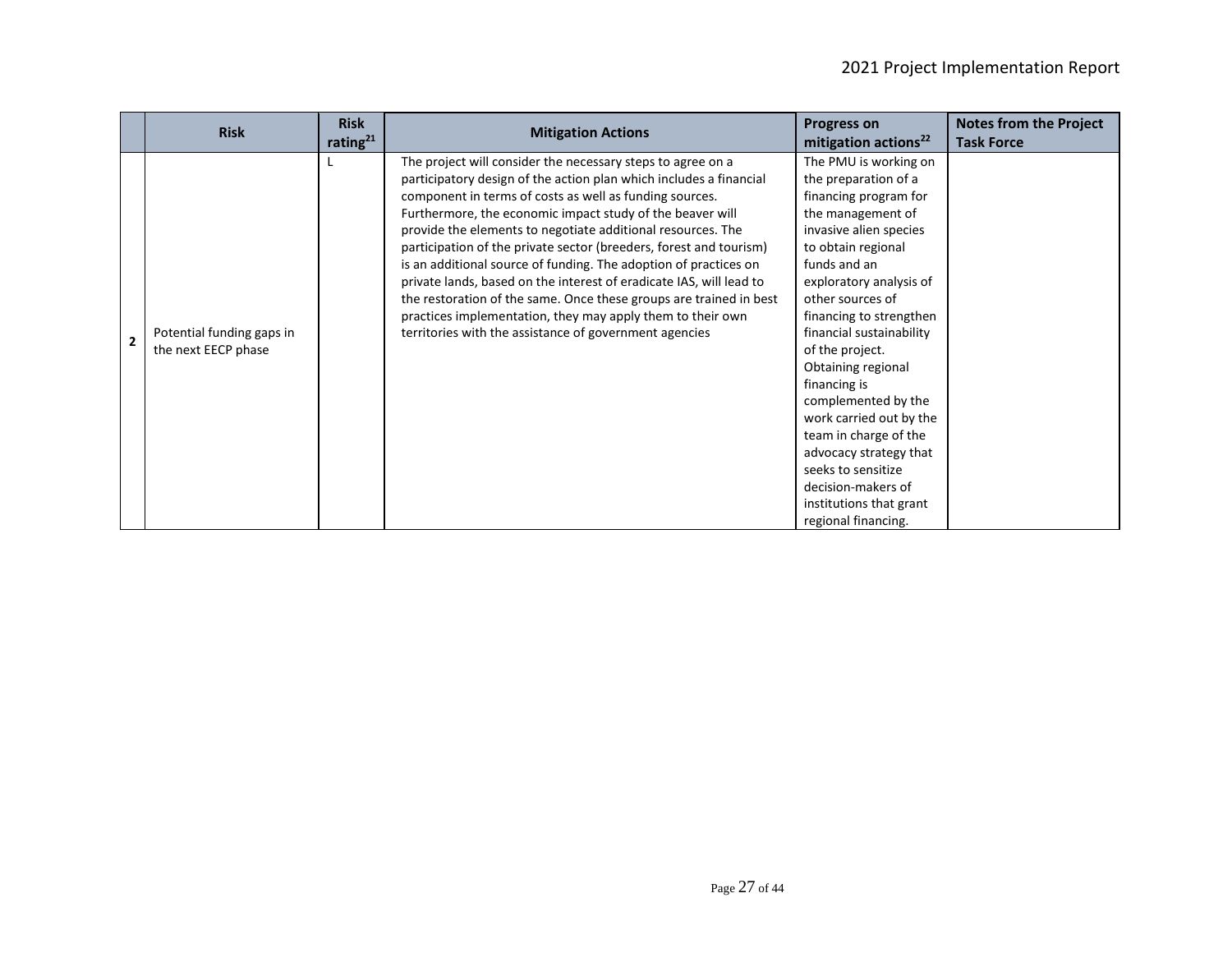|   | <b>Risk</b>                 | <b>Risk</b> | <b>Mitigation Actions</b>                                           | <b>Progress on</b>               | <b>Notes from the Project</b> |
|---|-----------------------------|-------------|---------------------------------------------------------------------|----------------------------------|-------------------------------|
|   |                             | rating $21$ |                                                                     | mitigation actions <sup>22</sup> | <b>Task Force</b>             |
|   |                             |             | IAS's threat to vulnerable ecosystems increases when they adapt     | Through the use of the           |                               |
|   |                             |             | to new conditions posing a risk of introduction or re-invasion,     | SIAT, the project seeks          |                               |
|   |                             |             | augmented by an increase in the number of extreme events            | to determine with the            |                               |
|   |                             |             | (floods, droughts, etc.) or higher stress on native species which   | greatest possible                |                               |
|   |                             |             | increases vulnerability. The Second National Communication to       | precision the                    |                               |
|   |                             |             | the UNFCCC (MMA, 2011) provides good detailed prospective           | distribution and                 |                               |
|   |                             |             | models for the whole country, including the region of Magallanes,   | dispersal of the beaver          |                               |
|   |                             |             | reporting on the prioritization of activities in the future         | to guide control and             |                               |
|   |                             |             | management system. The project develops capacities for              | eradication campaigns,           |                               |
|   |                             |             | proactive and adaptive management enabling a more robust            | as well as to stop its           |                               |
|   |                             |             | response to less favourable conditions as the ones projected in     | advance across the               |                               |
|   |                             |             | future climate scenarios. Climate change variables are monitored    | continent.                       |                               |
|   |                             |             | over relatively longer periods of time, beyond the PPG              | The satellite                    |                               |
|   |                             |             | implementation, making difficult, during the design phase, to       | monitoring module, as            |                               |
|   | Climate change could        |             | draw conclusions for the implementation phase. However, some        | well as the dispersion           |                               |
| 3 | increase the rate of        |             | conditions were identified that will help to develop strategies,    | model, both                      |                               |
|   | invasion or lead to another |             | namely, the role of tides and currents in the spread of the beaver, | components of the                |                               |
|   | beaver-related threat       |             | which enables to identify spread models and vulnerable sites, and   | SIAT, allow support for          |                               |
|   |                             |             | hence, propose actions for beaver invasion control, management      | decision-making on               |                               |
|   |                             |             | and early warning.                                                  | priority areas for the           |                               |
|   |                             |             |                                                                     | conservation of                  |                               |
|   |                             |             |                                                                     | ecosystems. Among                |                               |
|   |                             |             |                                                                     | the possible criteria to         |                               |
|   |                             |             |                                                                     | prioritize beaver                |                               |
|   |                             |             |                                                                     | control actions are the          |                               |
|   |                             |             |                                                                     | areas of peatlands that          |                               |
|   |                             |             |                                                                     | store a greater amount           |                               |
|   |                             |             |                                                                     | of greenhouse gases.             |                               |
|   |                             |             |                                                                     | Another criterion may            |                               |
|   |                             |             |                                                                     | be carbon                        |                               |
|   |                             |             |                                                                     | sequestration                    |                               |
|   |                             |             |                                                                     | ecosystem services.              |                               |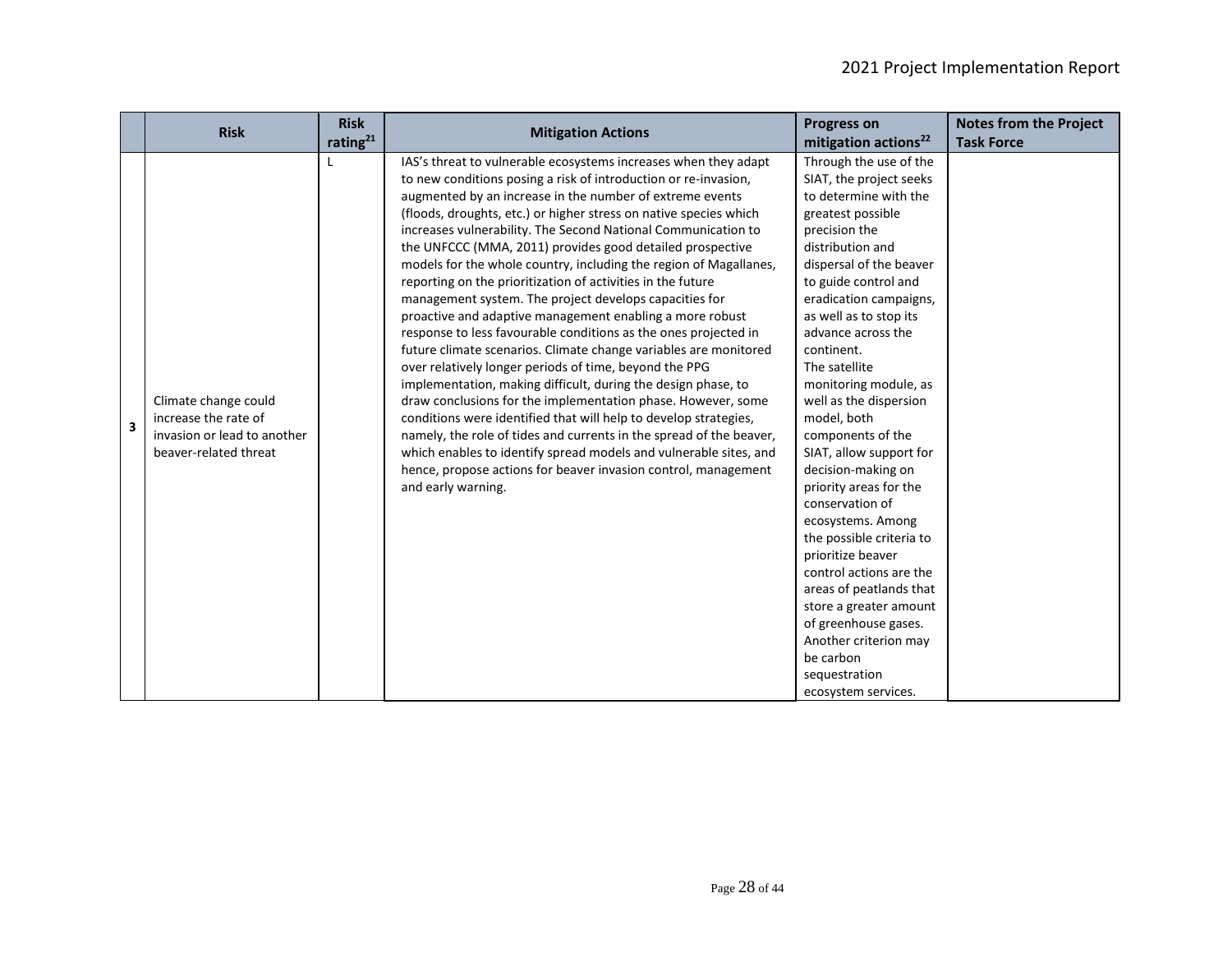| <b>Risk</b>                                                                                                          | <b>Risk</b><br>rating $21$ | <b>Mitigation Actions</b>                                                                                                                                                                                                                                                                                                                                                                                                                                                                                                                                                                                                                                                                                                                                                                                                                                                                                                                                                                                                                                                                                                                                                                                                                                             | <b>Progress on</b><br>mitigation actions <sup>22</sup>                                                                                                                                                                                                                                                                                                                                                                                                                                                                     | <b>Notes from the Project</b><br><b>Task Force</b> |
|----------------------------------------------------------------------------------------------------------------------|----------------------------|-----------------------------------------------------------------------------------------------------------------------------------------------------------------------------------------------------------------------------------------------------------------------------------------------------------------------------------------------------------------------------------------------------------------------------------------------------------------------------------------------------------------------------------------------------------------------------------------------------------------------------------------------------------------------------------------------------------------------------------------------------------------------------------------------------------------------------------------------------------------------------------------------------------------------------------------------------------------------------------------------------------------------------------------------------------------------------------------------------------------------------------------------------------------------------------------------------------------------------------------------------------------------|----------------------------------------------------------------------------------------------------------------------------------------------------------------------------------------------------------------------------------------------------------------------------------------------------------------------------------------------------------------------------------------------------------------------------------------------------------------------------------------------------------------------------|----------------------------------------------------|
| Local communities and/or<br>key stakeholders are not<br>fully committed or do not<br>adopt the practices<br>proposed |                            | The project supports and coordinates efforts to ensure that the<br>plan integrates key stakeholders and understands their<br>motivation and interests (Outcome 1.3). On the other hand,<br>increasing institutional capacities and a thorough review of the<br>institutional framework should reduce the number of practices<br>against the objective of the project. Communication activities<br>during the project aim at raising stakeholders' awareness of the<br>IAS problem. Stakeholders of local communities, private sector,<br>civil society, academia, were invited to participate in the design<br>phase of this project. Workshops, site visits and landowners' visits<br>were made to define training needs to address the problem<br>recognized by these groups. At the local level, no stakeholders<br>opposed to the project implementation were identified. There<br>may be some resistance from animal defenders' groups, mainly<br>based in the Metropolitan Region. During the implementation of<br>the project, all internationally agreed standards in terms of<br>humanitarian measures will be observed, because of conviction of<br>the staff involved and to reduce the negative connotation that<br>such intervention may have on people. | The project's<br>communications team<br>maintains constant<br>communication with<br>the different<br>stakeholders about the<br>problem of invasive<br>alien species,<br>particularly the beaver.<br>Communication is<br>differentiated by type<br>of stakeholder, from<br>the most technical<br>experts to the general<br>public, focusing both<br>on the conservation of<br>biodiversity and<br>ecosystems in<br>Patagonia, as well as<br>on the need to improve<br>institutional<br>frameworks for beaver<br>management. |                                                    |

## **Project overall risk rating** (Low, Moderate, Substantial or High):

| <b>FY2020</b> | <b>FY2021</b> | Comments/reason for the rating for FY2021 and any changes (positive or negative) in the rating since the previous |
|---------------|---------------|-------------------------------------------------------------------------------------------------------------------|
| rating        | rating        | reporting period                                                                                                  |
|               |               | There are no changes in the final assessment.                                                                     |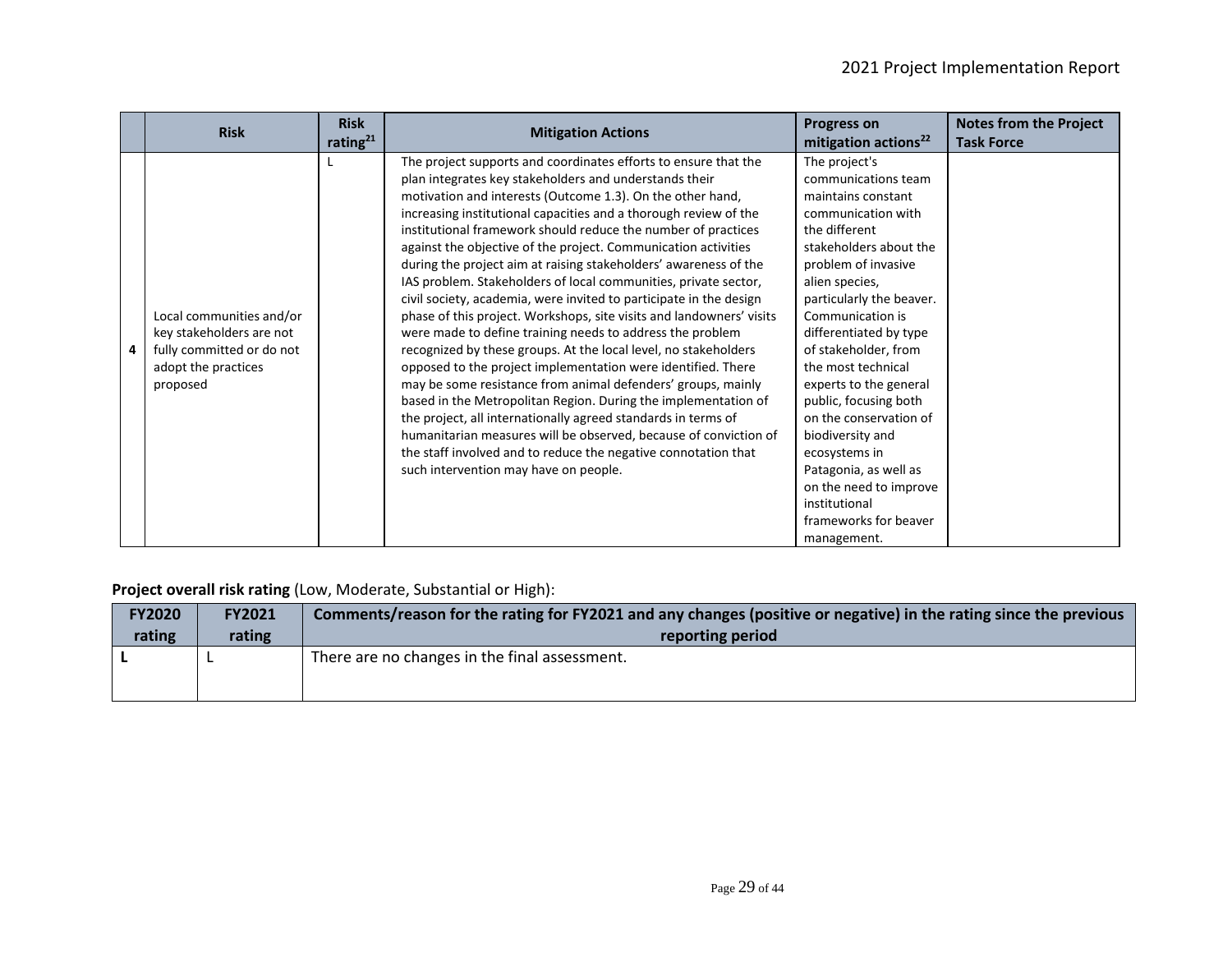# **7. Adjustments to Project Strategy – Only for projects that had the Mid-term review (or supervision mission)**

If the project had a MTR review or a supervision mission, please report on how the MTR recommendations were implemented as indicated in the Management Response or in the supervision mission report.

| <b>MTR or supervision mission</b><br>recommendations                                                                                                                                                                                                                              | <b>Measures implemented</b>                                                                                                                                                                                                                                                                                                                                                                                                                                                                                                                                                                                                                                                                                                                                                                                                                                                                                                                                                                                                                                                                                                                                                                                                                               |
|-----------------------------------------------------------------------------------------------------------------------------------------------------------------------------------------------------------------------------------------------------------------------------------|-----------------------------------------------------------------------------------------------------------------------------------------------------------------------------------------------------------------------------------------------------------------------------------------------------------------------------------------------------------------------------------------------------------------------------------------------------------------------------------------------------------------------------------------------------------------------------------------------------------------------------------------------------------------------------------------------------------------------------------------------------------------------------------------------------------------------------------------------------------------------------------------------------------------------------------------------------------------------------------------------------------------------------------------------------------------------------------------------------------------------------------------------------------------------------------------------------------------------------------------------------------|
|                                                                                                                                                                                                                                                                                   | The development of the Product 1.2.1 Information, monitoring and early<br>warning system (SIAT) considers training campaigns and incorporation of<br>international organizations and research centers, since it systematizes all the<br>historical information of beaver finds in the Magallanes region and generates<br>useful new information to advance simultaneously in research areas.                                                                                                                                                                                                                                                                                                                                                                                                                                                                                                                                                                                                                                                                                                                                                                                                                                                              |
|                                                                                                                                                                                                                                                                                   | Collaboration mechanisms have been established between the GEF Project and<br>the University of Magallanes in Chile and the Austral Center for Scientific<br>Research (Cadic) and the University of Tierra del Fuego in Argentina<br>This collaboration mechanism has been worked on in binational meetings<br>where key aspects for beaver management are discussed (monitoring, hunting,<br>governance and communication                                                                                                                                                                                                                                                                                                                                                                                                                                                                                                                                                                                                                                                                                                                                                                                                                                |
| <b>Recommendation 1:</b><br>Seek greater complementarity and                                                                                                                                                                                                                      | - Gender equality (SDG 5): Transversal treatment in all products<br>- Clean water and sanitation (SDG 6): Products 1.1.1 and 1.1.2, incorporation of<br>sanitation companies into the governance of the beaver problem, Output 1.3.2<br>Strengthening capacities of sanitation companies in the field of control and<br>monitoring of beaver                                                                                                                                                                                                                                                                                                                                                                                                                                                                                                                                                                                                                                                                                                                                                                                                                                                                                                              |
| synergy with other initiatives developed<br>by international organizations and<br>research centers. A greater alignment<br>with the 2030 Agenda goals (ODS 5, 6,<br>13 15, 17) is recommended for an<br>improved positioning of the project,<br>management capacity and lobbying. | - Climate action (SDG 13): Products 1.1.1 and 1.1.2 will be linked to this SDG<br>emphasizing the importance of conserving ecosystems such as forests and<br>peatlands through beaver eradication and ecosystem restoration shocked. In<br>this sense, the Pilot experiences of Component 2 that seek to recover<br>environments impacted by the beaver, as well as the monitoring and early<br>warning system that contributes to detecting changes in the landscape as a<br>result of the action of the beaver, allow rapid actions to be taken to control<br>progress. of beaver and recover the impacted ecosystems.<br>- Life of terrestrial ecosystems (SDG 15): The pilot actions of Component 2,<br>aimed at the local eradication and recovery of ecosystems impacted by beaver,<br>as well as the information, monitoring and early warning system of Component<br>1 that monitors, stores, and communicates all the information on the advance<br>of the beaver in the territory allowing its early control, contributing to the<br>conservation of threatened terrestrial ecosystems.<br>Alliances to achieve the objectives (SDG 17): The products of Component 1:<br>Management and governance framework, information, monitoring and early |
|                                                                                                                                                                                                                                                                                   | warning and participation and communication of the beaver problem in the<br>Magallanes and Chilean Antarctic region, which have as main objectives are<br>the generation of management and governance frameworks, inform decision<br>makers about beaver management in Magallanes to recognize the importance<br>of the control or eradication of invasive alien species and finally keep civil<br>society informed in monitoring and actions of beaver management in the<br>territory. In particular, the development of the Coordination and Governance<br>Plan (1.1.2) for beaver management, the objective of which is to configure the                                                                                                                                                                                                                                                                                                                                                                                                                                                                                                                                                                                                               |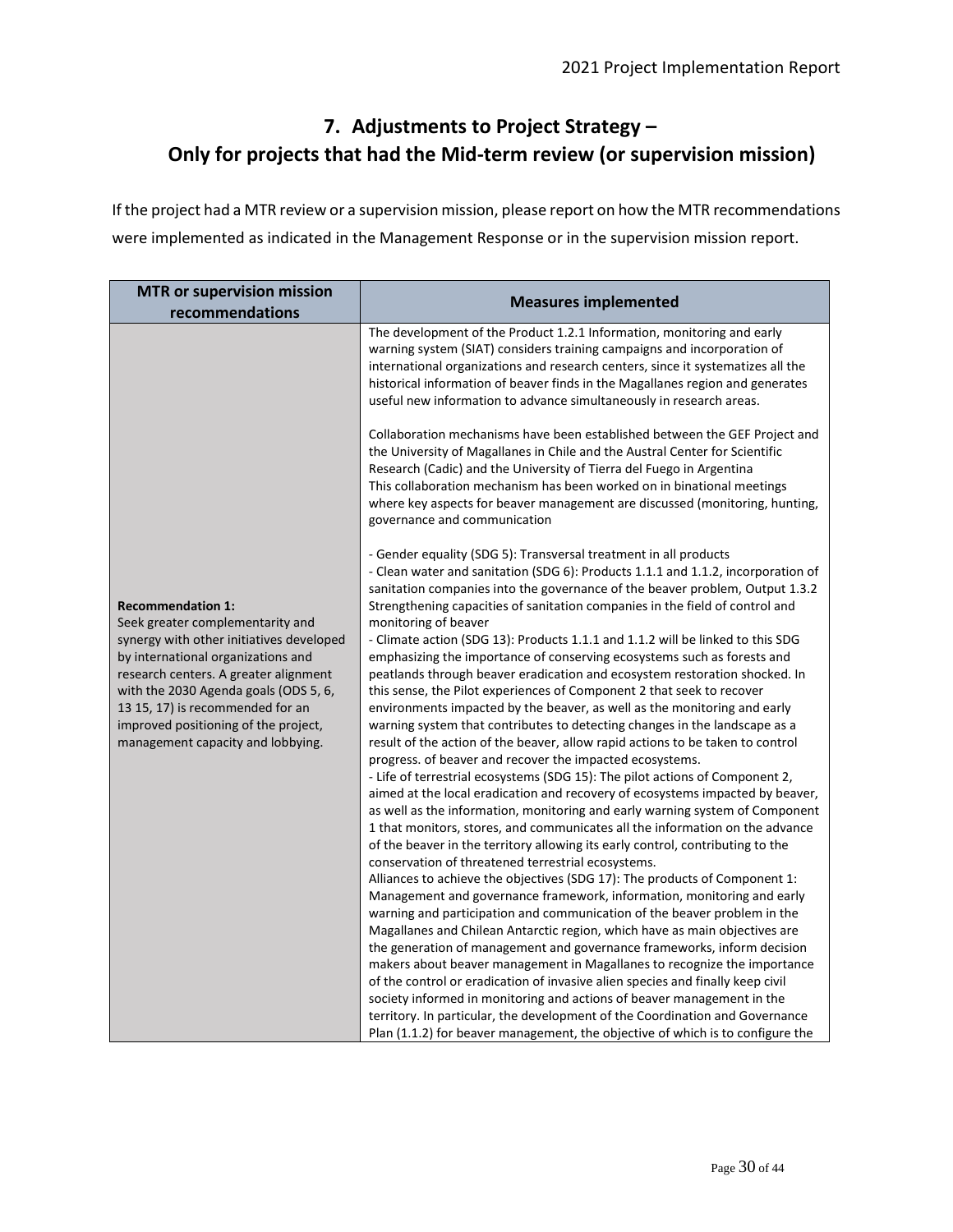|                                                                                                                                                                                                                                                                                                                                                                                                                                                                                                                                                                                                                                                                                                                                  | mechanisms by which the different public and private institutions and civil<br>society organizations will coordinate to implement the beaver management<br>strategy., as well as the Program to strengthen the capacities of key actors<br>(1.3.2) and the Protocol of exchange at the regional, national and binational<br>levels (1.1.4) bring with them alliances between governments, public<br>institutions, the private sector and society civil.                                                                                                                                                                                                                                                                                                                                                                                                                                                                                                                                                                                                                                                                                                                                                                                                                                                                                                                                                                                                                                                                                                                                                                                                                                                                                                                                                                                                                                                                                                                                                                                                                                                                                                      |
|----------------------------------------------------------------------------------------------------------------------------------------------------------------------------------------------------------------------------------------------------------------------------------------------------------------------------------------------------------------------------------------------------------------------------------------------------------------------------------------------------------------------------------------------------------------------------------------------------------------------------------------------------------------------------------------------------------------------------------|--------------------------------------------------------------------------------------------------------------------------------------------------------------------------------------------------------------------------------------------------------------------------------------------------------------------------------------------------------------------------------------------------------------------------------------------------------------------------------------------------------------------------------------------------------------------------------------------------------------------------------------------------------------------------------------------------------------------------------------------------------------------------------------------------------------------------------------------------------------------------------------------------------------------------------------------------------------------------------------------------------------------------------------------------------------------------------------------------------------------------------------------------------------------------------------------------------------------------------------------------------------------------------------------------------------------------------------------------------------------------------------------------------------------------------------------------------------------------------------------------------------------------------------------------------------------------------------------------------------------------------------------------------------------------------------------------------------------------------------------------------------------------------------------------------------------------------------------------------------------------------------------------------------------------------------------------------------------------------------------------------------------------------------------------------------------------------------------------------------------------------------------------------------|
| <b>Recommendation 2:</b><br>Develop a comprehensive IAS strategy to<br>address the problem of the beaver along<br>with other harmful species in the region,<br>seeking to understand the IAS problem<br>as a whole and address it coordinately.                                                                                                                                                                                                                                                                                                                                                                                                                                                                                  | The project provides relevant information for a comprehensive strategy.<br>However, the development of comprehensive IAS strategy is out of the scope<br>of this particular project.<br>On this basis, one of the main products and considered as a key part of the<br>sustainability strategy for the Project is product 1.1.1 Strategic and financial<br>plan for the management of the beaver as an invasive species. This plan<br>considers the systematization of beaver eradication, control and early warning<br>actions associated with a budget to define a long-term financing strategy.<br>Although this strategic plan can be considered as a basis for an integrated<br>invasive alien species strategy, it is not part of the Project objectives, however,<br>the other invasive alien species can be incorporated into the post-Project GEF<br>financial sustainability through funding. Regional, national or international.                                                                                                                                                                                                                                                                                                                                                                                                                                                                                                                                                                                                                                                                                                                                                                                                                                                                                                                                                                                                                                                                                                                                                                                                                 |
| <b>Recommendation 3:</b><br>Incorporation of more actors like: Armed<br>Forces and Army Regiments for field<br>work, transportation and monitoring;<br>private sector entities such as Aguas<br>Magallanes, tourism agents and more<br>livestock ranchers, as well as rethinking<br>their role; universities and research<br>centers; the National Youth Institute and<br>national and international volunteers.<br>Lobbying in municipalities for the<br>inclusion of the beaver and other species<br>and their regulation within the<br>Community Development Plan for the<br>regulatory framework.<br>Create instances for joint making and<br>planning among partners so that they<br>can contribute to strategic decisions. | Both the Strategic Plan (Output 1.1.1) and Coordination Plan (Output 1.1.2)<br>actively include these actors. In addition, the program to strengthen the<br>capacities of key actors in the management and eradication of beavers (Output<br>1.3.2) as well as the Communication and awareness program (1.3.1), as well as<br>Output 1.2.1 Information, monitoring and Early Warning (SIAT) consider<br>training campaigns and incorporation of the actors mentioned in this<br>recommendation.<br>Actions include:<br>- Introduction to invasive alien species (species biology and ecology), their<br>impact and management options.<br>- The beaver in Tierra del Fuego, history of the invasion and consequences.<br>- Tools for effective beaver eradication (techniques, safe use, maintenance,<br>trap designs, etc.)<br>- Organization and operational monitoring for eradication (logistics in extreme<br>areas, monitoring techniques, data collection, restoration techniques)<br>- Biosecurity.<br>- Strategic communication of the beaver problem<br>The knowledge generated in Component 2, as well as some products of<br>Component 1 such as 1.1.1 Strategic and financial plan, 1.1.2 Governance and<br>coordination plan, 1.2.1 Coordinated Information, Monitoring and Early<br>Warning System, 1.2.4 Protocols for information exchange at the regional,<br>national and binational levels between Chile and Argentina 1.3.1.<br>Communications and awareness program and 1.3.2 Strengthening of<br>capacities, guarantee lobbying in Municipalities for the inclusion of the<br>problem of beavers and other species.<br>In this case, the Project can make an invitation to the Municipalities to<br>sensitize them and motivate them to include the beaver issue in their<br>Community Development Plans (PLADECO). The hiring of a consultant will be<br>considered to work on the integration of the beaver issue in the Municipalities.<br>The implementation arrangement provides the necessary space for partners to<br>review progress, build on lessons learned, and conduct joint planning. The<br>meetings of the Technical. |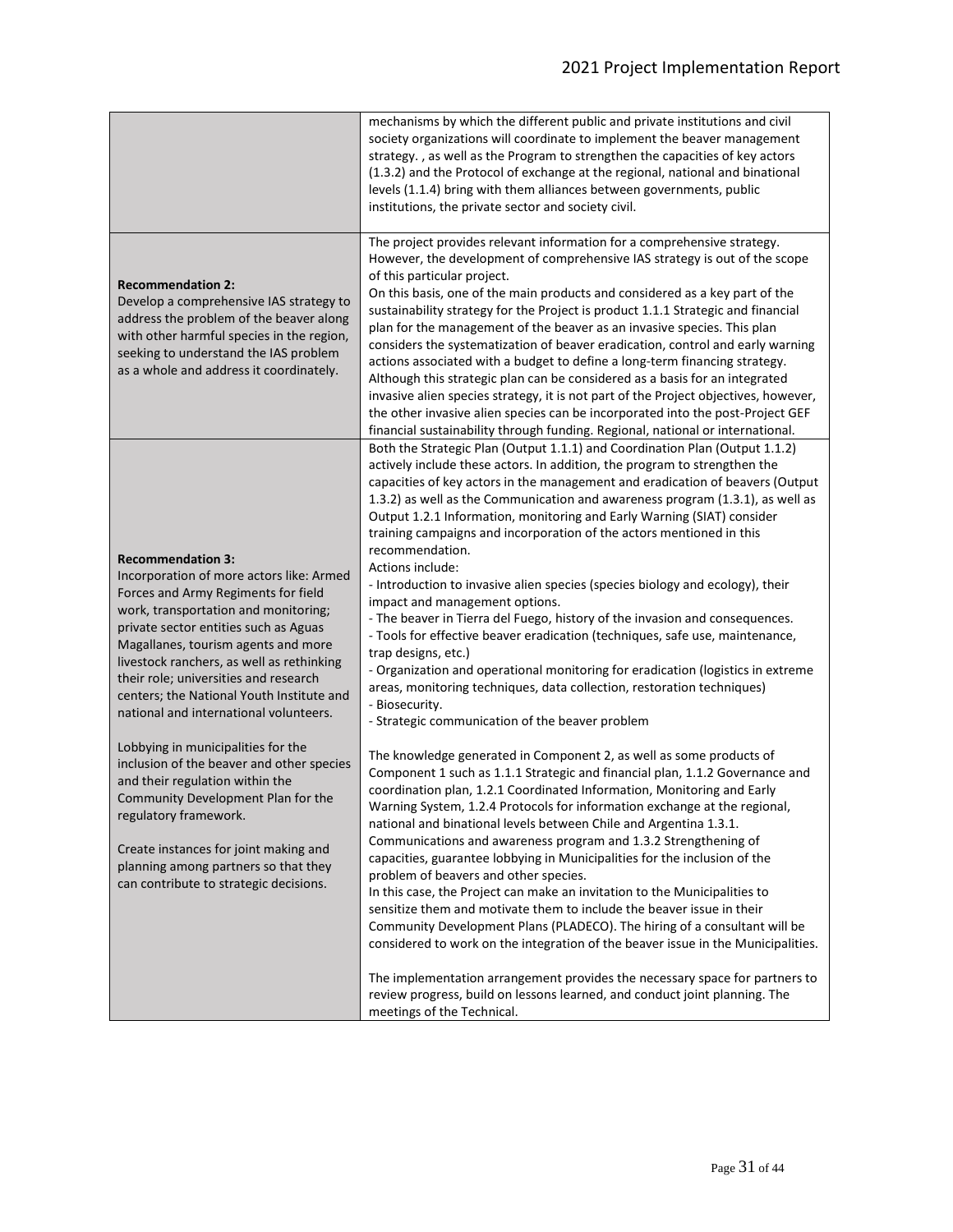| <b>Recommendation 4:</b><br>Define whether eradication and/or<br>sustained control will be attempted, the<br>territories where it is to be applied and<br>the methods of trapping, use of<br>weapons or mixed techniques.                                                                                                                                                                         | Compliance with this recommendation is directly related to compliance with<br>the products detailed in the project. On the one hand, the strategic and<br>financial plan for the management of the beaver as an invasive species<br>(product 1.1.1) as well as the coordination and governance plan for the<br>management of the beaver as an invasive species (product 1.1.2) consider<br>different scenarios and / or stages for possible long-term beaver eradication.<br>Each stage or scenario considers different actions (example: control, prioritized<br>control and local eradication). On the other hand, the systematization of pilot<br>experiences will allow orienting or defining the territories and trapping<br>methods |  |  |  |  |
|---------------------------------------------------------------------------------------------------------------------------------------------------------------------------------------------------------------------------------------------------------------------------------------------------------------------------------------------------------------------------------------------------|-------------------------------------------------------------------------------------------------------------------------------------------------------------------------------------------------------------------------------------------------------------------------------------------------------------------------------------------------------------------------------------------------------------------------------------------------------------------------------------------------------------------------------------------------------------------------------------------------------------------------------------------------------------------------------------------------------------------------------------------|--|--|--|--|
| <b>Recommendation 5: Facilitate spaces for</b><br>universities and research centers to<br>share information and experiences<br>about beavers. Develop together with<br>universities and research centers more<br>studies on beaver habits and other<br>associated species such as mink and<br>muskrat.                                                                                            | Product 1.2.1 Information, monitoring and early warning system (SIAT)<br>considers training campaigns and incorporation of the actors mentioned in this<br>recommendation, as well as joint work with research centers such as the<br>University of Magallanes.                                                                                                                                                                                                                                                                                                                                                                                                                                                                           |  |  |  |  |
| <b>Recommendation 5:</b><br>It is recommended the deadline to be<br>extended one more year, together with<br>efforts and resources prioritization in<br>order to finish products, and definition<br>of a roadmap for sustainability.<br>Resources should be redirected to key<br>areas like M&E and communication,<br>once the main themes and a positive<br>balance had been defined and agreed. | A 6-months extension was accepted by the steering committee, which<br>together with prior extension due to COVID-19 pandemic implies a total<br>extension of 18 months. The reason is the context of the COVID-19 pandemic<br>and the degree of affectation in the execution and fulfillment of goals of some<br>products of the Project. This considering that the mid-term review concluded<br>at the beginning of the pandemic in Chile (March 2020) and was not<br>considered in the review. At the time of writing this document, the situation of<br>the pandemic in Chile has not been controlled, so there is still no certainty<br>about the time required to conclude the project.                                              |  |  |  |  |
| <b>Recommendation 6:</b><br>Develop a long-term strategy with SBAP<br>and without SBAP, foresee alternative<br>resources such as regional funds or<br>specific sources such as research funds<br>from the National Petroleum Company.                                                                                                                                                             | Both scenarios (with SBAP and without SBAP) are considered for the<br>preparation of the Strategic and Financial Plan (Output 1.1.1) as well as the<br>Coordination and Governance Plan (Output 1.1.2).<br>Before the Pandemic, it was considered to apply for regional funds to<br>implement the aforementioned plans, however, given the context of COVID-<br>19, the possibility of a budget available for this type of financing is uncertain in<br>the short term.                                                                                                                                                                                                                                                                   |  |  |  |  |
| Develop a strategy linked to the<br>limitation of compliance with the<br><b>National Determined Contributions</b><br>(NDC) for damaging peat bogs,<br>important carbon sinks; safeguarding<br>fresh water as a strategic resource, and<br>health problems as a result of beaver<br>feces in drinking water and the presence                                                                       | Developing a strategy linked to the NDC for damage to peatlands is not within<br>the scope of the project. However, some findings found during execution allow<br>supporting or sustaining strategies or plans for the conservation of peatlands<br>by the Ministry of the Environment or other institutions.<br>The information generated will account for the impact of the beaver on<br>peatland ecosystems so that they are part of the conservation plans and also<br>considered for the fulfillment of the NDC.                                                                                                                                                                                                                     |  |  |  |  |
| of tapeworm in the species.<br>Develop a binational strategy with<br>Argentina beyond the end of this project<br>to create communication and<br>coordination areas between<br>governments allowing operation of a<br>binational strategy.                                                                                                                                                         | The product 1.2.4. considers the design of protocols for the exchange of<br>information agreed between the two countries, for the circulation of<br>information and data at the binational level, using virtual mechanisms that are<br>included in the SIAT. These protocols can guide both countries to the<br>development of a binational strategy, however, the development of a strategy<br>is not within the scope of the project.<br>However, the preparation of the Strategic Plan and the Coordination and<br>Governance Plan incorporates the importance of binational work.                                                                                                                                                     |  |  |  |  |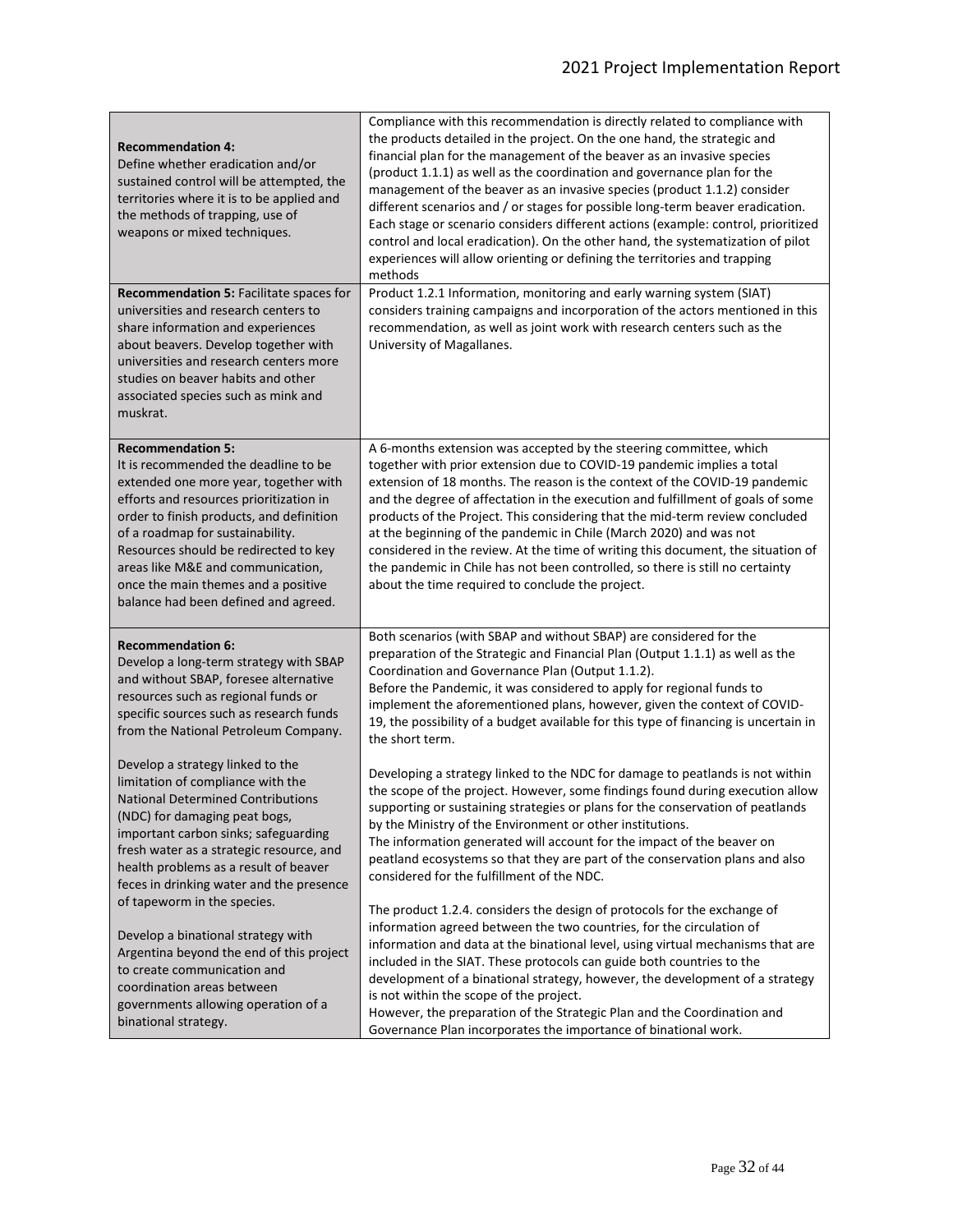| <b>Recommendation 6:</b>                                                | The implementation arrangement provides the necessary space for partners to       |
|-------------------------------------------------------------------------|-----------------------------------------------------------------------------------|
| Develop implementation setting with                                     | review progress, build on lessons learned, and conduct joint planning. The        |
| more room for participation and regular                                 | meetings of the Technical Committee have been reactivated to reorient new         |
| meetings between all the stakeholders                                   | products or focus on those that are already being executed. The frequency of      |
| to enable adaptive management of the                                    | the meetings is determined by the amount and urgency of the topics to be          |
| project: review progress, take advantage                                | discussed; however, they are held biweekly.                                       |
| of lessons learned and carry out joint                                  |                                                                                   |
| planning.                                                               | The Project has a communication strategy focused on positioning the project       |
|                                                                         | on the public agenda. Among the actions that are considered for the next stage    |
| Elaborate a strategic communication                                     | of the Project are:                                                               |
| plan that, at the same time, raises                                     | - Strengthening of communications in the public agenda with regard to citizen     |
| awareness and positions the issue in the                                | science for passive beaver complaints.                                            |
| public agenda: permanent and                                            | - Strengthening of communications in the communicational teams of the             |
| segmented according to the target                                       | partners, as well as other institutions and / or organizations linked to the      |
| population, like "Coca Cola" advertising                                | beaver problem.                                                                   |
| (adults, youth and children) to generate                                | - Continuation of education and awareness programs for different age groups       |
| greater impact. If considered pertinent,                                | of the population.                                                                |
| hire specific personnel.                                                | - Guide the communication strategy in decision makers to position the beaver      |
|                                                                         | problem.                                                                          |
| Take more advantage of the action of                                    |                                                                                   |
| young people through the University of                                  | The communication strategy of Product 1.3.1 considers education and               |
| Magallanes and the Municipality of                                      | awareness of the target audience. In this case, the alliance with higher          |
| Porvenir as trainer of trainers for linking                             | education institutions, as well as technical training centers will allow the      |
| spaces such as "science afternoons from                                 | training and involvement of young people.                                         |
| a remote place", for example.                                           |                                                                                   |
| <b>Recommendation 7:</b>                                                | Strengthening of the monitoring and evaluation system of the project through      |
| Clearly define the roles and                                            | reports and support of FAO has been put in place for a better follow-up of the    |
| responsibilities of the personnel in                                    | of Project implementation and in order to be able to make corrective decisions    |
| charge of M&E. Hire specific personnel.                                 | on time.                                                                          |
| Take advice from the FAO M&E Focal                                      |                                                                                   |
| Point.                                                                  |                                                                                   |
| <b>Recommendation 8:</b>                                                | The capacity building program (Output 1.3.2) will consider the participation of   |
| Provide more possibilities for women to                                 | women for active beaver reporting. However, their participation cannot be         |
| participate in work, training, information                              | guaranteed, considering that, for the field activities carried out in the pilots, |
| delivery, and in the area of education, as                              | there is no interest on the behalf of women. It must be considered that the       |
| well as in active reporting of the beaver.                              | population in the Magallanes region is low, therefore, there are few personnel    |
| Redirect the project taking advice from                                 | who work in this type of work and as a consequence the target group is very       |
| the FAO Gender Focal Point.                                             | small. In this sense, 28 women have been trained in issues related to beaver      |
| Considerate and integrate indigenous                                    | management. However, for final training activities special support from FAO's     |
| communities as an extra role player, if                                 | gender specialists will be seek in order to cope with this situation.             |
| claims are accepted in Tierra del Fuego.                                |                                                                                   |
| Take advice from the FAO Indigenous                                     | The protection of indigenous peoples was not activated during the design of       |
| Communities Focal Point. Ensure greater                                 | the project, given the non-existence of indigenous peoples in the project area    |
| protection for workers in the field.                                    | or adjacent. However, the project recognizes the national indigenous problems     |
| Community: determine the mechanisms                                     | and, in this sense, the different actors such as indigenous peoples will be       |
| and responsibilities for handling reports                               | considered within the development of the strategy.                                |
| received from the early warning system<br>with community participation. |                                                                                   |
|                                                                         |                                                                                   |

**Adjustments to the project strategy.**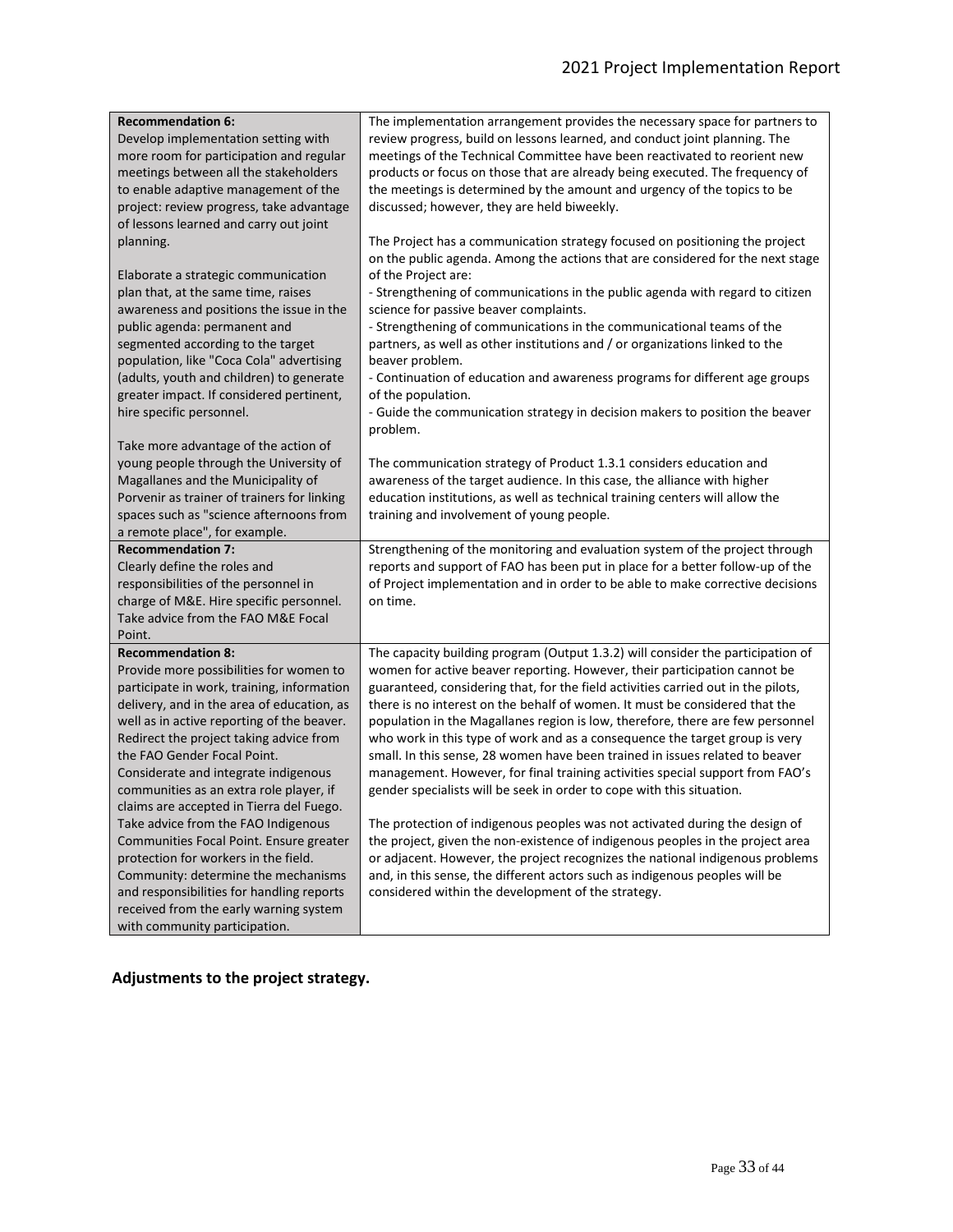Pleases note that changes to outputs, baselines, indicators or targets cannot be made without official approval from PSC and PTF members, including the FLO. These changes will follow the recommendations of the MTR or the supervision mission.

| <b>Change Made to</b>             | Yes/No | Describe the Change and Reason for Change |
|-----------------------------------|--------|-------------------------------------------|
| <b>Project Outputs</b>            | No.    |                                           |
| <b>Project Indicators/Targets</b> | No     |                                           |

### **Adjustments to Project Time Frame**

If the duration of the project, the project work schedule, or the timing of any key events such as project start up, mid-term review, final evaluation or closing date, have been adjusted since project approval, please explain the changes and the reasons for these changes. The Budget Holder may decide, in consultation with the PTF, to request the adjustment of the EOD-NTE in FPMIS to the actual start of operations providing a sound justification.

| Change                   | Describe the Change and Reason for Change                                                                                                                                                                                |  |                             |  |  |  |  |
|--------------------------|--------------------------------------------------------------------------------------------------------------------------------------------------------------------------------------------------------------------------|--|-----------------------------|--|--|--|--|
| <b>Project extension</b> | Original NTE: June, 2020                                                                                                                                                                                                 |  | Revised NTE: December, 2021 |  |  |  |  |
|                          | Justification: It is recommended to extend the closing period to one more year,<br>together with the prioritization of efforts and resources to complete products<br>and the definition of a roadmap for sustainability. |  |                             |  |  |  |  |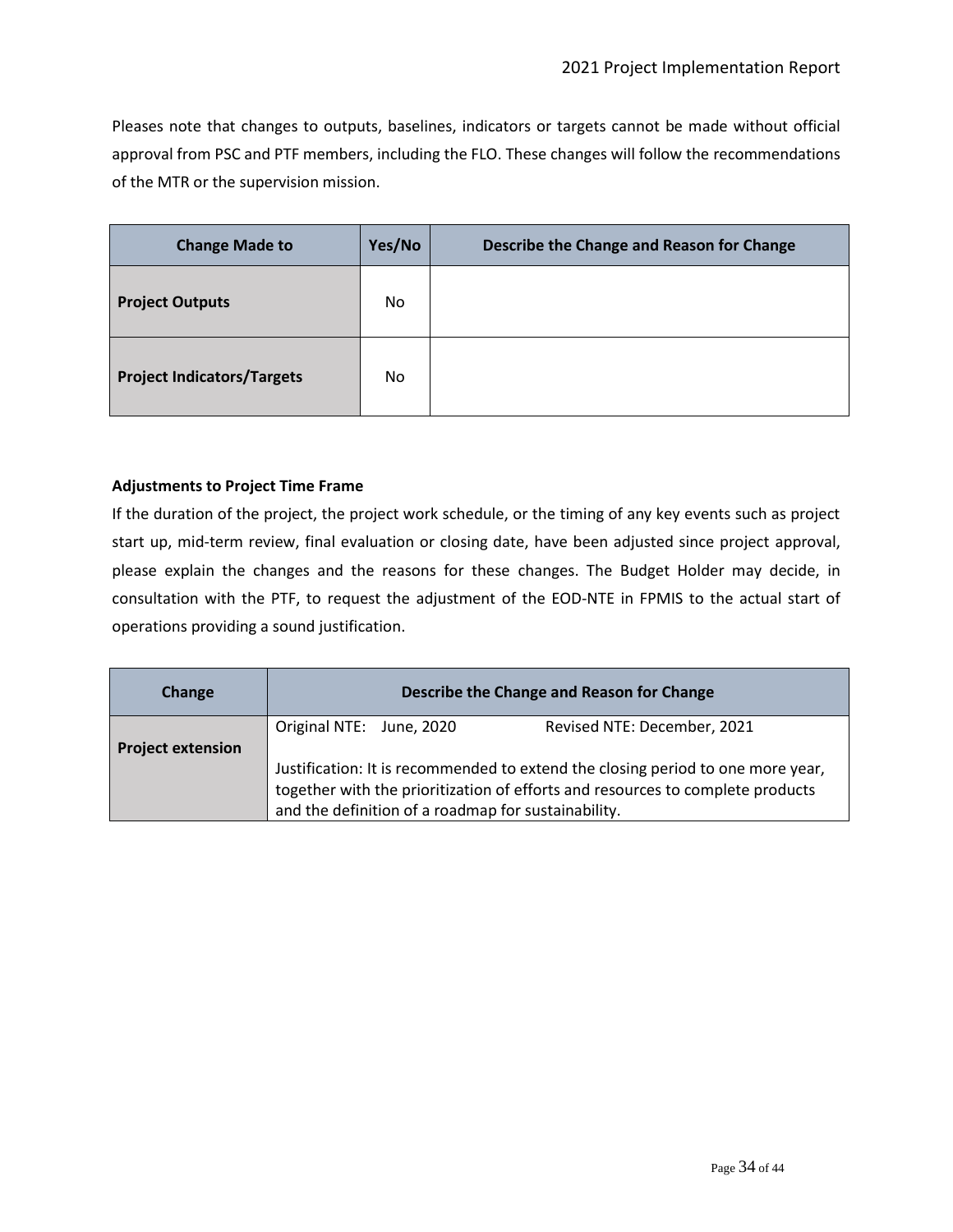## **8. Stakeholders Engagement**

### **Please report on progress, challenges, and outcomes on stakeholder engagement (based on the description of the Stakeholder engagement plan included at CEO Endorsement/Approval (when applicable)**

Stakeholders engaged in the project:

Ministry of environment (MMA), National Forestry Corporation (CONAF), Wildlife Conservation Society Chile (WCS), Livestock and Agricultural Service (SAG), Landowners and local producers.

- Others stakeholders engaged:
- Aguas Magallanes (Sanitary service Company)
- Municipality of Timaukel
- Governation of Última Esperanza
- Governation of Tierra del Fuego
- Police service
- Magallanes Farmers Association (ASOGAMA)
- National Tourism Service (SERNATUR)
- Strait of Magellan Park
- Armed forces (army, navy, air force)
- EXPLORA CONICYT
- Juan William school
- Villa las Nieves school
- Forestry institute (INFOR)
- Regional ministerial secretary of health
- Superintendence of health services
- National Tourism Service
- Regional Intendance of Magallanes

- **Centro de Formación Técnica Estatal (CFT) de Magallanes:** 

**Date:** October 26, 2020

**Participants**: Alejandro Nuñez, Pablo Balbontin, Miroslava Jadrievic, Cristian Quezada, Jonathan Lara, Felipe Guerra.

**Purpose:** The objective was to present the Project and link them with the educational work of the technical training center through a work agreement.

**Outcomes**: Draft agreement proposal to be reviewed by the Ministry of the Environment

#### - **National tourism service (SERNATUR)**

**Date:** January 21, 2021

**Participants**: Ximena Castro, Carolina Vidal, Sandra Mancilla, Cesar Robledo, Felipe Guerra, Jonathan Lara, Miroslava Jadrievic.

#### **Purpose:**

The objective was to raise awareness about the impacts of the beaver on the natural heritage of the Magallanes Region and how this impact affects the strategy of presenting the region as a focus of tourist interest

**Outcomes:** It was agreed to train the staff of the national tourism service on the beaver problem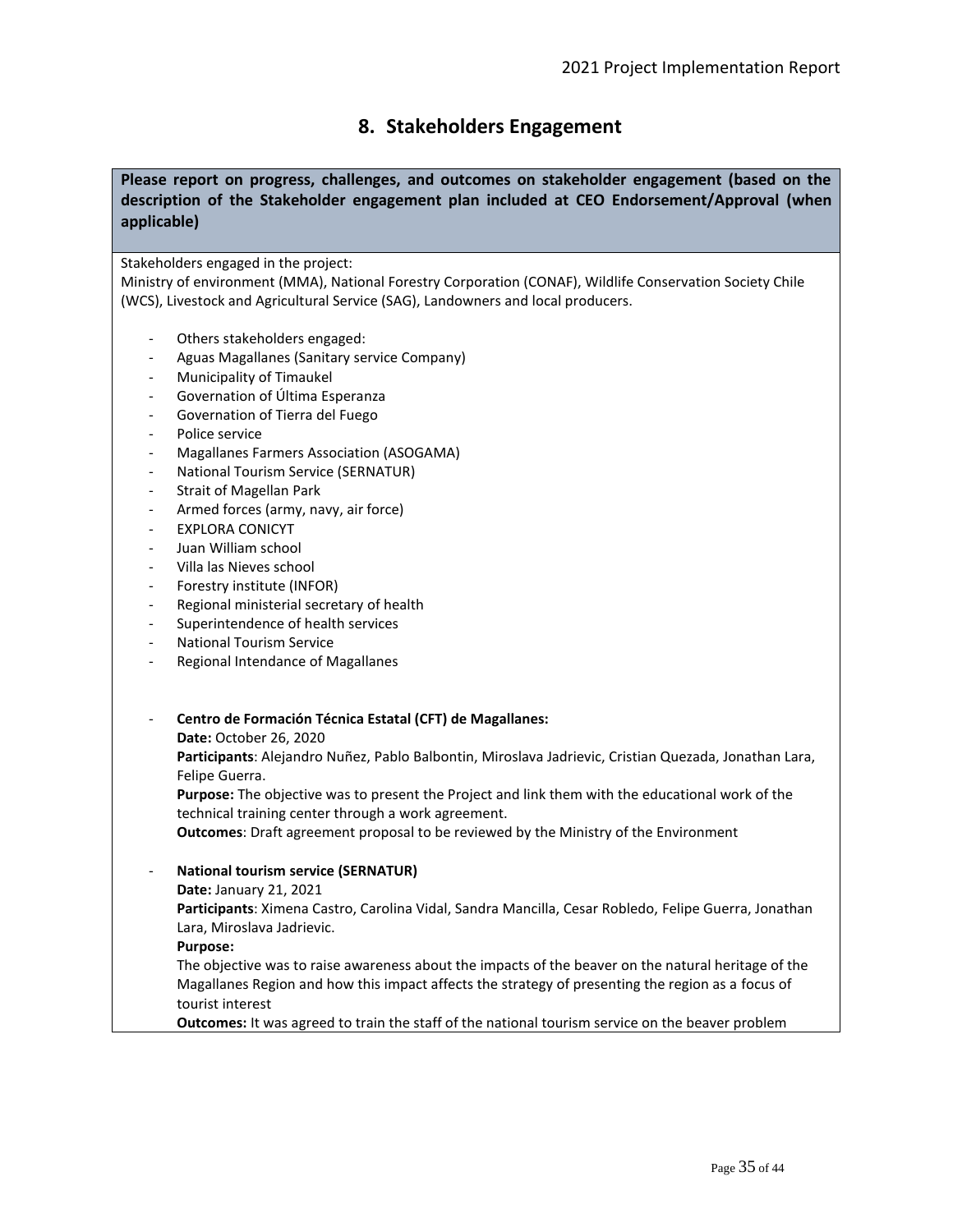|                              | Regional Governor (Intendenta Regional)<br>Date: April 19, 2021<br>Participants: Jenifer Rojas, Felipe Guerra, Carlos Olave, Karin Viveros, Catalina Cifuentes<br>Purpose: The objective was to inform and sensitize the highest authority of the Magallanes region<br>about the impacts of beaver, and the progress and challenges of the project<br>Outcomes: The commitment of the regional authority was achieved to support the different work<br>instances of the Project with stakeholders and beneficiaries                                                                                                                                                                |
|------------------------------|------------------------------------------------------------------------------------------------------------------------------------------------------------------------------------------------------------------------------------------------------------------------------------------------------------------------------------------------------------------------------------------------------------------------------------------------------------------------------------------------------------------------------------------------------------------------------------------------------------------------------------------------------------------------------------|
| $\qquad \qquad \blacksquare$ | <b>Regional Councilor (Consejero Regional)</b><br>Date: May 19, 2021<br>Participants: Manuel Loncón, Felipe Guerra, Karin Viveros, Catalina Cifuentes<br>Purpose: The objective was to inform and raise awareness about the need to work on the control of<br>invasive alien species in Magellan.<br><b>Outcomes:</b> The regional councilor supports installing the problem in the Regional Development<br>Strategy and ensuring financing                                                                                                                                                                                                                                        |
| $\overline{\phantom{a}}$     | <b>Deputy Gabriel Boric's team</b><br>Date: April 21, 2021<br>Participants: Antonia Illanes, Danilo Mininca y Diego García., Felipe Guerra, Karin Viveros, Catalina<br>Cifuentes<br>Propósito: The objective was to inform and raise awareness about the need to work on the control of<br>invasive alien species in Magellan<br>Outcomes: The team was informed and sensitized about the beaver problem. The team expresses<br>willingness to receive information, disseminate, participate in upcoming activities and to develop<br>activities together.                                                                                                                         |
|                              | Deputy Sandra Amar's team<br>Date: April 22, 2021<br>Participants: Helga Neumann y Eduardo Sepúlveda, Felipe Guerra, Karin Viveros, Catalina Cifuentes<br>Purpose: The objective was to inform and raise awareness about the need to work on the control of<br>invasive alien species in Magellan.<br>Outcomes: The team was informed and sensitized about the beaver problem. The team expresses<br>willingness to receive information, disseminate, participate in upcoming activities and to develop<br>activities together. They propose work on this problem with the main actors involved. They state that<br>they are available to lead the table and develop a joint work. |
|                              | <b>Provincial Governor of Magallanes</b><br>Date: April 23, 2021<br>Participants: Alejandro Vásquez, Felipe Guerra, Karin Viveros, Catalina Cifuentes<br>Purpose: The objective was to inform and raise awareness about the need to work on the control of<br>invasive alien species in Magellan.<br>Outcomes: The team was informed and sensitized about the beaver problem. The team expresses<br>willingness to receive information, disseminate, participate in upcoming activities and to develop<br>activities together.                                                                                                                                                     |
|                              | Undersecretariat of Regional and Administrative Development (SUBDERE)<br>Date: April 22, 2021<br>Participants: Jacques Roux, Felipe Guerra, Karin Viveros, Catalina Cifuentes                                                                                                                                                                                                                                                                                                                                                                                                                                                                                                      |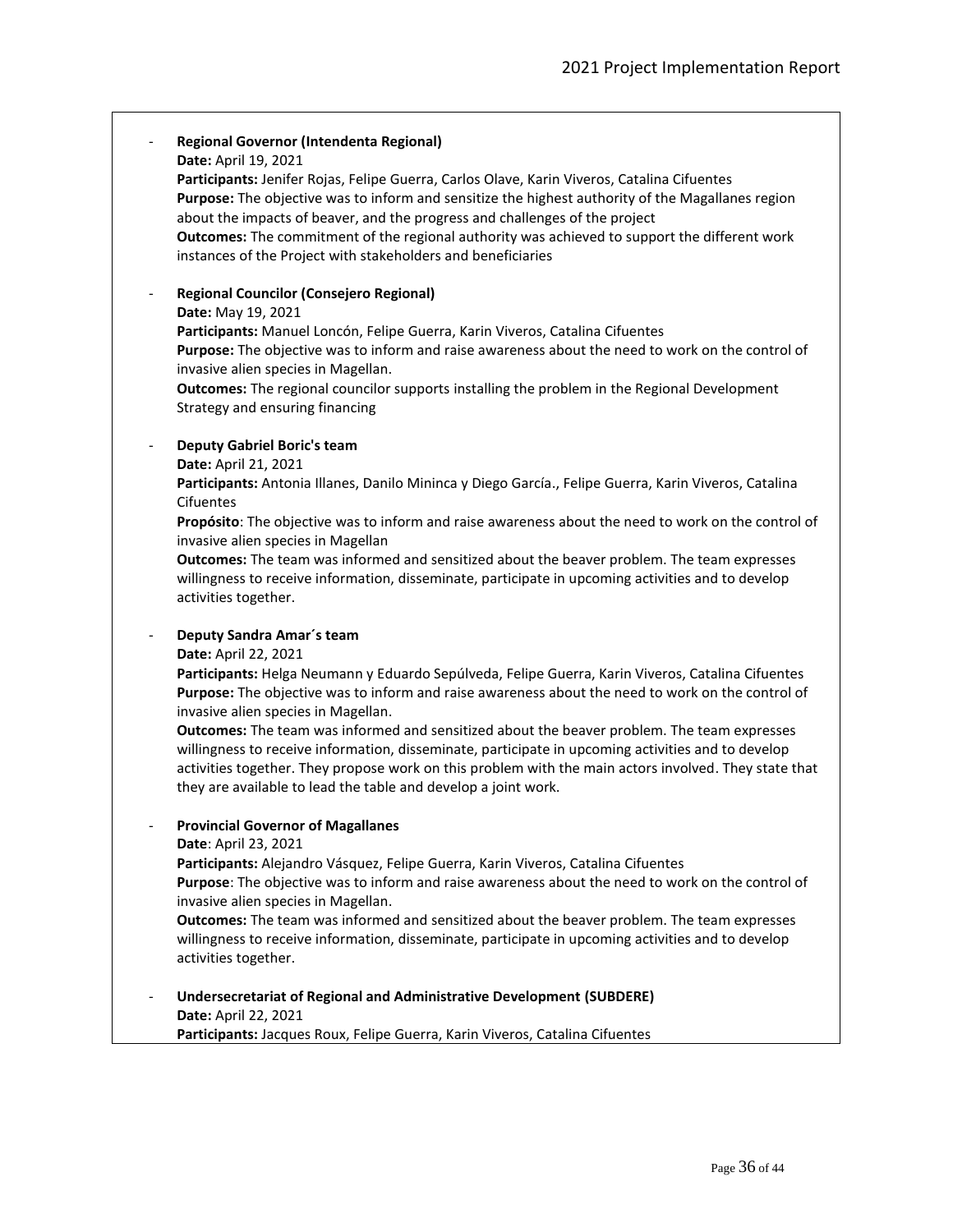**Purpose:** The objective was to inform and raise awareness about the need to work on the control of invasive alien species in Magellan.

**Outcomes**: The team was informed and sensitized about the beaver problem. The team expresses willingness to receive information, disseminate, participate in upcoming activities and to develop activities together.

# **9. Gender Mainstreaming**

## **Information on Progress on gender-responsive measures as documented at CEO Endorsement/Approval in the gender action plan or equivalent (when applicable)**

The project is encouraging women´s participation in all activities, particularly in training activities associated with early warning systems, monitoring and communication and awareness raising programs, since there is a higher number of women working in these areas and where their contributions have higher impact in the society.

The project has trained 25 women, accounting for 29% of the total number of people trained (86), for performing different tasks related to beaver management (monitoring, capture, measurement of environmental recovery indicators, etc.). These trainings have been carried out by the partners of the NGO WCS and by the management unit in the execution of the Capacity Building Program for key actors within the management of the beaver.

According to recommendations of the mid-term evaluation, the FAO Gender Focal Point will be included in the planning and analysis of the final activities of the Project.

# **10. Knowledge Management Activities**

**Knowledge activities / products (when applicable), as outlined in knowledge management approved at CEO Endorsement / Approval**

1. Does the project have a knowledge management strategy? If not, how does the project collect and document good practices? Please list relevant good practices that can be learned and shared from the project thus far.

The main sources of good practice are grouped in the Component 2 of the Project. Specifically, in the preparation of good practice manuals related to the pilot experiences carried out in the Karukinka Park, in the Marazzi river basin and in the Laguna Parrillar National Reserve. These manuals incorporate technical and governance aspects to involve the different stakeholders interested in beaver management.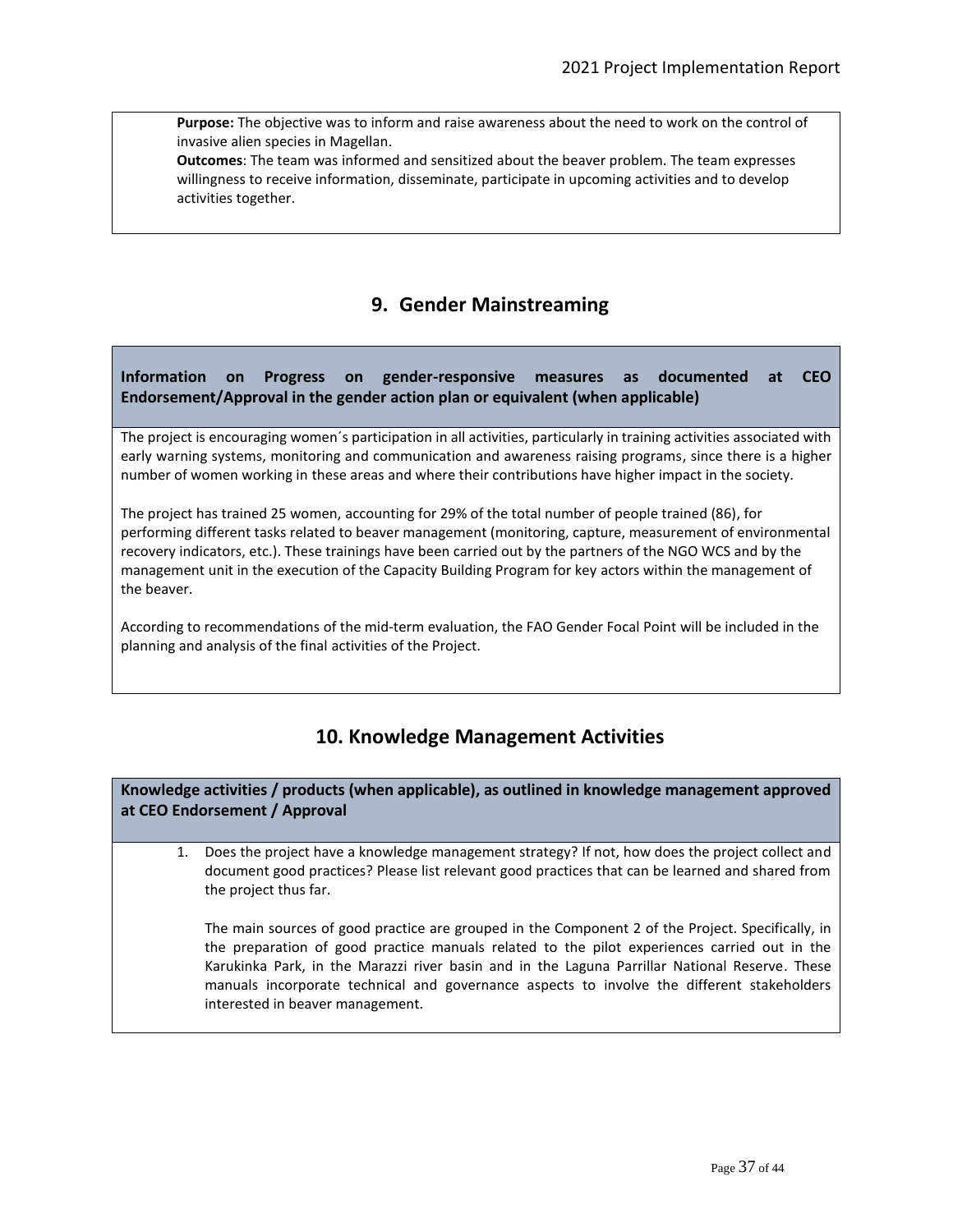2. Does the project have a communication strategy? Please provide a brief overview of the communications successes and challenges this year.

During the first half of the Project, the communication strategy was focused on communication, education of the community with a strong idea in the conservation of the biodiversity threatened by the beaver over the killing of animals per se. This allowed positioning the beaver problem in the regional and national community. The next challenge for the end of the project is communication and sensitization of decision makers in political and technical aspects of the beaver problem. The objective is to ensure the financial sustainability of the project.

3. Please share a human-interest story from your project, focusing on how the project has helped to improve people's livelihoods while contributing to achieving the expected global environmental benefits. Include at least one beneficiary quote and perspective, and please also include related photos and photo credits.

<https://gefcastor.mma.gob.cl/parque-pinguino-rey-valora-la-accion-del-proyecto-gef-castor/>

4. Please provide links to publications, leaflets, video materials, related website, newsletters, or other communications assets published on the web.

#### Newsletter:

- 1. [https://us18.campaign](https://us18.campaign-archive.com/?e=__test_email__&u=ecb62735ee2a5499fca4352ee&id=d854d5db1d)archive.com/?e= test email &u=ecb62735ee2a5499fca4352ee&id=d854d5db1d 2. <https://cutt.ly/BbZtmp3>
- Educational material
- 1. <https://gefcastor.mma.gob.cl/material-educativo/>

#### Videos:

- 1. <https://bit.ly/38WlvN5>
- 2. [https://www.chvnoticias.cl/reportajes/castores-arrasan-bosques-tierra-del-fuego\\_20210318/](https://www.chvnoticias.cl/reportajes/castores-arrasan-bosques-tierra-del-fuego_20210318/).
- 3. <https://youtu.be/3GBVxQiMGFs>
- 4. <https://www.youtube.com/watch?v=xbGfEirhe9s>

#### Capacity building:

1. [https://soporta365-my.sharepoint.com/:f:/g/personal/scarvajal\\_soporta\\_cl/EsImHVSei3pIpQ2w-](https://soporta365-my.sharepoint.com/:f:/g/personal/scarvajal_soporta_cl/EsImHVSei3pIpQ2w-7F9SToBUXYNQZIhKasLzh3A3--oMQ?e=Co8lT3)[7F9SToBUXYNQZIhKasLzh3A3--oMQ?e=Co8lT3](https://soporta365-my.sharepoint.com/:f:/g/personal/scarvajal_soporta_cl/EsImHVSei3pIpQ2w-7F9SToBUXYNQZIhKasLzh3A3--oMQ?e=Co8lT3) Contraseña: **SIAT.2021**

Press appearances:

- 1. [https://www.24horas.cl/regiones/austral/app-no-confundas-para-reconocer-especies-invasoras-](https://www.24horas.cl/regiones/austral/app-no-confundas-para-reconocer-especies-invasoras-4427508?fbclid=IwAR0ytIOyljxXOKVGNpFelV9zPwJkVEf1eRbphaLhao-SpSXB-A1b-Gw1cfQ)[4427508?fbclid=IwAR0ytIOyljxXOKVGNpFelV9zPwJkVEf1eRbphaLhao-SpSXB-A1b-Gw1cfQ](https://www.24horas.cl/regiones/austral/app-no-confundas-para-reconocer-especies-invasoras-4427508?fbclid=IwAR0ytIOyljxXOKVGNpFelV9zPwJkVEf1eRbphaLhao-SpSXB-A1b-Gw1cfQ)
- 2. http://data.axmag.com/data/VIP/202010/U165312/F573181/HTML5/index.html
- 3. [https://elmagallanico.com/2020/10/medicos-veterinarios-debatieron-acerca-de-la-amenaza-del](https://elmagallanico.com/2020/10/medicos-veterinarios-debatieron-acerca-de-la-amenaza-del-castor-en-la-patagonia)[castor-en-la-patagonia](https://elmagallanico.com/2020/10/medicos-veterinarios-debatieron-acerca-de-la-amenaza-del-castor-en-la-patagonia)
- 4. [https://www.radiomagallanes.cl/noticia.php?id\\_not=92850](https://www.radiomagallanes.cl/noticia.php?id_not=92850)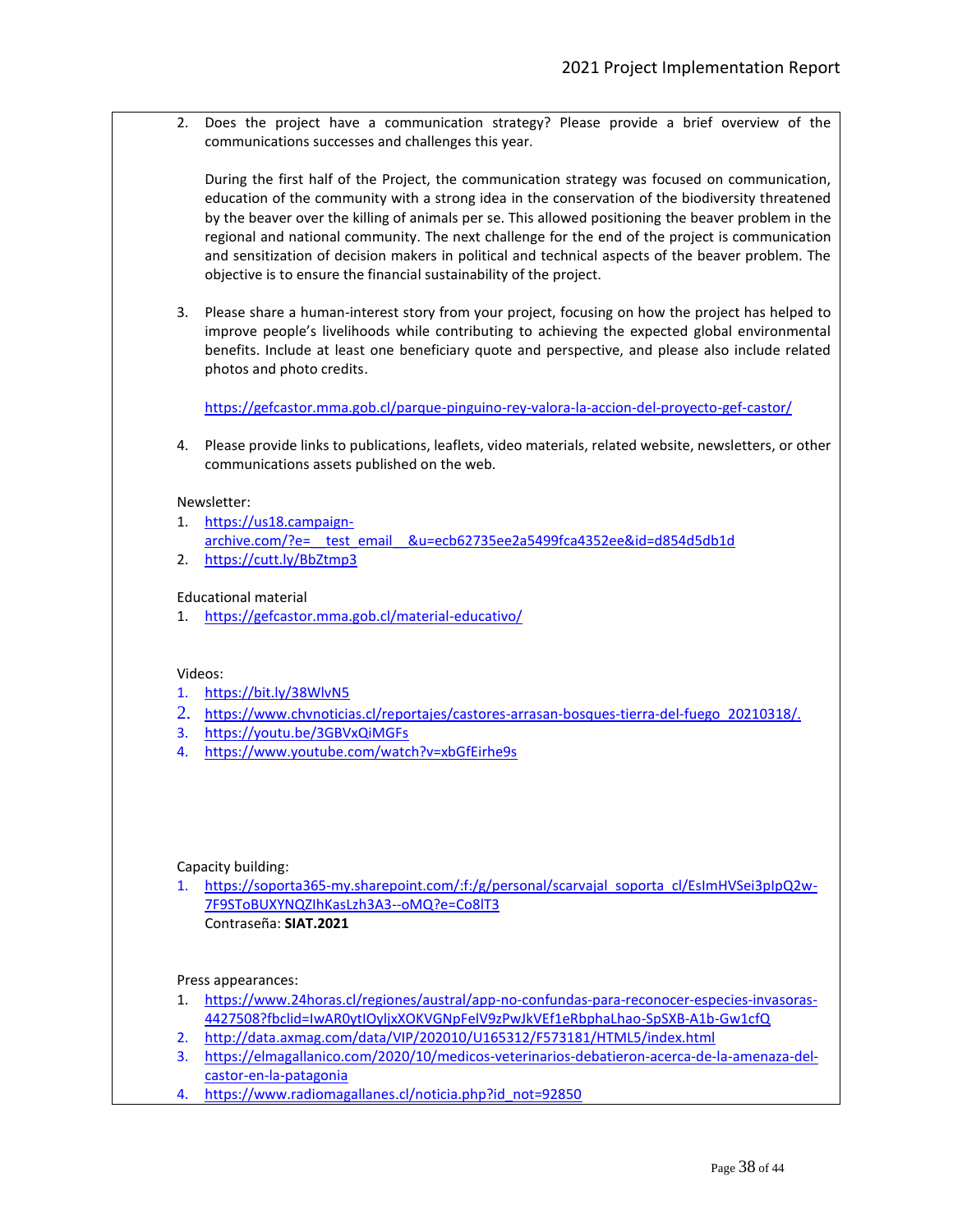- 5. [http://radiopolar.com/noticia\\_160557.html](http://radiopolar.com/noticia_160557.html)
- 6. <https://soberaniaradio.cl/publicacion/?idPublicacion=38808>
- 7. [https://laprensaaustral.cl/2020/10/08/estrategia-contra-la-plaga-del-castor-considera-sistema-de](https://laprensaaustral.cl/2020/10/08/estrategia-contra-la-plaga-del-castor-considera-sistema-de-alerta-temprana/)[alerta-temprana/](https://laprensaaustral.cl/2020/10/08/estrategia-contra-la-plaga-del-castor-considera-sistema-de-alerta-temprana/)
- 8. [https://radiopolar.com/noticia\\_154491.html](https://radiopolar.com/noticia_154491.html)
- 9. [https://elmagallanico.com/2020/11/invitan-a-participar-en-taller-para-aprender-a-proteger-los](https://elmagallanico.com/2020/11/invitan-a-participar-en-taller-para-aprender-a-proteger-los-bosques-de-la-patagonia)[bosques-de-la-patagonia](https://elmagallanico.com/2020/11/invitan-a-participar-en-taller-para-aprender-a-proteger-los-bosques-de-la-patagonia)
- 10. [https://laprensaaustral.cl/2020/11/16/con-mas-de-2-mil-participantes-finalizo-el-festival-de-la](https://laprensaaustral.cl/2020/11/16/con-mas-de-2-mil-participantes-finalizo-el-festival-de-la-ciencia/)[ciencia/](https://laprensaaustral.cl/2020/11/16/con-mas-de-2-mil-participantes-finalizo-el-festival-de-la-ciencia/)
- 11. [https://www.instagram.com/p/CJJBoqrns6c/?utm\\_source=ig\\_web\\_copy\\_link](https://www.instagram.com/p/CJJBoqrns6c/?utm_source=ig_web_copy_link)
- 12. [https://www.instagram.com/tv/CJJO17FpmgZ/?utm\\_source=ig\\_web\\_copy\\_link](https://www.instagram.com/tv/CJJO17FpmgZ/?utm_source=ig_web_copy_link)
- 13. [https://gefcastor.mma.gob.cl/proyecto-gef-castor-se-sumo-a-la-celebracion-de-la-fiesta-de-la](https://gefcastor.mma.gob.cl/proyecto-gef-castor-se-sumo-a-la-celebracion-de-la-fiesta-de-la-ciencia-2020/)[ciencia-2020/](https://gefcastor.mma.gob.cl/proyecto-gef-castor-se-sumo-a-la-celebracion-de-la-fiesta-de-la-ciencia-2020/)
- 14. [https://www.instagram.com/tv/CKSKZe7FSI5/?utm\\_source=ig\\_web\\_copy\\_link](https://www.instagram.com/tv/CKSKZe7FSI5/?utm_source=ig_web_copy_link)
- 15. [https://laprensaaustral.cl/2021/03/02/incorporan-tecnologia-digital-para-definir-acciones](https://laprensaaustral.cl/2021/03/02/incorporan-tecnologia-digital-para-definir-acciones-efectivas-en-el-control-del-castor/)[efectivas-en-el-control-del-castor/](https://laprensaaustral.cl/2021/03/02/incorporan-tecnologia-digital-para-definir-acciones-efectivas-en-el-control-del-castor/)
- 16. [https://www.chvnoticias.cl/reportajes/castores-arrasan-bosques-tierra-del-fuego\\_20210318/](https://www.chvnoticias.cl/reportajes/castores-arrasan-bosques-tierra-del-fuego_20210318/)
- 17. [http://radiopolar.com/noticia\\_164783.html](http://radiopolar.com/noticia_164783.html)
- 18. [https://elpinguino.com/noticia/2021/03/15/conaf-celebro-dia-internacional-de-los-bosques-con](https://elpinguino.com/noticia/2021/03/15/conaf-celebro-dia-internacional-de-los-bosques-con-exposiciones)[exposiciones](https://elpinguino.com/noticia/2021/03/15/conaf-celebro-dia-internacional-de-los-bosques-con-exposiciones)
- 19. <https://elpinguino.com/digital/edicion/16-03-2021-14.html>
- 20. [https://meridionalradio.cl/proyecto-gef-castor-invita-a-la-comunidad-a-comprometerse-con-el](https://meridionalradio.cl/proyecto-gef-castor-invita-a-la-comunidad-a-comprometerse-con-el-control-de-esta-especie-invasora/)[control-de-esta-especie-invasora/](https://meridionalradio.cl/proyecto-gef-castor-invita-a-la-comunidad-a-comprometerse-con-el-control-de-esta-especie-invasora/)
- 21. [https://www.esurcomunicaciones.cl/proyecto-gef-castor-invita-a-la-comunidad-a](https://www.esurcomunicaciones.cl/proyecto-gef-castor-invita-a-la-comunidad-a-comprometerse-con-el-control-de-esta-especie-invasora/)[comprometerse-con-el-control-de-esta-especie-invasora/](https://www.esurcomunicaciones.cl/proyecto-gef-castor-invita-a-la-comunidad-a-comprometerse-con-el-control-de-esta-especie-invasora/)
- 22. [https://www.radiopresidenteibanez.cl/web/proyecto-gef-castor-invita-a-la-comunidad-a](https://www.radiopresidenteibanez.cl/web/proyecto-gef-castor-invita-a-la-comunidad-a-comprometerse-con-el-control-de-esta-especie-invasora/)[comprometerse-con-el-control-de-esta-especie-invasora/](https://www.radiopresidenteibanez.cl/web/proyecto-gef-castor-invita-a-la-comunidad-a-comprometerse-con-el-control-de-esta-especie-invasora/)
- 23. [http://www.radiopolar.com/noticia\\_165069.html](http://www.radiopolar.com/noticia_165069.html)
- 24. [http://www.radiopolar.com/noticia\\_165069.html](http://www.radiopolar.com/noticia_165069.html)
- 25. [https://gefcastor.mma.gob.cl/medicos-veterinarios-debatieron-sobre-la-amenaza-del-castor-en](https://gefcastor.mma.gob.cl/medicos-veterinarios-debatieron-sobre-la-amenaza-del-castor-en-la-patagonia/)[la-patagonia/](https://gefcastor.mma.gob.cl/medicos-veterinarios-debatieron-sobre-la-amenaza-del-castor-en-la-patagonia/)
- 26. <https://elpinguino.com/digital/edicion/23-03-2021-04.html>
- 27. <https://elpinguino.com/noticia/2021/03/23/lanzan-aplicacion-para-denunciar-castores>
- 28. <https://fb.watch/5tLTLXFBe5/>
- 29. [https://laprensaaustral.cl/2021/04/21/gobierno-regional-reafirma-interes-por-accion-eficaz-en](https://laprensaaustral.cl/2021/04/21/gobierno-regional-reafirma-interes-por-accion-eficaz-en-control-del-castor/)[control-del-castor/](https://laprensaaustral.cl/2021/04/21/gobierno-regional-reafirma-interes-por-accion-eficaz-en-control-del-castor/)
- 30. <https://elpinguino.com/noticia/2021/04/21/proyecto-gef-castor-se-reune-con-la-intendenta->
- 31. [https://elmagallanico.com/2021/04/gobierno-regional-se-compromete-con-acciones-para-el](https://elmagallanico.com/2021/04/gobierno-regional-se-compromete-con-acciones-para-el-control-del-castor)[control-del-castor](https://elmagallanico.com/2021/04/gobierno-regional-se-compromete-con-acciones-para-el-control-del-castor)
- 32. [http://www.radiopolar.com/noticia\\_166085.html](http://www.radiopolar.com/noticia_166085.html)
- 33. [https://www.radiopresidenteibanez.cl/web/intendenta-rojas-reafirma-el-interes-del-gobierno](https://www.radiopresidenteibanez.cl/web/intendenta-rojas-reafirma-el-interes-del-gobierno-regional-en-realizar-una-accion-eficaz-en-el-control-del-castor/)[regional-en-realizar-una-accion-eficaz-en-el-control-del-castor/](https://www.radiopresidenteibanez.cl/web/intendenta-rojas-reafirma-el-interes-del-gobierno-regional-en-realizar-una-accion-eficaz-en-el-control-del-castor/)
- 34. [https://elpinguino.com/noticia/2021/04/26/el-castor-puede-llegar-a-la-region-de-maule-si-no-se](https://elpinguino.com/noticia/2021/04/26/el-castor-puede-llegar-a-la-region-de-maule-si-no-se-hace-un-control-a-tiempo)[hace-un-control-a-tiempo](https://elpinguino.com/noticia/2021/04/26/el-castor-puede-llegar-a-la-region-de-maule-si-no-se-hace-un-control-a-tiempo)
- 35. [https://www.biobiochile.cl/noticias/sociedad/animales/2021/04/23/la-lucha-del-centenario](https://www.biobiochile.cl/noticias/sociedad/animales/2021/04/23/la-lucha-del-centenario-parque-karukinka-por-subsistir-a-la-plaga-de-castores-en-tierra-del-fuego.shtml)[parque-karukinka-por-subsistir-a-la-plaga-de-castores-en-tierra-del-fuego.shtml](https://www.biobiochile.cl/noticias/sociedad/animales/2021/04/23/la-lucha-del-centenario-parque-karukinka-por-subsistir-a-la-plaga-de-castores-en-tierra-del-fuego.shtml)
- 36. [http://www.lanacion.cl/video-bosque-en-el-parque-karukinka-de-magallanes-lucha-por-subsistir](http://www.lanacion.cl/video-bosque-en-el-parque-karukinka-de-magallanes-lucha-por-subsistir-a-plaga-de-castores/)[a-plaga-de-castores/](http://www.lanacion.cl/video-bosque-en-el-parque-karukinka-de-magallanes-lucha-por-subsistir-a-plaga-de-castores/)
- 37. [https://www.infobae.com/america/agencias/2021/04/22/un-bosque-en-el-parque-chileno](https://www.infobae.com/america/agencias/2021/04/22/un-bosque-en-el-parque-chileno-karukinka-lucha-por-subsistir-a-plaga-de-castores/)[karukinka-lucha-por-subsistir-a-plaga-de-castores/](https://www.infobae.com/america/agencias/2021/04/22/un-bosque-en-el-parque-chileno-karukinka-lucha-por-subsistir-a-plaga-de-castores/)
- 38. [https://www.clarin.com/agencias/afp-bosque-parque-chileno-karukinka-lucha-subsistir-plaga](https://www.clarin.com/agencias/afp-bosque-parque-chileno-karukinka-lucha-subsistir-plaga-castores_0_R7tSSzlvv.html)[castores\\_0\\_R7tSSzlvv.html](https://www.clarin.com/agencias/afp-bosque-parque-chileno-karukinka-lucha-subsistir-plaga-castores_0_R7tSSzlvv.html)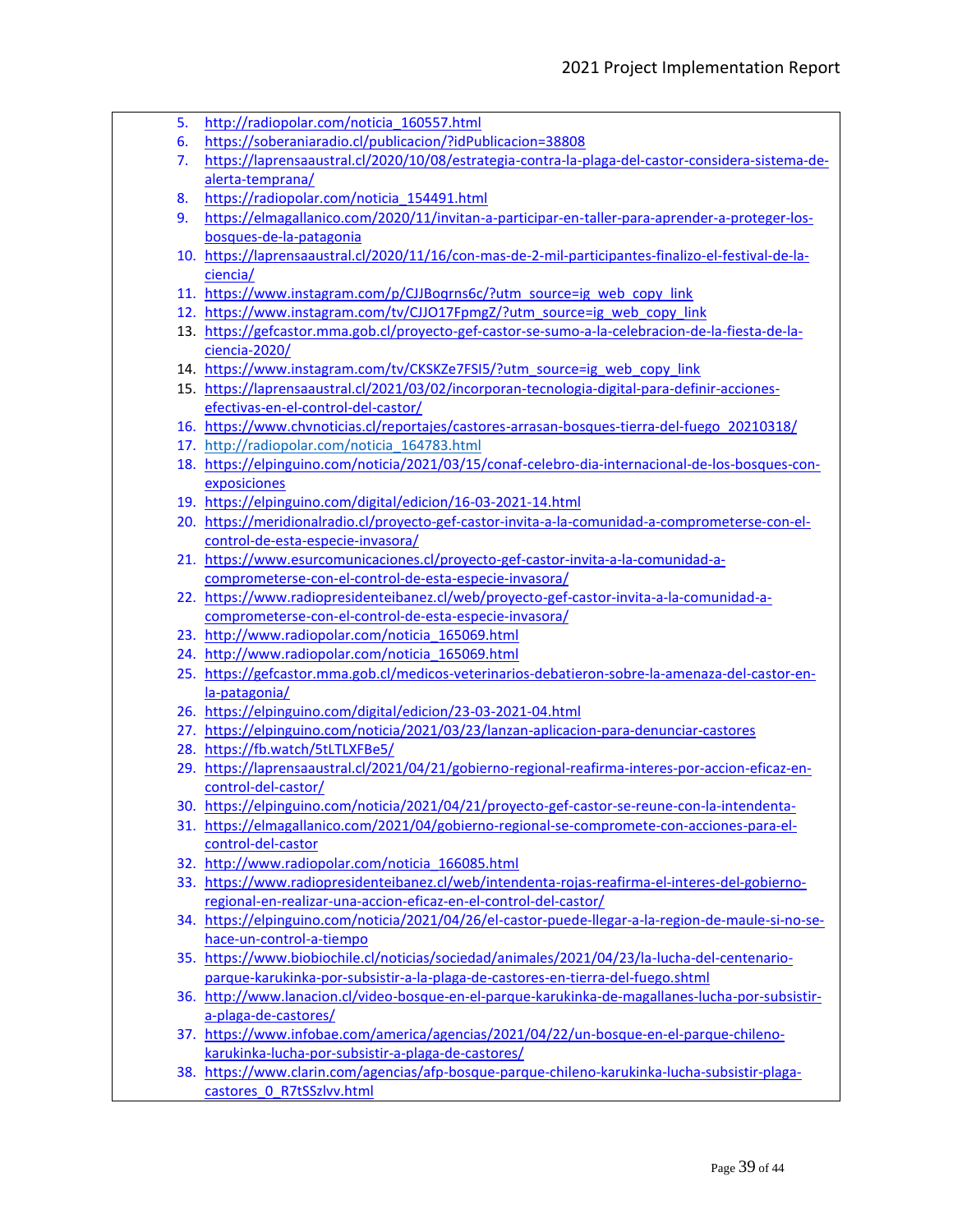39. [https://www.france24.com/es/minuto-a-minuto/20210422-un-bosque-en-el-parque-chileno](https://www.france24.com/es/minuto-a-minuto/20210422-un-bosque-en-el-parque-chileno-karukinka-lucha-por-subsistir-a-plaga-de-castores)[karukinka-lucha-por-subsistir-a-plaga-de-castores](https://www.france24.com/es/minuto-a-minuto/20210422-un-bosque-en-el-parque-chileno-karukinka-lucha-por-subsistir-a-plaga-de-castores) 40. [https://www.milenio.com/internacional/chile-plaga-castores-amenaza-subsistencia-parque](https://www.milenio.com/internacional/chile-plaga-castores-amenaza-subsistencia-parque-karukinka)[karukinka](https://www.milenio.com/internacional/chile-plaga-castores-amenaza-subsistencia-parque-karukinka) 41. [https://www.bangkokpost.com/world/2104359/beavers-introduced-by-humans-threaten](https://www.bangkokpost.com/world/2104359/beavers-introduced-by-humans-threaten-patagonian-forest)[patagonian-forest](https://www.bangkokpost.com/world/2104359/beavers-introduced-by-humans-threaten-patagonian-forest) 42. [https://www.moneycontrol.com/news/world/brought-in-by-humans-beavers-threaten-patagonia](https://www.moneycontrol.com/news/world/brought-in-by-humans-beavers-threaten-patagonia-forest-6809201.html)[forest-6809201.html](https://www.moneycontrol.com/news/world/brought-in-by-humans-beavers-threaten-patagonia-forest-6809201.html) 43. [https://eldeber.com.bo/mundo/un-bosque-en-el-parque-chileno-karukinka-lucha-por-subsistir-a](https://eldeber.com.bo/mundo/un-bosque-en-el-parque-chileno-karukinka-lucha-por-subsistir-a-plaga-de-castores_229032)[plaga-de-castores\\_229032](https://eldeber.com.bo/mundo/un-bosque-en-el-parque-chileno-karukinka-lucha-por-subsistir-a-plaga-de-castores_229032) 44. [https://www.barrons.com/news/spanish/un-bosque-en-el-parque-chileno-karukinka-lucha-por](https://www.barrons.com/news/spanish/un-bosque-en-el-parque-chileno-karukinka-lucha-por-subsistir-a-plaga-de-castores-01619103939?tesla=y)[subsistir-a-plaga-de-castores-01619103939?tesla=y](https://www.barrons.com/news/spanish/un-bosque-en-el-parque-chileno-karukinka-lucha-por-subsistir-a-plaga-de-castores-01619103939?tesla=y) 45. [https://www.nacion.com/cables/un-bosque-en-el-parque-chileno-karukinka-lucha](https://www.nacion.com/cables/un-bosque-en-el-parque-chileno-karukinka-lucha-por/PSMFGZS3YNHXNMFAXD7JYEFKCI/story/)[por/PSMFGZS3YNHXNMFAXD7JYEFKCI/story/](https://www.nacion.com/cables/un-bosque-en-el-parque-chileno-karukinka-lucha-por/PSMFGZS3YNHXNMFAXD7JYEFKCI/story/) 46. [https://www.geo.fr/environnement/au-chili-les-castors-ravagent-le-poumon-vegetal-de-la-terre](https://www.geo.fr/environnement/au-chili-les-castors-ravagent-le-poumon-vegetal-de-la-terre-de-feu-204560)[de-feu-204560](https://www.geo.fr/environnement/au-chili-les-castors-ravagent-le-poumon-vegetal-de-la-terre-de-feu-204560) 47. [https://www.nouvelobs.com/topnews/20210423.AFP7854/au-chili-les-castors-ravagent-le](https://www.nouvelobs.com/topnews/20210423.AFP7854/au-chili-les-castors-ravagent-le-poumon-vegetal-de-la-terre-de-feu.html)[poumon-vegetal-de-la-terre-de-feu.html](https://www.nouvelobs.com/topnews/20210423.AFP7854/au-chili-les-castors-ravagent-le-poumon-vegetal-de-la-terre-de-feu.html) 48. [https://www.24matins.es/topnews/america/un-bosque-en-el-parque-chileno-karukinka-lucha](https://www.24matins.es/topnews/america/un-bosque-en-el-parque-chileno-karukinka-lucha-por-subsistir-a-plaga-de-castores-260485)[por-subsistir-a-plaga-de-castores-260485](https://www.24matins.es/topnews/america/un-bosque-en-el-parque-chileno-karukinka-lucha-por-subsistir-a-plaga-de-castores-260485) 49. [https://phys.org/news/2021-04-brought-humans-beavers-threaten](https://phys.org/news/2021-04-brought-humans-beavers-threaten-patagonia.html#:~:text=Today%2C%20the%20leafy%20giants%20face,took%20off%2C%20the%20beavers%20did)[patagonia.html#:~:text=Today%2C%20the%20leafy%20giants%20face,took%20off%2C%20the%20](https://phys.org/news/2021-04-brought-humans-beavers-threaten-patagonia.html#:~:text=Today%2C%20the%20leafy%20giants%20face,took%20off%2C%20the%20beavers%20did) [beavers%20did](https://phys.org/news/2021-04-brought-humans-beavers-threaten-patagonia.html#:~:text=Today%2C%20the%20leafy%20giants%20face,took%20off%2C%20the%20beavers%20did) 50. [https://www.straitstimes.com/world/brought-in-by-humans-beavers-threaten-patagonia-forest](https://www.straitstimes.com/world/brought-in-by-humans-beavers-threaten-patagonia-forest-in-chile)[in-chile](https://www.straitstimes.com/world/brought-in-by-humans-beavers-threaten-patagonia-forest-in-chile) 51. [https://www.heraldsun.com.au/news/breaking-news/brought-in-by-humans-beavers-threaten](https://www.heraldsun.com.au/news/breaking-news/brought-in-by-humans-beavers-threaten-patagonia-forest/news-story/8ee59dc1102e73895089936d5376792b)[patagonia-forest/news-story/8ee59dc1102e73895089936d5376792b](https://www.heraldsun.com.au/news/breaking-news/brought-in-by-humans-beavers-threaten-patagonia-forest/news-story/8ee59dc1102e73895089936d5376792b) 52. [https://uk.news.yahoo.com/brought-humans-beavers-threaten-patagonia-](https://uk.news.yahoo.com/brought-humans-beavers-threaten-patagonia-113022637.html?guccounter=1&guce_referrer=aHR0cHM6Ly93d3cuZ29vZ2xlLmNvbS8&guce_referrer_sig=AQAAAGODTWJ6gRkvy7s2NM7OIqAQnEKLiw2LaqxO0k2dbJHzsFNP4fiOlvOE-PhYRflEDXe6iG7TT175z-odLdbNifz29AkTc5AgR8JWFTxtv6F6krXPUZv7YpEIM1X1Ra2kzjbmE_601rKHDxezzLBFu1F9BVmpx2f0iwtMbLrx84a5)[113022637.html?guccounter=1&guce\\_referrer=aHR0cHM6Ly93d3cuZ29vZ2xlLmNvbS8&guce\\_refe](https://uk.news.yahoo.com/brought-humans-beavers-threaten-patagonia-113022637.html?guccounter=1&guce_referrer=aHR0cHM6Ly93d3cuZ29vZ2xlLmNvbS8&guce_referrer_sig=AQAAAGODTWJ6gRkvy7s2NM7OIqAQnEKLiw2LaqxO0k2dbJHzsFNP4fiOlvOE-PhYRflEDXe6iG7TT175z-odLdbNifz29AkTc5AgR8JWFTxtv6F6krXPUZv7YpEIM1X1Ra2kzjbmE_601rKHDxezzLBFu1F9BVmpx2f0iwtMbLrx84a5) [rrer\\_sig=AQAAAGODTWJ6gRkvy7s2NM7OIqAQnEKLiw2LaqxO0k2dbJHzsFNP4fiOlvOE-](https://uk.news.yahoo.com/brought-humans-beavers-threaten-patagonia-113022637.html?guccounter=1&guce_referrer=aHR0cHM6Ly93d3cuZ29vZ2xlLmNvbS8&guce_referrer_sig=AQAAAGODTWJ6gRkvy7s2NM7OIqAQnEKLiw2LaqxO0k2dbJHzsFNP4fiOlvOE-PhYRflEDXe6iG7TT175z-odLdbNifz29AkTc5AgR8JWFTxtv6F6krXPUZv7YpEIM1X1Ra2kzjbmE_601rKHDxezzLBFu1F9BVmpx2f0iwtMbLrx84a5)[PhYRflEDXe6iG7TT175z](https://uk.news.yahoo.com/brought-humans-beavers-threaten-patagonia-113022637.html?guccounter=1&guce_referrer=aHR0cHM6Ly93d3cuZ29vZ2xlLmNvbS8&guce_referrer_sig=AQAAAGODTWJ6gRkvy7s2NM7OIqAQnEKLiw2LaqxO0k2dbJHzsFNP4fiOlvOE-PhYRflEDXe6iG7TT175z-odLdbNifz29AkTc5AgR8JWFTxtv6F6krXPUZv7YpEIM1X1Ra2kzjbmE_601rKHDxezzLBFu1F9BVmpx2f0iwtMbLrx84a5)[odLdbNifz29AkTc5AgR8JWFTxtv6F6krXPUZv7YpEIM1X1Ra2kzjbmE\\_601rKHDxezzLBFu1F9BVmpx2f](https://uk.news.yahoo.com/brought-humans-beavers-threaten-patagonia-113022637.html?guccounter=1&guce_referrer=aHR0cHM6Ly93d3cuZ29vZ2xlLmNvbS8&guce_referrer_sig=AQAAAGODTWJ6gRkvy7s2NM7OIqAQnEKLiw2LaqxO0k2dbJHzsFNP4fiOlvOE-PhYRflEDXe6iG7TT175z-odLdbNifz29AkTc5AgR8JWFTxtv6F6krXPUZv7YpEIM1X1Ra2kzjbmE_601rKHDxezzLBFu1F9BVmpx2f0iwtMbLrx84a5) [0iwtMbLrx84a5](https://uk.news.yahoo.com/brought-humans-beavers-threaten-patagonia-113022637.html?guccounter=1&guce_referrer=aHR0cHM6Ly93d3cuZ29vZ2xlLmNvbS8&guce_referrer_sig=AQAAAGODTWJ6gRkvy7s2NM7OIqAQnEKLiw2LaqxO0k2dbJHzsFNP4fiOlvOE-PhYRflEDXe6iG7TT175z-odLdbNifz29AkTc5AgR8JWFTxtv6F6krXPUZv7YpEIM1X1Ra2kzjbmE_601rKHDxezzLBFu1F9BVmpx2f0iwtMbLrx84a5) 53. [https://www.theaustralian.com.au/news/latest-news/brought-in-by-humans-beavers-threaten](https://www.theaustralian.com.au/news/latest-news/brought-in-by-humans-beavers-threaten-patagonia-forest/news-story/8ee59dc1102e73895089936d5376792b)[patagonia-forest/news-story/8ee59dc1102e73895089936d5376792b](https://www.theaustralian.com.au/news/latest-news/brought-in-by-humans-beavers-threaten-patagonia-forest/news-story/8ee59dc1102e73895089936d5376792b) 54. <https://floridanewstimes.com/human-brought-beaver-threatens-patagonias-forest/230428/> 55. <https://www.dailymotion.com/video/x80tmim> 56. [https://flipboard.com/@moneycontrol/moneycontrol-news-j7nitv49z/brought-in-by-humans](https://flipboard.com/@moneycontrol/moneycontrol-news-j7nitv49z/brought-in-by-humans-beavers-threaten-patagonia-forest/a-yywrVNgUS8u3SsVLQy_Mww%3Aa%3A3108465186-5f68fbcd84%2Fmoneycontrol.com)[beavers-threaten-patagonia-forest/a-yywrVNgUS8u3SsVLQy\\_Mww%3Aa%3A3108465186-](https://flipboard.com/@moneycontrol/moneycontrol-news-j7nitv49z/brought-in-by-humans-beavers-threaten-patagonia-forest/a-yywrVNgUS8u3SsVLQy_Mww%3Aa%3A3108465186-5f68fbcd84%2Fmoneycontrol.com) [5f68fbcd84%2Fmoneycontrol.com](https://flipboard.com/@moneycontrol/moneycontrol-news-j7nitv49z/brought-in-by-humans-beavers-threaten-patagonia-forest/a-yywrVNgUS8u3SsVLQy_Mww%3Aa%3A3108465186-5f68fbcd84%2Fmoneycontrol.com) 57. <https://mydroll.com/brought-in-by-humans-beavers-threaten-patagonia-forest/> 58. [https://www.ntnews.com.au/news/breaking-news/brought-in-by-humans-beavers-threaten](https://www.ntnews.com.au/news/breaking-news/brought-in-by-humans-beavers-threaten-patagonia-forest/news-story/8ee59dc1102e73895089936d5376792b)[patagonia-forest/news-story/8ee59dc1102e73895089936d5376792b](https://www.ntnews.com.au/news/breaking-news/brought-in-by-humans-beavers-threaten-patagonia-forest/news-story/8ee59dc1102e73895089936d5376792b) 59. <https://eminetra.com.au/brought-in-by-humans-beavers-threaten-patagonia-forest/154379/> 60. <https://en.buradabiliyorum.com/brought-in-by-humans-beavers-threaten-patagonia-forest/> 61. <https://sg.news/brought-in-by-humans-beavers-threaten-patagonia-forest-in-chile/> 62. <https://www.ibtimes.com.au/brought-humans-beavers-threaten-patagonia-forest-1707584> 63. [https://www.muyinteresante.es/naturaleza/articulo/los-castores-amenazan-el-bosque-de-la](https://www.muyinteresante.es/naturaleza/articulo/los-castores-amenazan-el-bosque-de-la-patagonia-151620812297)[patagonia-151620812297](https://www.muyinteresante.es/naturaleza/articulo/los-castores-amenazan-el-bosque-de-la-patagonia-151620812297)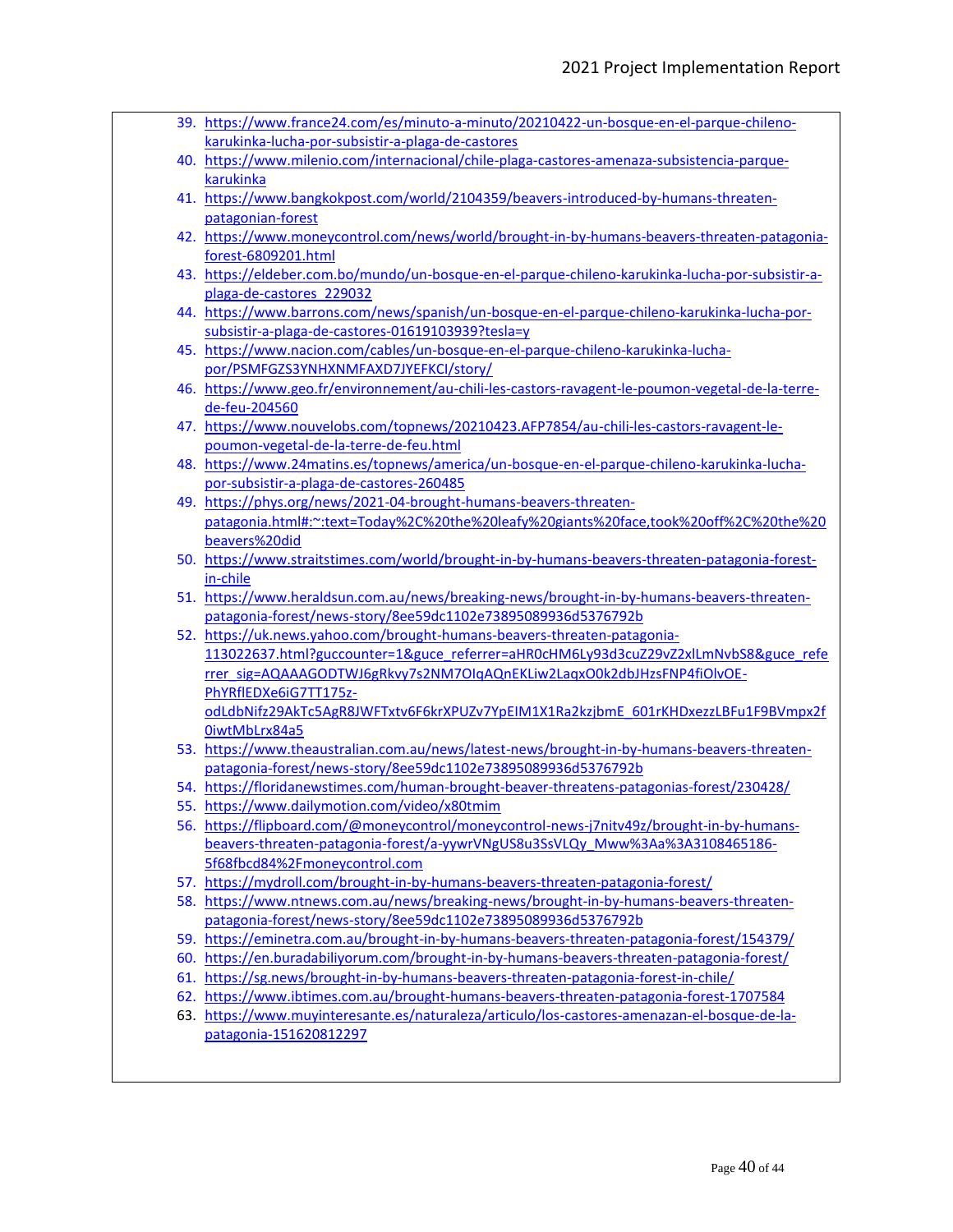# **11.Indigenous Peoples Involvement**

**Are Indigenous Peoples involved in the project? How? Please briefly explain**.

There is no participation of indigenous communities in the project.

# **12. Innovative Approaches**

**Please provide a brief description of an innovative<sup>23</sup> approach in the project / programme, describe the type (e.g. technological, financial, institutional, policy, business model) and explain why it stands out as an innovation.**

The beaver management strategy and the coordination and governance plans are being prepared under the open standards methodology that uses adaptive management as the basis for its execution. This methodology will allow evaluating, modifying and improving the goals of the strategy using financial, political, ecological and technological criteria. As a methodological innovation, a political advocacy strategy was designed and is in the implementation stage to put the beaver problem on the scale of decision makers and politicians who will be elected during this year.

In the field of technology innovation, the Project is working on the use of high-precision satellites, as well as the automation of algorithms capable of monitoring large areas of the territory. In addition, work is underway to incorporate automated algorithms to generate predictive beaver dispersal models. These technologies are pioneers in this field in Chile and in the management of invasive alien species.

<sup>23</sup> Innovation is defined as *doing something new or different in a specific context that adds value*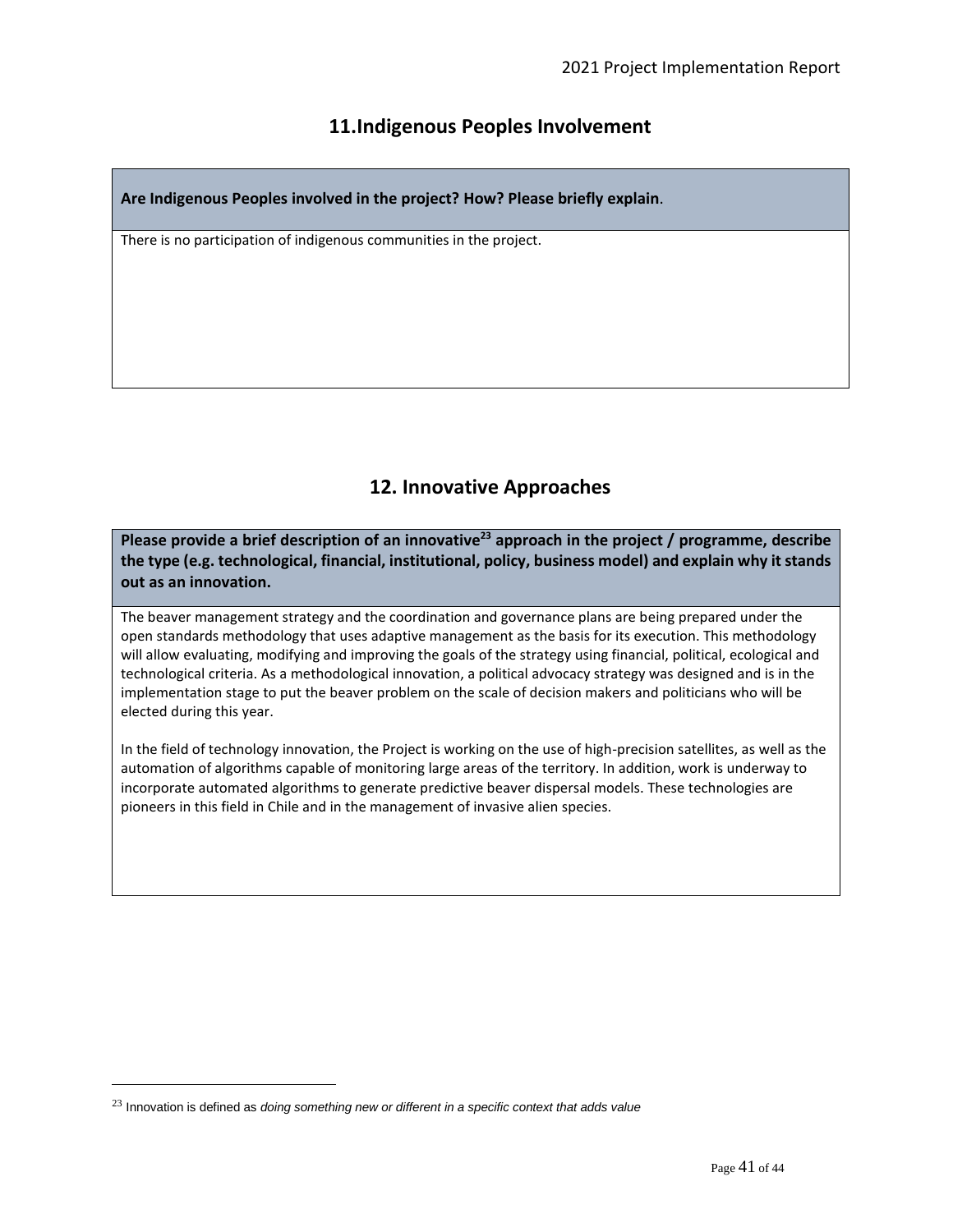# **13. Possible impact of the Covid-19 pandemic on the project**

**Please indicate any implication of the Covid-19 pandemic on the activities and progress of the project. Highlight the adaptative measures taken to continue with the project implementation.**

Are the outcomes/outputs still achievable within the project period.

All products can be achieved within the project period. However, there are some products such as Capacity Building that was carried out remotely due to the Pandemic situation. Some trainings were on trapping techniques and the use of data entry applications to the Early Warning and Information System. The mid-term review proposed preparing a political advocacy strategy that could not be fully carried out in the field, as well as expanded workshops and meetings for the preparation of the Beaver Management Plan. This situation directly affects the social sustainability and the capacities developed. Because of this, a second project extension for a further six months is being considered. The Project Management Unit is preparing the extension proposal to be approved by the National Steering Committee.

Will the timing of the project MTR or TE be affected/delayed?

The mid-term review ended just as the covid-19 pandemic began. The administration requested 6 more months to the 12 months that recommended the mid-term review (total 18 months) considering the possible impacts that the pandemic could have on the execution of the project.

As the situation is uncertain in the Magallanes region, one of the most affected by the pandemic, the terminal evaluation could be affected. Because of this, a second project extension for a further six months is being considered. The Project Management Unit is preparing the extension proposal to be approved by the National Steering Committee.

What is the impact of COVID-19 on project beneficiaries, personnel, etc. The main impact of COVID-19 on beneficiaries is that training could not be completed in-person and, hence, capacities are not sufficiently installed. This directly affects the sustainability of the capacities developed.

Are there good practices and lessons learned to be shared?

Yes, the project has developed and systematized relevant information for beaver management through the generation of documents and meeting instances to share good practices and lessons learned. However, there are some good practices that require a presence in the field, such as: data collection and entry in the SIAT. Awareness and education campaigns on the beaver problem in the rural community of Magallanes. These aspects put at risk the environmental, social and capacity sustainability developed by the project. The lessons learned from the execution of the Project under the COVID pandemic have been duly communicated in the technical committee meetings, internal coordination meetings in the project management unit and in the semi-annual reports.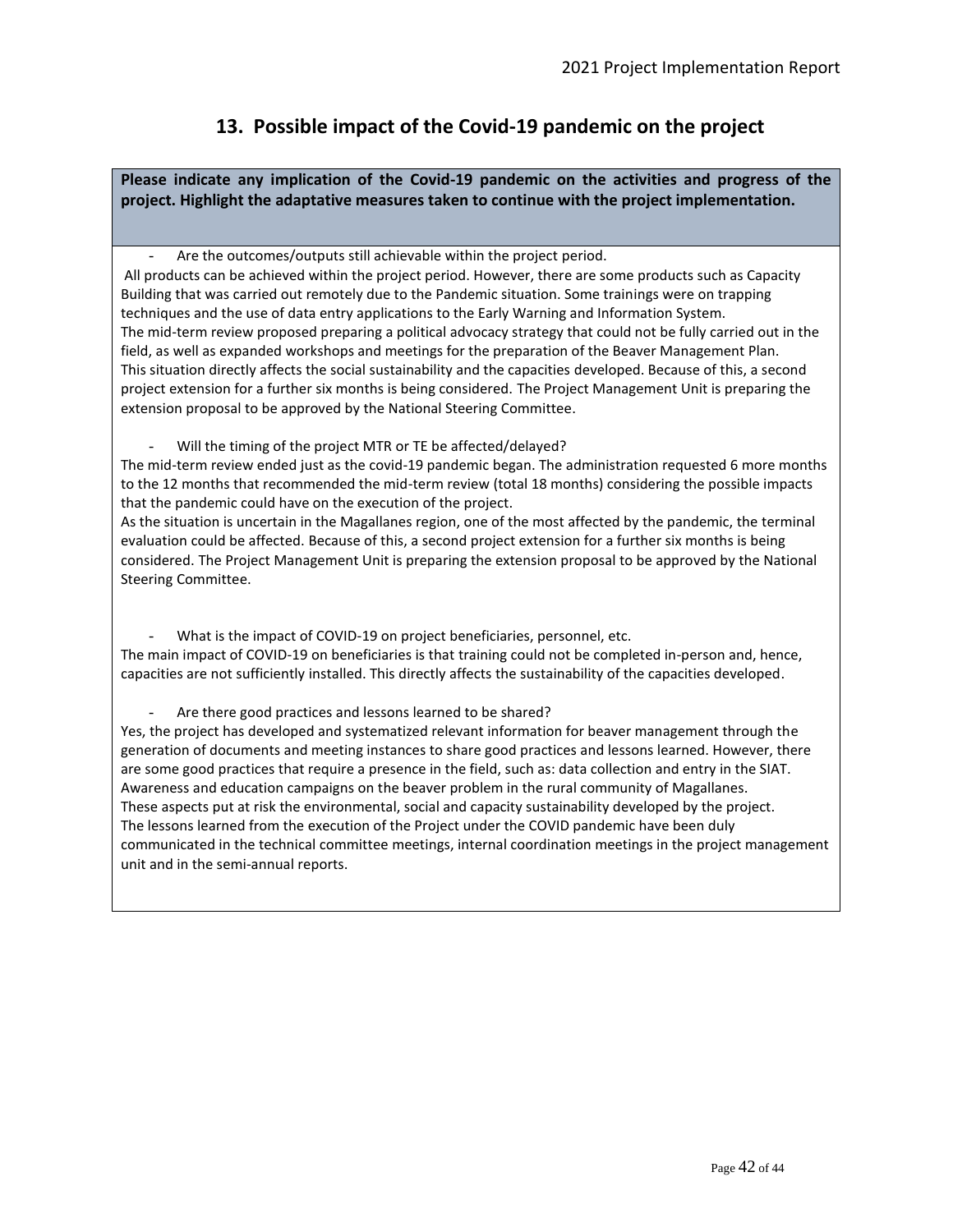| Sources of Co-financing $24$ | Name of Co-<br>financer | Type of Co-<br>financing | Amount<br><b>Confirmed at CEO</b><br>endorsement /<br>approval |           | <b>Actual Amount</b><br><b>Materialized at</b><br>30 June 2021 |           | <b>Expected total</b><br>disbursement by the end<br>of the project |                         |
|------------------------------|-------------------------|--------------------------|----------------------------------------------------------------|-----------|----------------------------------------------------------------|-----------|--------------------------------------------------------------------|-------------------------|
| <b>National Government</b>   | <b>MMA</b>              | <b>CASH</b>              | \$                                                             | 124,760   | \$                                                             | 79,810    | \$                                                                 | 84,810                  |
|                              |                         | IN KIND                  | \$                                                             | 1,425,040 | \$                                                             | 152,014   | \$                                                                 | 252,014 25              |
| National Government          | <b>CONAF</b>            | <b>CASH</b>              | \$                                                             | 114,200   | \$                                                             | 135.647   | \$                                                                 | 135,987                 |
|                              |                         | IN KIND                  | \$                                                             | 1,676,000 | \$                                                             | 464,843   | \$                                                                 | 542,248                 |
| National Government          | SAG                     | <b>CASH</b>              | \$                                                             | 16,965    | \$                                                             | 0         | \$                                                                 | 16,965                  |
|                              |                         | <b>IN KIND</b>           | \$                                                             | 1,149,405 | \$                                                             | 1,491,929 | \$                                                                 | 1,491,929 <sup>25</sup> |
| <b>ONG</b>                   | <b>WCS</b>              | <b>CASH</b>              | \$                                                             | 89,614    | \$                                                             | 61,499    | \$                                                                 | 89,614                  |
|                              |                         | IN KIND                  | \$                                                             | 803,858   | \$                                                             | 475,548   | \$                                                                 | 803,858                 |
| Private                      | TERAIKE S.A.            | <b>CASH</b>              | \$                                                             | 2,243     | \$                                                             | 0         | \$                                                                 | 2,243                   |
| Private                      | Estancia Entre          | <b>CASH</b>              | \$                                                             | 2,493     | \$                                                             | 0         | \$                                                                 | 2,493                   |
|                              | Ríos                    | IN KIND                  | \$                                                             | 12,125    | \$                                                             | 0         | \$                                                                 | 12,125                  |
| <b>GEF Agency</b>            | <b>FAO</b>              | <b>CASH</b>              | \$                                                             | 20,000    | \$                                                             | 15,000    | \$                                                                 | 20,000                  |
|                              |                         | <b>IN KIND</b>           | \$                                                             | 200,000   | \$                                                             | 180,000   | \$                                                                 | 200,000                 |
|                              |                         | <b>TOTAL</b>             | \$                                                             | 5,636,703 | \$                                                             | 3,281,757 | \$                                                                 | 3,654,286               |

# **14. Co-Financing Table**

<sup>&</sup>lt;sup>24</sup> Sources of Co-financing may include: Bilateral Aid Agency(ies), Foundation, GEF Agency, Local Government, National Government, Civil Society Organization, Other Multi-lateral Agency(ies), Private Sector, Beneficiaries, Other.

<sup>&</sup>lt;sup>25</sup>Due to the COVID-19 Pandemic and the decrease in the budget made by the government to all public services, the co-financing was readjusted.